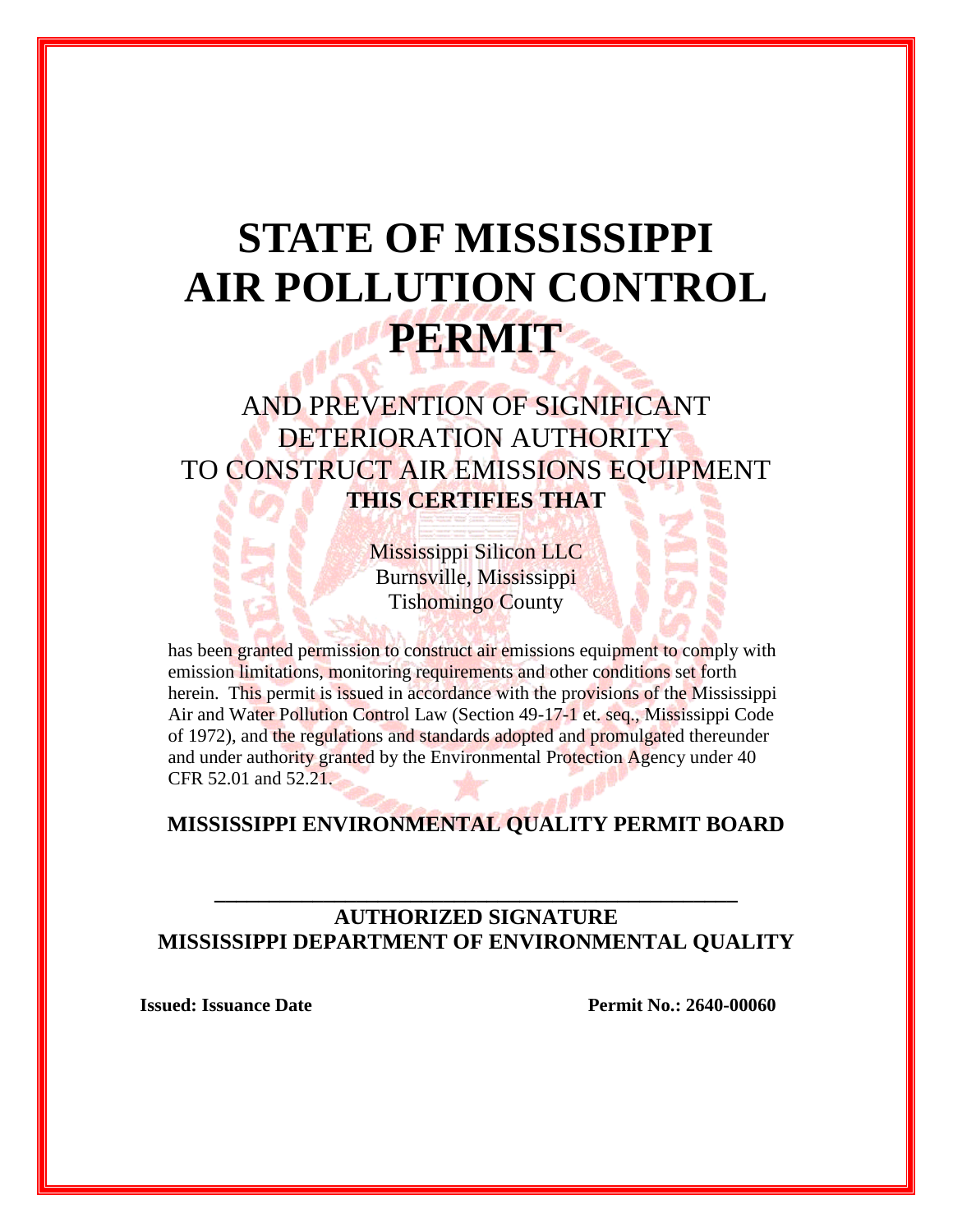## **PART I GENERAL CONDITIONS**

- I.1. Any activities not identified in the application are not authorized by this permit.
- I.2. All air pollution control facilities shall be designed and constructed such as to allow proper operation and maintenance of the facilities.
- I.3. The necessary facilities shall be constructed so that solids removed in the course of control of air emissions may be disposed of in a manner such as to prevent the solids from becoming windborne and to prevent the materials from entering State waters without the proper environmental permits.
- I.4. The air pollution control facilities shall be constructed such that diversion from or bypass of collection and control facilities is not needed except as provided for in Regulation APC-S-1, "Air Emission Regulations for the Prevention, Abatement, and Control of Air Contaminants", Section 10.
- I.5. The construction of facilities shall be performed in such a manner as to reduce both point source and fugitive dust emissions to a minimum.
- I.6. The permittee shall allow the Mississippi Department of Environmental Quality Office of Pollution Control and the Mississippi Environmental Quality Permit Board and/or their representatives upon presentation of credentials:
	- a. To enter upon the permittee's premises where an air emission source is located or in which any records are required to be kept under the terms and conditions of this permit; and
	- b. At reasonable times to have access to and copy any records required to be kept under the terms and conditions of this permit; to inspect any monitoring equipment or monitoring method required in this permit; and to sample any air emissions.
- I.7. After notice and opportunity for a hearing, this permit may be modified, suspended, or revoked in whole or in part during its term for cause including, but not limited to:
	- a. Violation of any terms or conditions of this permit.
	- b. Obtaining this permit by misrepresentation or failure to disclose fully all relevant facts, or
	- c. A change in any condition that requires either a temporary or permanent reduction or elimination of authorized air emissions.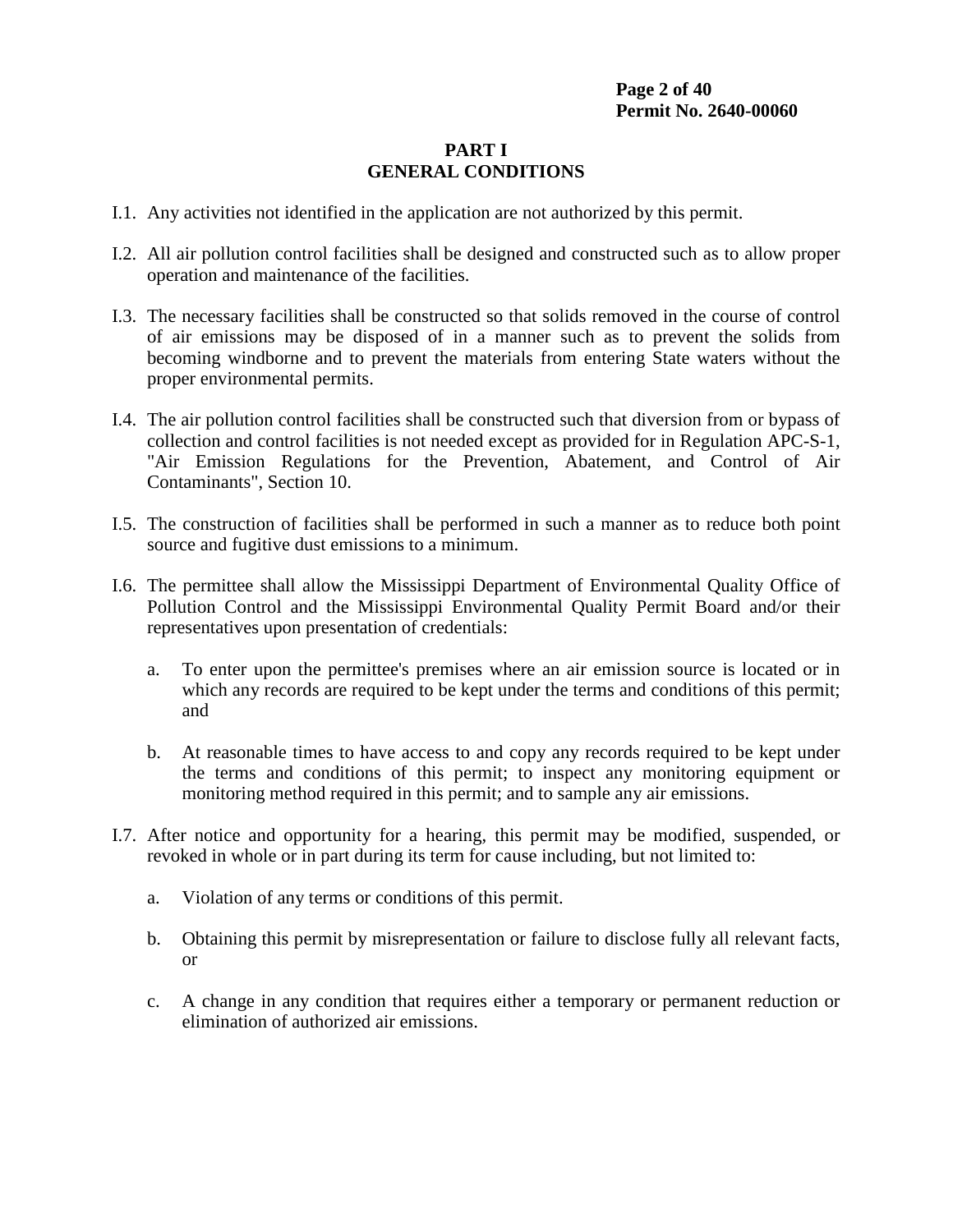#### **Page 3 of 40 Permit No. 2640-00060**

- I.8. Except for data determined to be confidential under the Mississippi Air & Water Pollution Control Law, all reports prepared in accordance with the terms of this permit shall be available for public inspection at the offices of the Mississippi Department of Environmental Quality Office of Pollution Control.
- I.9. The issuance of this permit does not convey any property rights in either real or personal property, or any exclusive privileges, nor does it authorize any injury to private property or any invasion of personal rights, nor any infringement of Federal, State or local laws or regulations.
- I.10. Nothing herein contained shall be construed as releasing the permittee from any liability for damage to persons or property by reason of the installation, maintenance, or operation of the air cleaning facility, or from compliance with the applicable statutes of the State, or with local laws, regulations, or ordinances.
- I.11. This permit may only be transferred upon approval of the Mississippi Environmental Quality Permit Board.
- I.12. This permit is for air pollution control purposes only.
- I.13. Approval to construct will expire should construction not begin within eighteen (18) months of the issuance of this permit, or should construction be suspended for eighteen (18) months.
- I.14. The permittee shall notify the MDEQ in writing when construction of the facility begins within fifteen (15) days of beginning actual construction.
- I.15 Upon the completion of construction or installation of an affected source, the permittee shall notify the Permit Board within thirty (30) days that construction or installation was performed in accordance with the approved plans and specifications on file with the permit board. Certification of Construction for the purposes of this permit is defined as completion of the commissioning and testing, of all of the major production lines, which allows the beginning of operations as an integrated facility.
- I.16 The Permit to Construct shall be deemed to satisfy the requirement for a permit to operate until the date the application for issuance of the Title V Permit to Operate is due. The permittee shall submit an application for a Title V Permit to Operate no later than twelve (12) months after beginning operation. Beginning operation will be assumed to occur upon certification of construction, unless the permittee specifies differently in writing.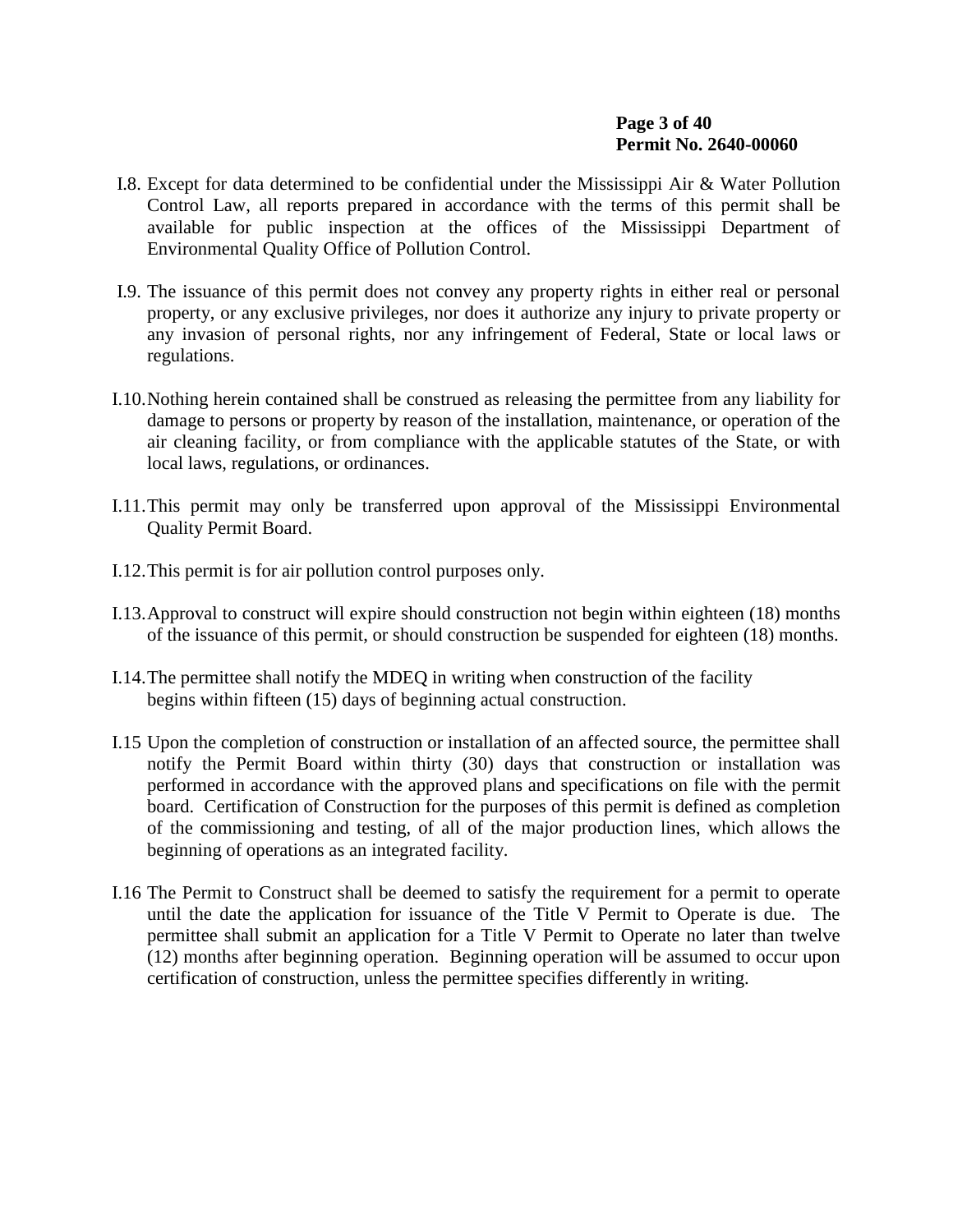**Page 4 of 40 Permit No. 2640-00060** 

## **PART II EMISSION POINT DESCRIPTION**

The permittee is authorized to construct air emissions equipment for the emission of air contaminants from the Silicon Manufacturing Plant:

| <b>Emission Point</b> | <b>Description</b>                                                                                                                                         |
|-----------------------|------------------------------------------------------------------------------------------------------------------------------------------------------------|
| $AA-000$              | <b>Silicon Manufacturing Plant</b>                                                                                                                         |
| <b>AA-100</b>         | <b>Raw Material Receiving, Handling and Storage Operations</b>                                                                                             |
| $AA-101$              | Material Handling and Transfer to and from Coal Storage Pile                                                                                               |
| $AA-101a$             | Conveyance of Coal to Charging Storage Silo equipped with a<br>baghouse or combination of baghouses with 120,000 acfm for<br>controlling emissions (BG5)   |
| $AA-102$              | Material Handling and Transfer to and from Wood Storage Pile                                                                                               |
| $AA-102a$             | Conveyance of Wood to Charging Storage Silo equipped with a<br>baghouse or combination of baghouses with 120,000 acfm for<br>controlling emissions (BG5)   |
| AA-102b               | Wood Chipper                                                                                                                                               |
| $AA-103$              | Material Handling and Transfer to and from Quartz Storage Pile                                                                                             |
| AA-103a               | Conveyance of Quartz to Charging Storage Silo equipped with a<br>baghouse or combination of baghouses with 120,000 acfm for<br>controlling emissions (BG5) |
| $AA-104$              | Material Handling and Transfer to and from Limestone Storage<br>Pile                                                                                       |
| $AA-105$              | Storage Piles Processing (i.e., Bulldozing)                                                                                                                |
| $AA-106$              | Wind Erosion on Coal, Wood and Quartz Storage Piles                                                                                                        |
| $AA-200$              | <b>Silicon Manufacturing Plant</b>                                                                                                                         |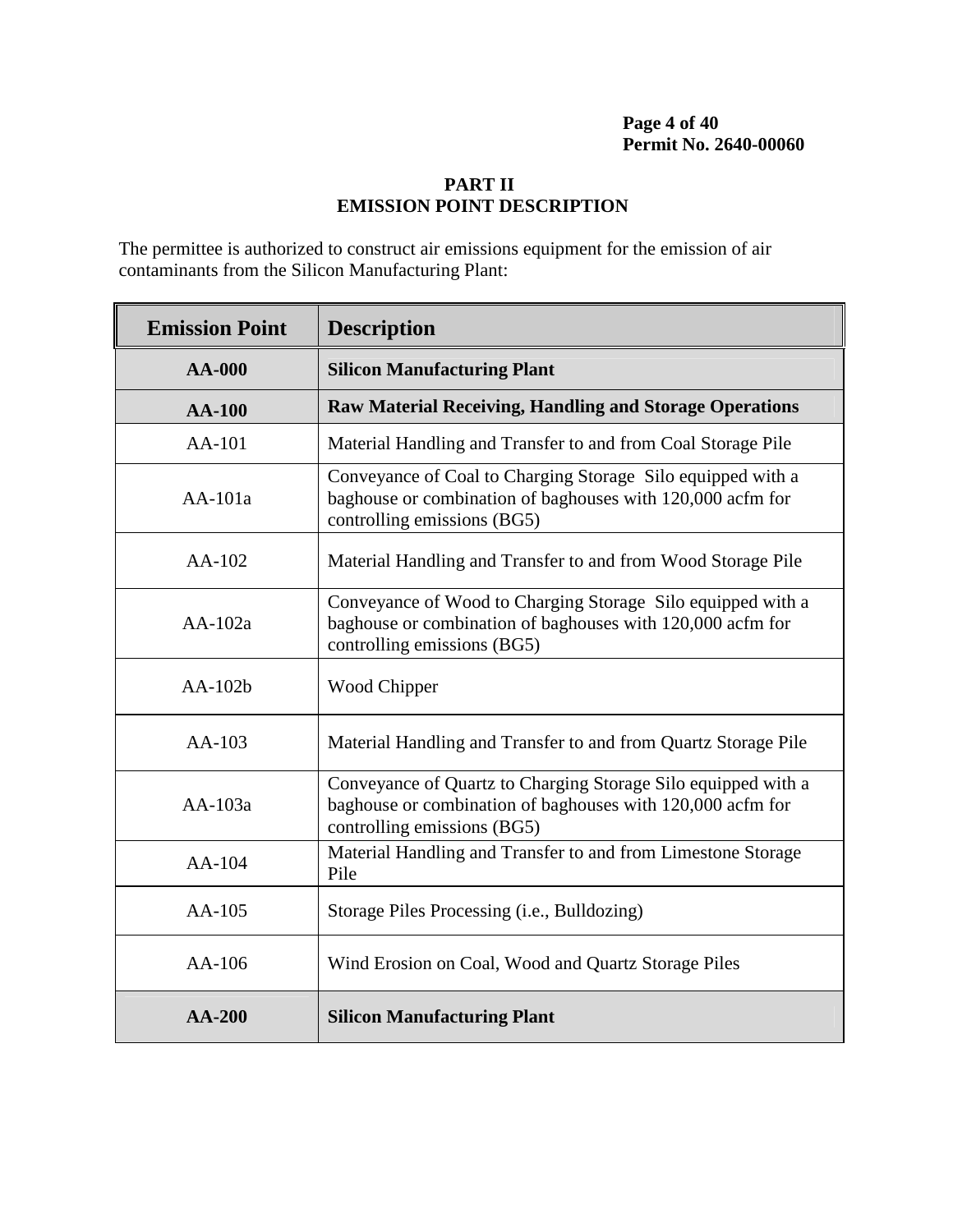## **Page 5 of 40 Permit No. 2640-00060**

| <b>Emission Point</b> | <b>Description</b>                                                                                                                                                                                                                                                                                                                                          |
|-----------------------|-------------------------------------------------------------------------------------------------------------------------------------------------------------------------------------------------------------------------------------------------------------------------------------------------------------------------------------------------------------|
| $AA-201$              | Four (4) Submerged Arc Furnaces equipped with individual<br>negative pressure Baghouses (BG1, BG2, BG3, and BG4) for<br>controlling emissions from the maximum production capacity of<br>2.75 tons/hour per furnace and 11.0 tons/hour utilizing all four<br>furnaces and 21,024 tons/year per furnace and 84,096 tons/year<br>utilizing all four furnaces. |
| $AA-201a$             | <b>Casting Frames</b>                                                                                                                                                                                                                                                                                                                                       |
| $AA-202$              | Four (4) 10.0 MMBTU/Hr Natural Gas-Fired Ladle Preheaters (2)<br>ton ladle capacity)                                                                                                                                                                                                                                                                        |
| <b>AA-300</b>         | <b>Product Refinement and Handling</b>                                                                                                                                                                                                                                                                                                                      |
| $AA-301$              | Silicon Grinding and Milling Operations equipped with a baghouse<br>or combination of baghouses with 120,000 acfm for controlling<br>emissions (BG6)                                                                                                                                                                                                        |
| $AA-400$              | <b>Other Plantwide Operations and Activities</b>                                                                                                                                                                                                                                                                                                            |
| $AA-401$              | One (1) 500 gallon Diesel Storage Tank                                                                                                                                                                                                                                                                                                                      |
| $AA-402$              | <b>Plantwide Fugitive Emissions from Roadways</b>                                                                                                                                                                                                                                                                                                           |
| $AA-402a$             | Plantwide Fugitive Emissions from Transport of Raw Materials<br>(Material Storage Piles to SAF Charging Building)                                                                                                                                                                                                                                           |
| $AA-403$              | Slag Handling and Storage                                                                                                                                                                                                                                                                                                                                   |
| AA-404                | Silica Fume Silos                                                                                                                                                                                                                                                                                                                                           |
| AA-405                | Facility Wide Miscellaneous Operations subject to APC-S-6<br>(Insignificant Activities)                                                                                                                                                                                                                                                                     |
| <b>AA-500</b>         | <b>Emergency Support Equipment</b>                                                                                                                                                                                                                                                                                                                          |
| AA-501                | One (1) 670 HP Diesel-Fired Emergency Generators                                                                                                                                                                                                                                                                                                            |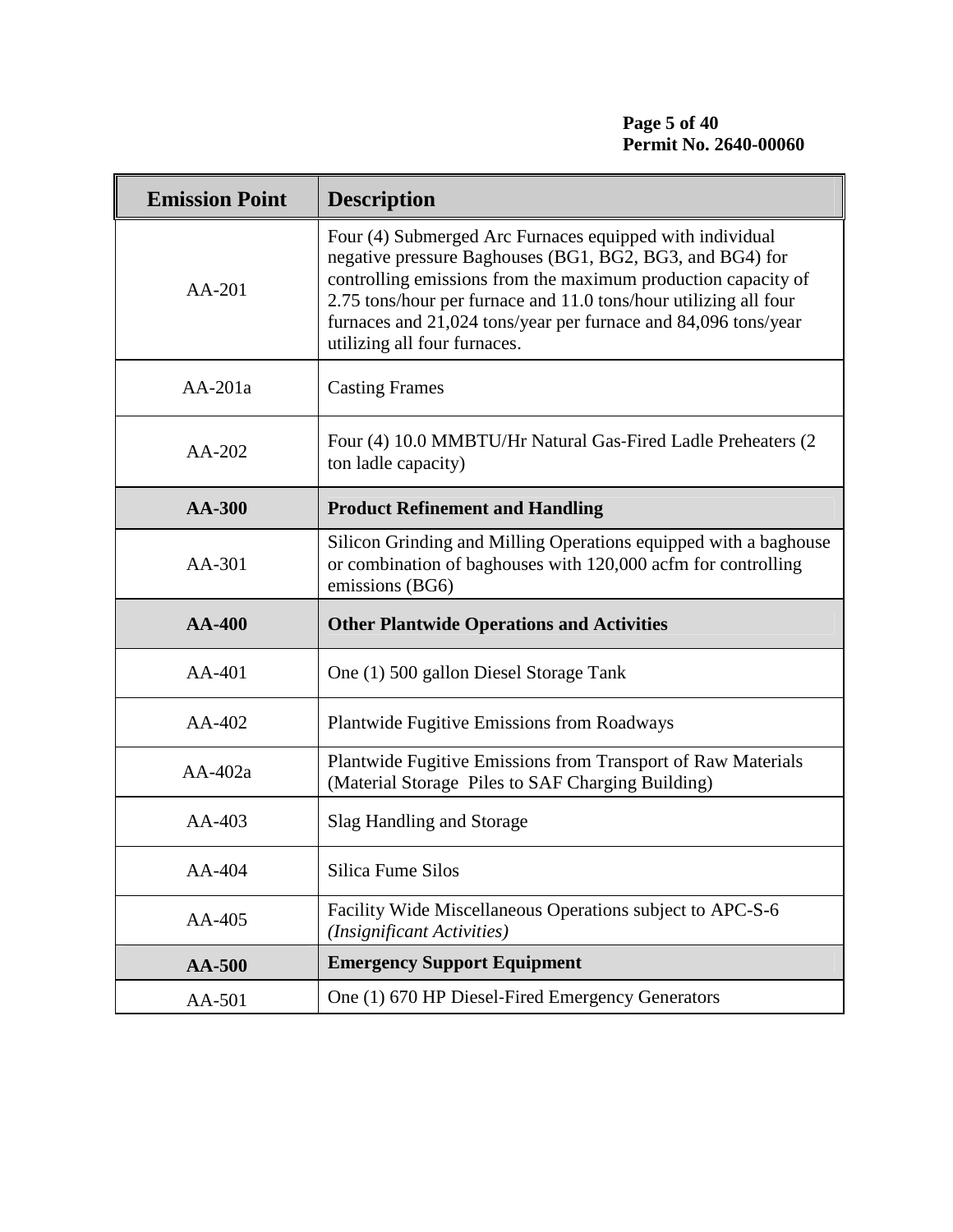## **Page 6 of 40 Permit No. 2640-00060**

| <b>Emission Point</b>                                             | <b>Applicable</b><br>Requirement                                                  | <b>Condition</b><br><b>Number</b> | Pollutant/<br>Parameter                      | Limit/Standard                                                                                                                                                                                                                                                                                              |
|-------------------------------------------------------------------|-----------------------------------------------------------------------------------|-----------------------------------|----------------------------------------------|-------------------------------------------------------------------------------------------------------------------------------------------------------------------------------------------------------------------------------------------------------------------------------------------------------------|
|                                                                   |                                                                                   | III.1                             | <b>Silicon</b><br><b>Production</b>          | 84,096 tpy                                                                                                                                                                                                                                                                                                  |
|                                                                   |                                                                                   | III.2                             | <b>Natural Gas</b><br><b>Combustion</b>      | 350,000 MMBtu/yr                                                                                                                                                                                                                                                                                            |
|                                                                   |                                                                                   | <b>III.3</b>                      | <b>NOx</b>                                   | 1,906.2 tpy                                                                                                                                                                                                                                                                                                 |
|                                                                   | <b>PSD</b>                                                                        | <b>III.4</b>                      | $\bf CO$                                     | 1,444.3 tpy                                                                                                                                                                                                                                                                                                 |
| $AA-000$<br>(Entire Facility)                                     | <b>Construction</b><br><b>Permit Issued</b>                                       | <b>III.5</b>                      | SO <sub>2</sub>                              | 2,170.1 tpy                                                                                                                                                                                                                                                                                                 |
|                                                                   | <b>Issuance Date</b>                                                              | <b>III.6</b>                      | <b>VOC</b>                                   | $93.5$ tpy                                                                                                                                                                                                                                                                                                  |
|                                                                   |                                                                                   | <b>III.7</b>                      | PM/PM10                                      | 81.8 tpy                                                                                                                                                                                                                                                                                                    |
|                                                                   |                                                                                   | <b>III.8</b>                      | <b>PM2.5</b>                                 | 73.33 tpy                                                                                                                                                                                                                                                                                                   |
|                                                                   |                                                                                   | <b>III.9</b>                      | <b>HAP</b>                                   | 9.90 tpy (Single)                                                                                                                                                                                                                                                                                           |
|                                                                   |                                                                                   |                                   |                                              | 24.9 tpy (Combined)                                                                                                                                                                                                                                                                                         |
| <b>AA-101</b><br>(Coal Storage Pile<br><b>Material Handling</b> ) | <b>PSD</b><br><b>Construction</b><br><b>Permit Issued</b><br><b>Issuance Date</b> | <b>III.10</b>                     | <b>PM/PM10/</b><br><b>PM2.5</b>              | <b>BACT: Best Management Practices</b><br>including a 3-sided windscreen barrier<br>(where technically feasible), reduced drop<br>heights, use of chemical stabilization, and/or<br>watering to reduce visible emissions and the<br>development of a fugitive dust control plan<br>to minimize PM emissions |
|                                                                   |                                                                                   | <b>III.11</b>                     | <b>Material</b><br><b>Throughput</b><br>Rate | 105,120 tpy                                                                                                                                                                                                                                                                                                 |
| <b>AA-101a</b><br>(Coal Conveyance)                               | <b>PSD</b><br>Construction<br>Permit Issued<br><b>Issuance Date</b>               | <b>III.12</b>                     | <b>PM/PM10/</b><br><b>PM2.5</b>              | BACT: 0.003 gr/dscf and use of Baghouse<br>for PM/PM10/PM2.5 control                                                                                                                                                                                                                                        |
| <b>AA-102</b><br>(Wood Storage Pile<br><b>Material Handling)</b>  | <b>PSD</b><br>Construction<br><b>Permit Issued</b><br><b>Issuance Date</b>        | <b>III.10</b>                     | <b>PM/PM10/</b><br>PM2.5                     | <b>BACT: Best Management Practices</b><br>including a 3-sided windscreen<br>barrier(where technically feasible), reduced<br>drop heights, use of chemical stabilization,<br>and/or watering to reduce visible emissions<br>and the development of a fugitive dust<br>control plan to minimize PM emissions  |
|                                                                   |                                                                                   | <b>III.13</b>                     | <b>Material</b><br><b>Throughput</b><br>Rate | 212,763 tpy                                                                                                                                                                                                                                                                                                 |

## **PART III EMISSION POINT SPECIFIC LIMITATIONS AND STANDARDS**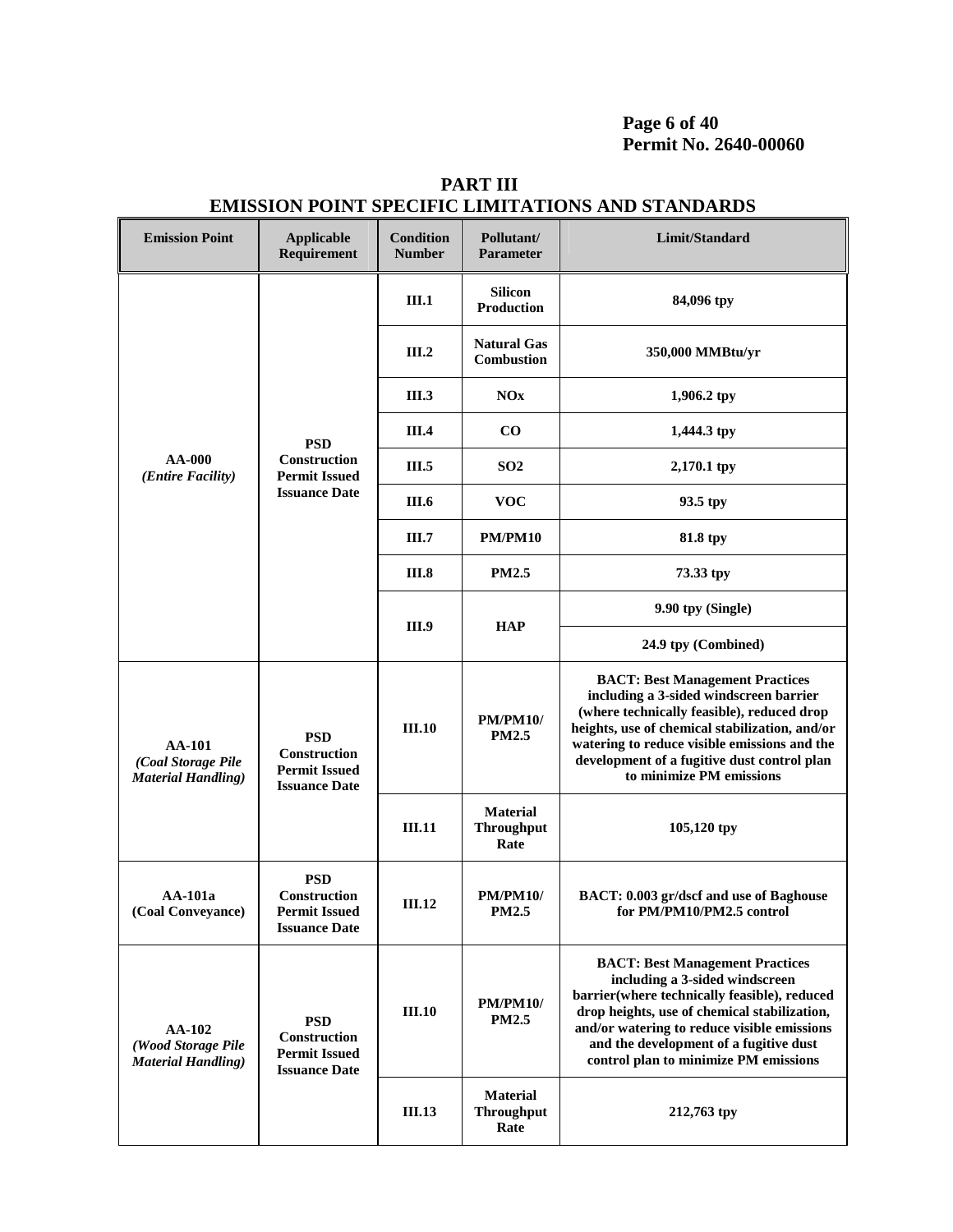## **Page 7 of 40 Permit No. 2640-00060**

| <b>Emission Point</b>                                                    | <b>Applicable</b><br>Requirement                                                  | <b>Condition</b><br><b>Number</b> | Pollutant/<br><b>Parameter</b>               | Limit/Standard                                                                                                                                                                                                                                                                                             |
|--------------------------------------------------------------------------|-----------------------------------------------------------------------------------|-----------------------------------|----------------------------------------------|------------------------------------------------------------------------------------------------------------------------------------------------------------------------------------------------------------------------------------------------------------------------------------------------------------|
| AA-102a<br>(Wood Conveyance)                                             | <b>PSD</b><br><b>Construction</b><br><b>Permit Issued</b><br><b>Issuance Date</b> | <b>III.12</b>                     | <b>PM/PM10/</b><br><b>PM2.5</b>              | BACT: 0.003 gr/dscf and use of Baghouse<br>for PM/PM10/PM2.5 control                                                                                                                                                                                                                                       |
| $AA-102b$<br>(Wood Chipper)                                              | <b>PSD</b><br>Construction<br><b>Permit Issued</b><br><b>Issuance Date</b>        | <b>III.14</b>                     | <b>PM/PM10/</b><br><b>PM2.5</b>              | <b>BACT: Operation with an enclosure that</b><br>will minimize fugitive emissions and limited<br>hours of operation                                                                                                                                                                                        |
| $AA-103$<br>(Quartz Storage Pile<br><b>Material Handling</b> )           | <b>PSD</b><br>Construction<br><b>Permit Issued</b><br><b>Issuance Date</b>        | <b>III.10</b>                     | <b>PM/PM10/</b><br><b>PM2.5</b>              | <b>BACT: Best Management Practices</b><br>including a 3-sided windscreen<br>barrier(where technically feasible), reduced<br>drop heights, use of chemical stabilization,<br>and/or watering to reduce visible emissions<br>and the development of a fugitive dust<br>control plan to minimize PM emissions |
|                                                                          |                                                                                   | <b>III.15</b>                     | <b>Material</b><br><b>Throughput</b><br>Rate | 212,763 tpy                                                                                                                                                                                                                                                                                                |
| AA-103a<br>(Quartz<br>Conveyance)                                        | <b>PSD</b><br><b>Construction</b><br><b>Permit Issued</b><br><b>Issuance Date</b> | <b>III.12</b>                     | <b>PM/PM10/</b><br><b>PM2.5</b>              | BACT: 0.003 gr/dscf and use of Baghouse<br>for PM/PM10/PM2.5 control                                                                                                                                                                                                                                       |
| <b>AA-104</b><br>(Limestone Storage<br><b>Pile Material</b><br>Handling) | <b>PSD</b><br><b>Construction</b><br><b>Permit Issued</b><br><b>Issuance Date</b> | <b>III.10</b>                     | <b>PM/PM10/</b><br><b>PM2.5</b>              | <b>BACT: Best Management Practices</b><br>including a 3-sided windscreen<br>barrier(where technically feasible), reduced<br>drop heights, use of chemical stabilization,<br>and/or watering to reduce visible emissions<br>and the development of a fugitive dust<br>control plan to minimize PM emissions |
|                                                                          |                                                                                   | <b>III.16</b>                     | <b>Material</b><br><b>Throughput</b><br>Rate | $183$ tpy                                                                                                                                                                                                                                                                                                  |
| $AA-105$<br>(Storage Piles<br>Processing)                                | <b>PSD</b><br><b>Construction</b><br><b>Permit Issued</b><br><b>Issuance Date</b> | <b>III.17</b>                     | <b>PM/PM10/</b><br><b>PM2.5</b>              | <b>BACT: Development of Dust Control Plan</b><br>including measures to eliminate dust such as<br>application of wet suppressants, watering,<br>speed reduction and vacuuming or<br>sweeping, as required                                                                                                   |
| AA-106<br>(Storage Pile Wind<br>Erosion)                                 | <b>PSD</b><br><b>Construction</b><br><b>Permit Issued</b><br><b>Issuance Date</b> | <b>III.18</b>                     | <b>PM/PM10/</b><br><b>PM2.5</b>              | <b>BACT: Implementation of a Fugitive Dust</b><br>Control Plan. Visible emissions shall be<br>controlled using water, dust suppressants, or<br>wind screens as needed.                                                                                                                                     |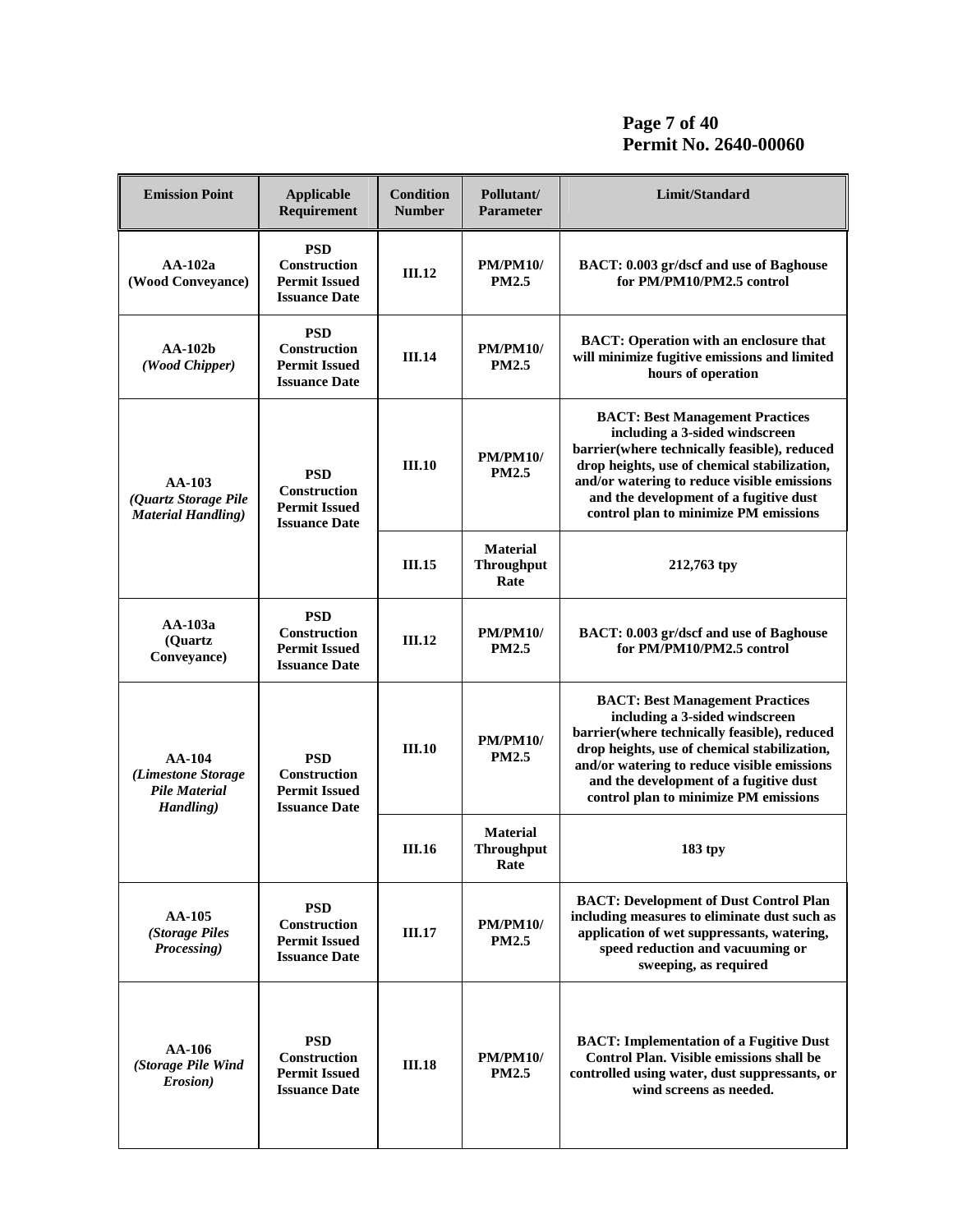## **Page 8 of 40 Permit No. 2640-00060**

| <b>Emission Point</b>                   | <b>Applicable</b><br>Requirement                                           | <b>Condition</b><br><b>Number</b> | Pollutant/<br><b>Parameter</b>  | Limit/Standard                                                                                                                                                      |
|-----------------------------------------|----------------------------------------------------------------------------|-----------------------------------|---------------------------------|---------------------------------------------------------------------------------------------------------------------------------------------------------------------|
|                                         | <b>PSD</b><br>Construction<br><b>Permit Issued</b><br><b>Issuance Date</b> | <b>III.19</b>                     | <b>PM/PM10/</b><br><b>PM2.5</b> | BACT: 0.005 gr/dscf and use of fabric filter<br>control (i.e., baghouse)                                                                                            |
|                                         | <b>40 CFR</b><br>60.262(a)(1)                                              | <b>III.20</b>                     | <b>PM</b>                       | 0.99 lb/MW-hr (compliance with 40 CFR 60,<br>Subpart Z)                                                                                                             |
|                                         |                                                                            | III.21                            | <b>GHG</b><br>(as CO2e)         | BACT: 95,467 tpy of CO2e per furnace and<br>381,866 tpy of CO2e f for all Furnaces<br>combined; Use of Semi-Enclosed Furnace;<br>and Good Operation and Maintenance |
|                                         | <b>PSD</b><br>Construction<br><b>Permit Issued</b><br><b>Issuance Date</b> | III.22                            | <b>NOx</b>                      | BACT: 45.0 lbs/ton (averaged over a 3-hr<br>period) of Silicon produced                                                                                             |
| $AA-201$<br>(Submerged Arc<br>Furnaces) |                                                                            | <b>III.23</b>                     | $\bf{CO}$                       | BACT: 34.0 lbs/ton (averaged over a 3-hr<br>period) of Silicon produced; Good<br><b>Combustion and Operating Practices; Use of</b><br><b>Semi-Enclosed Furnace</b>  |
|                                         | <b>40 CFR</b><br>60.263(a)                                                 | <b>III.24</b>                     |                                 | Less than 20 volume percent on a dry basis                                                                                                                          |
|                                         | <b>PSD</b><br>Construction<br><b>Permit Issued</b><br><b>Issuance Date</b> | <b>III.25</b>                     | SO <sub>2</sub>                 | BACT: 52.0 lbs/ton (averaged over a 3-hr<br>period) of Silicon produced; and Utilization<br>of Low Sulfur Content Material (where<br>technically feasible)          |
|                                         |                                                                            | <b>III.26</b>                     | <b>VOC</b>                      | BACT: 2.4 lbs/ton (averaged over a 30-day<br>period) of Silicon produced; and Good<br><b>Operating Practices</b>                                                    |
|                                         | <b>40 CFR</b><br>60.264(a)                                                 | III.27                            | Opacity                         | <b>Continuous Opacity Monitoring (COM)</b><br><b>Installation and Operation</b>                                                                                     |
|                                         | <b>40 CFR</b><br>60.264(b)                                                 | <b>III.28</b>                     |                                 | 15% from control device (i.e., fabric filter)                                                                                                                       |
|                                         | <b>PSD</b><br>Construction                                                 | <b>III.54</b>                     | Operating                       | Only Two out of the Four Furnaces may be<br>operated at any given time.                                                                                             |
|                                         | <b>Permit issued</b><br><b>Issuance Date</b>                               | <b>III.55</b>                     | Limit                           | <b>Requirements to Remove Operating</b><br><b>Restrictions</b>                                                                                                      |
| $AA-201a$<br>(Casting Frames)           | <b>PSD</b><br>Construction<br><b>Permit Issued</b><br><b>Issuance Date</b> | <b>III.29</b>                     | <b>PM/PM10/</b><br><b>PM2.5</b> | <b>BACT: Best Management Practices to</b><br>minimize the generation of fugitive<br>particulate emissions                                                           |
| $AA-202$<br>(Ladle Preheaters)          | <b>PSD</b><br>Construction<br><b>Permit Issued</b><br><b>Issuance Date</b> | <b>III.30</b>                     | <b>NOx</b>                      | BACT: 0.08 lbs/MMBTU; low NOx or<br>equivalent burners/technology; combustion<br>of clean fuel; and good combustion practices                                       |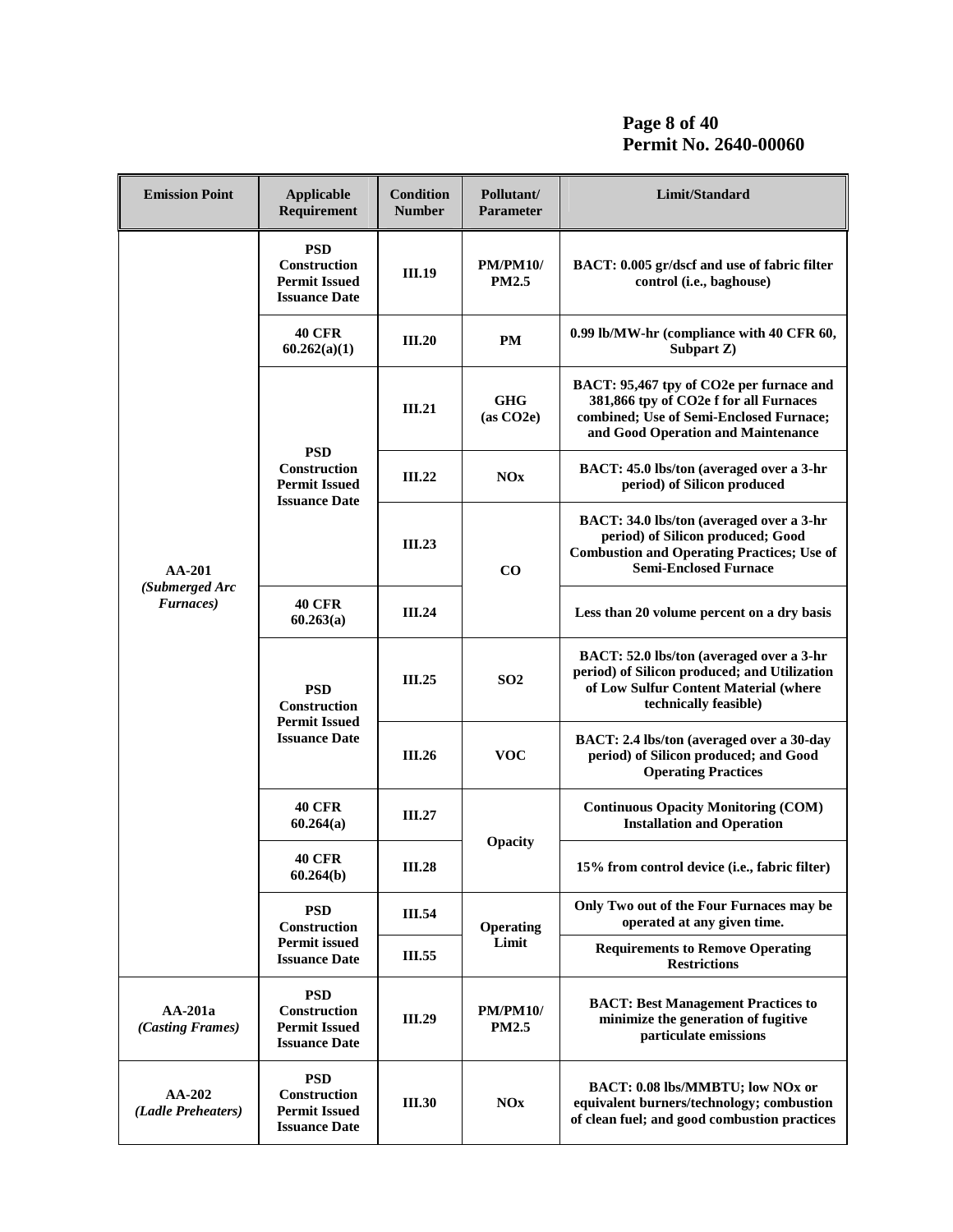## **Page 9 of 40 Permit No. 2640-00060**

| <b>Emission Point</b>                                                                                                   | Applicable<br>Requirement                                                         | <b>Condition</b><br><b>Number</b> | Pollutant/<br><b>Parameter</b>  | Limit/Standard                                                                                                                                                                                           |
|-------------------------------------------------------------------------------------------------------------------------|-----------------------------------------------------------------------------------|-----------------------------------|---------------------------------|----------------------------------------------------------------------------------------------------------------------------------------------------------------------------------------------------------|
|                                                                                                                         |                                                                                   |                                   |                                 | <b>BACT: 117 lb/MMBTU of CO2</b>                                                                                                                                                                         |
|                                                                                                                         |                                                                                   |                                   |                                 | BACT: 0.0022lb/MMBtu of Methane;                                                                                                                                                                         |
| $AA-202$                                                                                                                | <b>PSD</b><br><b>Construction</b>                                                 | <b>III.31</b>                     | <b>GHG</b>                      | BACT: 0.0002 lb/MMBtu of N2O                                                                                                                                                                             |
| (Ladle Preheaters)                                                                                                      | <b>Permit Issued</b><br><b>Issuance Date</b>                                      |                                   |                                 | <b>BACT: Good Combustion Practices,</b><br><b>Combustion of Natural Gas Only, Periodic</b><br>Maintenance, and energy efficient burner<br>design including Low NOx burners or<br>equivalent              |
|                                                                                                                         |                                                                                   | <b>III.32</b>                     | <b>PM/PM10/</b><br><b>PM2.5</b> | BACT: 0.0076 lbs/MMBTU; Combustion of<br><b>Natural Gas; and Good Combustion</b><br><b>Practices</b>                                                                                                     |
| $AA-202$                                                                                                                |                                                                                   | <b>III.33</b>                     | $\bf CO$                        | BACT: 0.0840 lbs/MMBTU; Combustion of<br><b>Natural Gas; and Good Combustion</b><br><b>Practices</b>                                                                                                     |
| (Ladle Preheaters)                                                                                                      | <b>PSD</b><br><b>Construction</b><br><b>Permit Issued</b><br><b>Issuance Date</b> | <b>III.34</b>                     | SO <sub>2</sub>                 | BACT: 0.0006 lbs/MMBtu; Combustion of<br><b>Clean Fuel (i.e., Combustion of Natural Gas</b><br><b>Only); and Good Combustion Practices</b>                                                               |
|                                                                                                                         |                                                                                   | <b>III.35</b>                     | <b>VOC</b>                      | BACT: 0.0055lb/MMBtu; Combustion of<br><b>Natural Gas; and Good Operating Practices</b>                                                                                                                  |
| AA-301<br>(Silicon Grinding<br>and Milling)                                                                             | <b>PSD</b><br><b>Construction</b><br><b>Permit Issued</b><br><b>Issuance Date</b> | <b>III.12</b>                     | <b>PM/PM10/</b><br><b>PM2.5</b> | BACT: 0.003 gr/dscf and use of Baghouse<br>for PM control                                                                                                                                                |
| $AA-402$<br>and AA-402a<br>(Unpaved and Paved<br>Roads and<br><b>Plantwide Trasnport</b><br><b>Fugitive Emissions</b> ) | <b>PSD</b><br><b>Construction</b><br><b>Permit Issued</b><br><b>Issuance Date</b> | <b>III.17</b>                     | <b>PM/PM10/</b><br><b>PM2.5</b> | <b>BACT: Development of Dust Control Plan</b><br>including measures to eliminate dust such as<br>application of wet suppressants, watering,<br>speed reduction and vacuuming or<br>sweeping, as required |
| AA-403<br>(Slag Handling and<br>Storage)                                                                                | <b>PSD</b><br>Construction<br><b>Permit Issued</b><br><b>Issuance Date</b>        | <b>III.12</b>                     | <b>PM/PM10/</b><br><b>PM2.5</b> | BACT: 0.003 gr/dscf and use of Baghouse<br>for PM/PM10/PM2.5 control                                                                                                                                     |
|                                                                                                                         | <b>PSD</b><br>Construction<br><b>Permit Issued</b><br><b>Issuance Date</b>        | <b>III.36</b>                     | <b>PM/PM10/</b><br><b>PM2.5</b> | BACT: 0.01 gr/dscf for PM10/PM2.5 and the<br>use of Bin Vent Filter for PM Control                                                                                                                       |
| AA-404<br>(Silica Fume Silo)                                                                                            | <b>40 CFR</b><br>60.262(b)                                                        | <b>III.37</b>                     | Opacity                         | <b>Dust Handling Equipment Emissions shall</b><br>not exceed 10%                                                                                                                                         |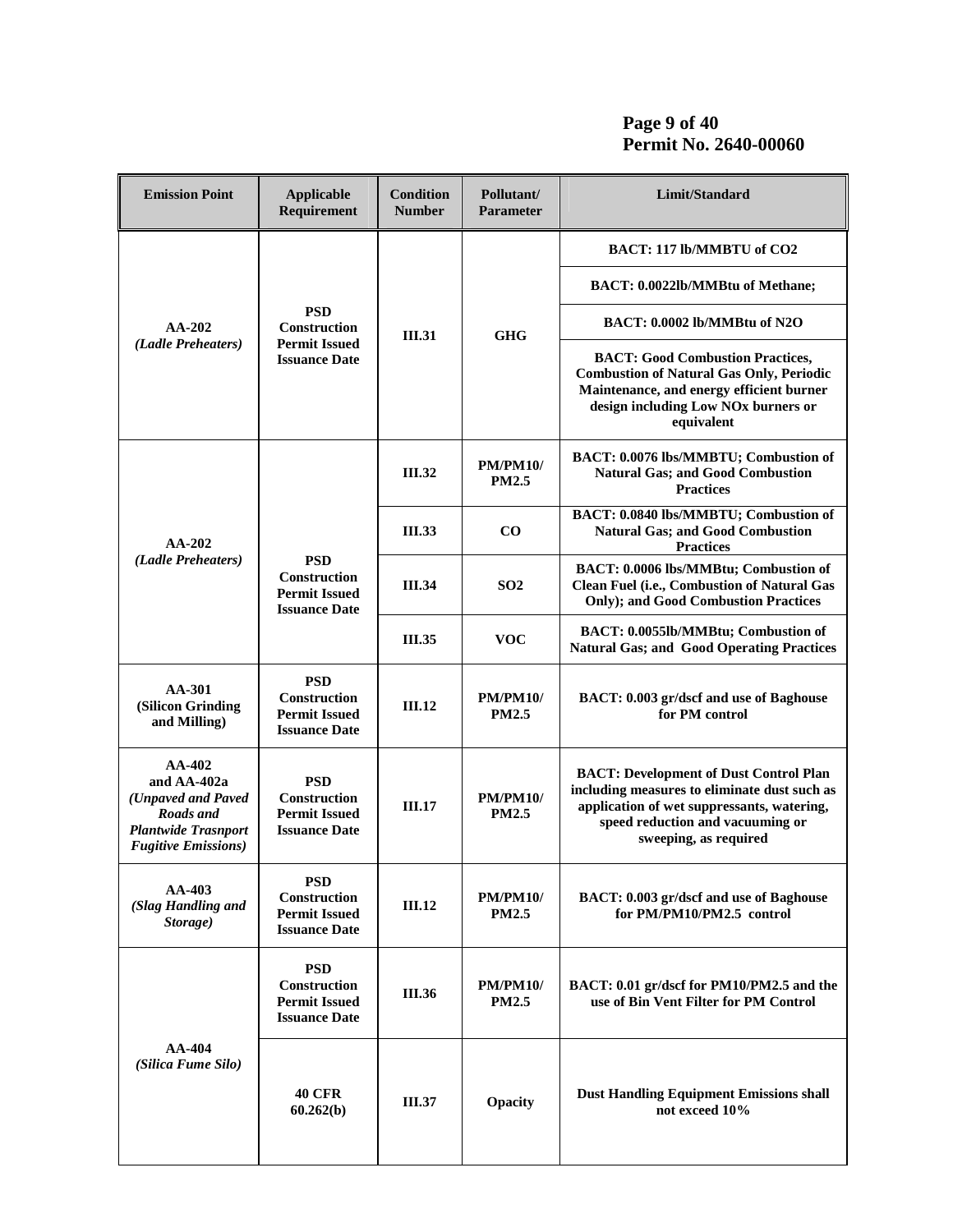## **Page 10 of 40 Permit No. 2640-00060**

| <b>Emission Point</b>                  | <b>Applicable</b><br>Requirement                                           | <b>Condition</b><br><b>Number</b> | Pollutant/<br>Parameter                        | Limit/Standard                                                                                                                        |
|----------------------------------------|----------------------------------------------------------------------------|-----------------------------------|------------------------------------------------|---------------------------------------------------------------------------------------------------------------------------------------|
|                                        | <b>PSD</b>                                                                 |                                   | <b>PM/PM10/</b><br><b>PM2.5</b>                |                                                                                                                                       |
|                                        |                                                                            |                                   | $\bf CO$                                       | <b>BACT: Good Combustion and Operating</b><br>Practices and Compliance with NSPS IIII                                                 |
|                                        | Construction<br><b>Permit Issued</b><br><b>Issuance Date</b>               | <b>III.38</b>                     | <b>VOC</b>                                     |                                                                                                                                       |
|                                        |                                                                            |                                   | NOx                                            | <b>BACT: Good Combustion and Operating</b><br>Practices; Compliance with NSPS IIII; and<br>Use of Ultra Low Sulfur Diesel (ULSD) fuel |
| <b>AA-501</b><br>(Emergency            |                                                                            |                                   | SO <sub>2</sub>                                |                                                                                                                                       |
| Generators)                            | <b>40 CFR</b><br>60.4200(a)(2)(i)                                          | <b>III39</b>                      |                                                | <b>Applicability</b>                                                                                                                  |
|                                        | 40 CFR 60.4206                                                             | <b>III.40</b>                     |                                                | <b>Lifetime Requirements</b>                                                                                                          |
|                                        | <b>40 CFR</b><br>60.4205(b)                                                | <b>III.41</b>                     | <b>NSPS</b><br><b>Subpart IIII</b>             | <b>Emission Standards</b>                                                                                                             |
|                                        | <b>40 CFR</b><br>60.4207(b)                                                | <b>III.42</b>                     |                                                | <b>Diesel Fuel Requirements</b>                                                                                                       |
|                                        | 40 CFR 64.2(a)                                                             | <b>III.43</b>                     | <b>CAM</b>                                     | <b>Applicability</b>                                                                                                                  |
|                                        | 40 CFR 60.260                                                              | <b>III.44</b>                     | <b>NSPS</b><br><b>Subpart Z</b>                | <b>Applicability</b>                                                                                                                  |
|                                        | <b>40 CFR</b><br>$63.11524(a)$ and<br>(b)(2)                               | <b>III.45</b>                     | <b>MACT</b><br><b>Subpart</b><br><b>YYYYYY</b> | <b>Applicability</b>                                                                                                                  |
|                                        | <b>40 CFR</b><br>63.11525(c)                                               | <b>III.46</b>                     |                                                | <b>Compliance Date (Upon Startup)</b>                                                                                                 |
| AA-000                                 | <b>40 CFR</b><br>63.11526                                                  | <b>III.47</b>                     |                                                | <b>Emission Standards</b>                                                                                                             |
| (Entire Facility)<br>*where applicable | <b>40 CFR</b><br>$63.6585(a)$ and<br>$(c)$ via<br>63.6590(c)               | <b>III.48</b>                     | <b>MACT</b><br><b>Subpart</b><br><b>ZZZZ</b>   | <b>Compliance via NSPS Subpart IIII</b>                                                                                               |
|                                        | <b>PSD</b><br>Construction<br><b>Permit Issued</b><br><b>Issuance Date</b> | <b>III.49</b>                     | Opacity                                        | No more than 20%                                                                                                                      |
|                                        |                                                                            |                                   |                                                |                                                                                                                                       |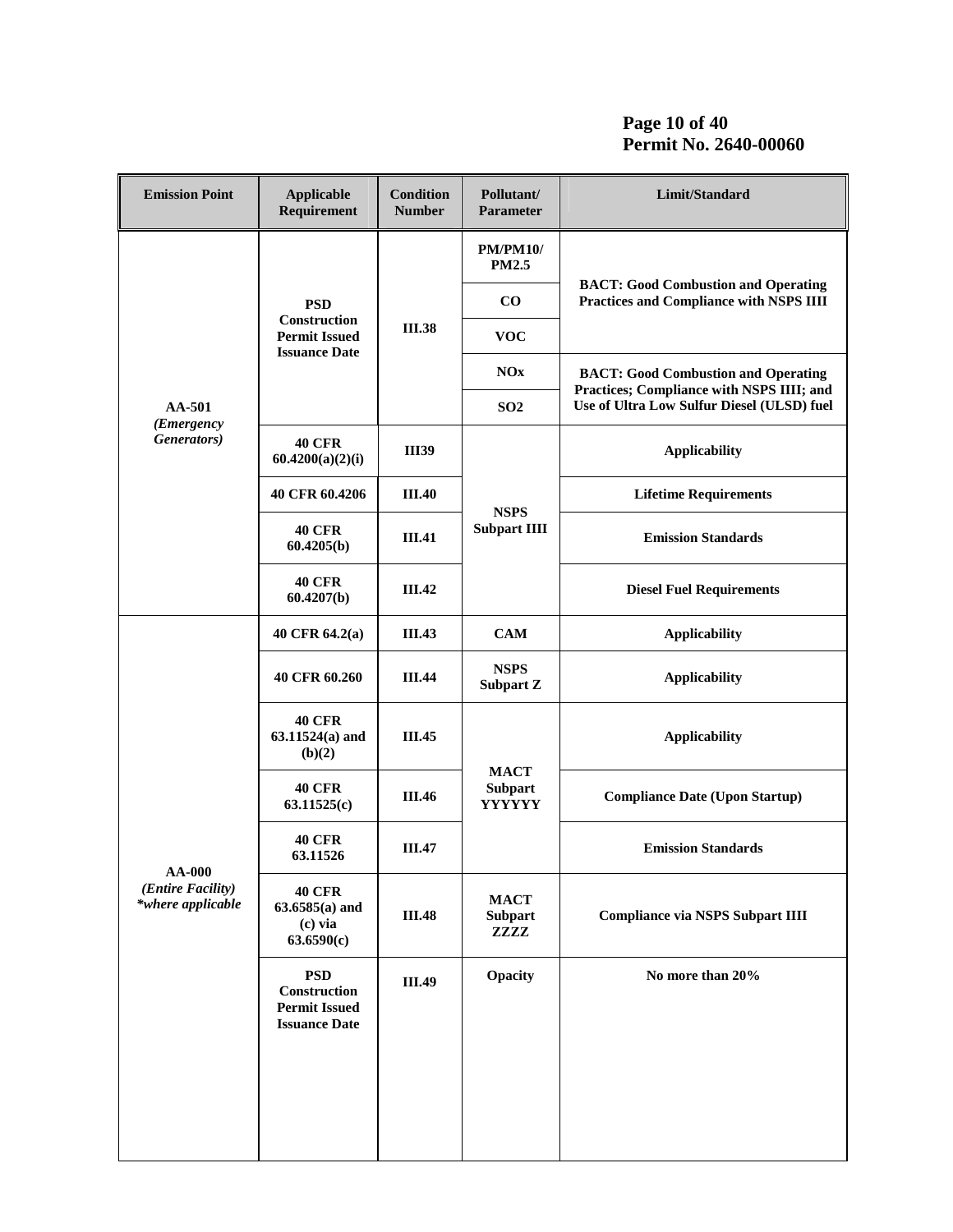## **Page 11 of 40 Permit No. 2640-00060**

| <b>Emission Point</b>                                          | Applicable<br><b>Requirement</b>   | <b>Condition</b><br><b>Number</b> | Pollutant/<br><b>Parameter</b> | Limit/Standard                                                                                   |
|----------------------------------------------------------------|------------------------------------|-----------------------------------|--------------------------------|--------------------------------------------------------------------------------------------------|
| $AA-405$<br>(Insignificant<br>Activities)<br>*where applicable | $APC-S-1$<br>Section $3.4(a)(1)$   | <b>III.50</b>                     | PM/PM10                        | 0.6 lbs/MMBTU or as otherwise limited by<br>facility modification restrictions                   |
|                                                                | $APC-S-1$ ,<br>Section $3.4(a)(2)$ | <b>III.51</b>                     |                                | $E = 0.8808 * \Gamma^{0.1667}$ or as otherwise limited by<br>facility modification restrictions. |
|                                                                | $APC-S-1$ ,<br>Section $3.8(a)$    | <b>III.52</b>                     |                                | 0.2 grains/dscf of flue gas calculated to $12\%$<br>$CO2$ by volume                              |
|                                                                | $APC-S-1$ ,<br>Section $4.1(a)$    | <b>III.53</b>                     | SO <sub>2</sub>                | 4.8 lbs/MMBTU per hour or as otherwise<br>limited by facility modification restrictions          |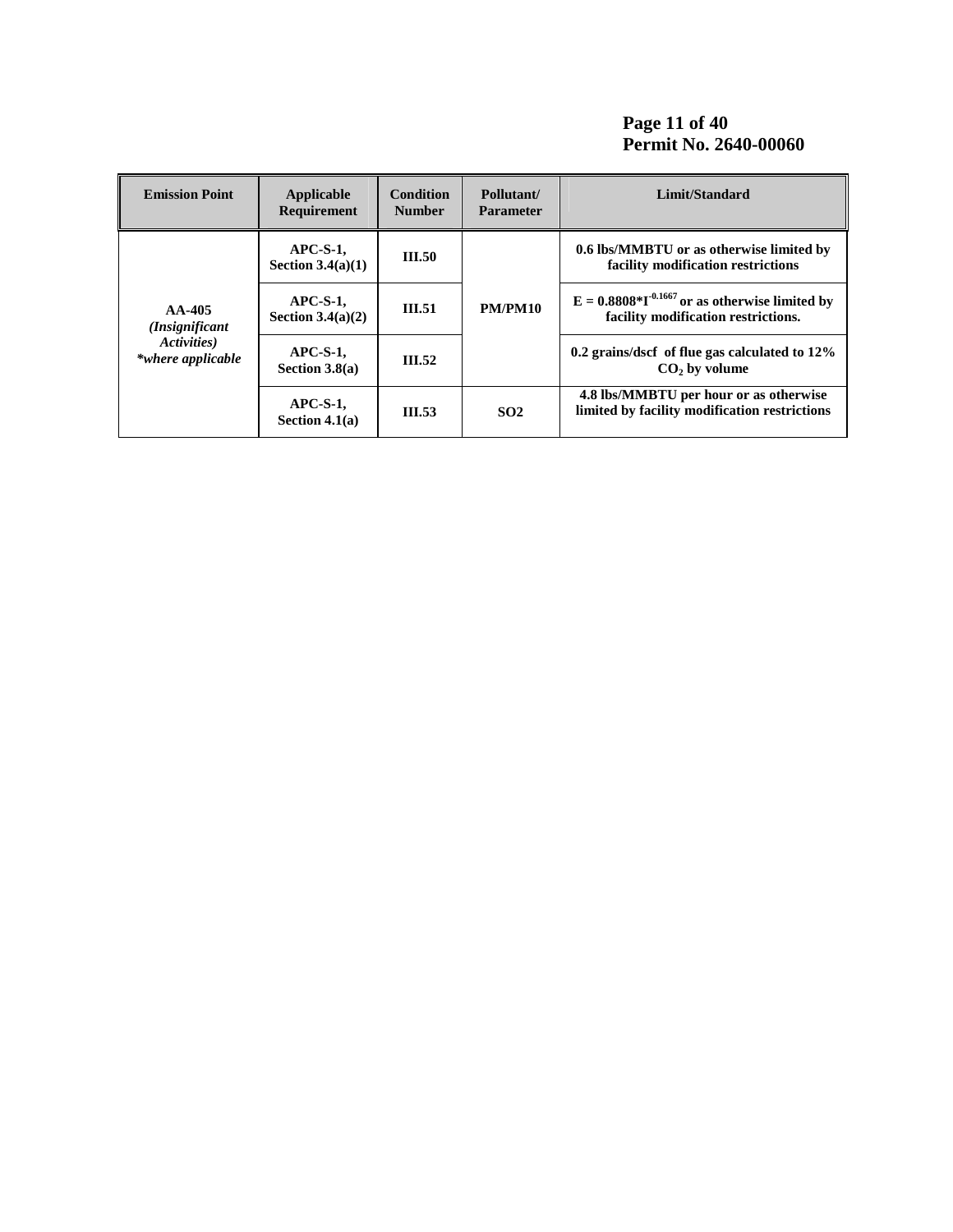## **Page 12 of 40 Permit No. 2640-00060**

- III.1 For Emission Point AA-000 (Entire Facility), the permittee shall limit the annual Silicon Production to no more than 84,096 tons per year (tpy) as determined for each consecutive 12-month period. (Ref.: PSD Construction Permit Issued Issuance Date)
- III.2 For Emission Point AA-000 (Entire Facility), the permittee shall limit Natural Gas Combustion to no more than 350,000 MMBtu per year (MMBTU/yr) as determined for each consecutive 12-month period. (Ref.: PSD Construction Permit issued Issuance Date)
- III.3 For Emission Point AA-000 (Entire Facility), the permittee shall limit emissions of Nitrogen Oxides (NOx) to no more than 1,906.2 tpy as determined for each consecutive 12-month period. (Ref.: PSD Construction Permit issued Issuance Date)
- III.4 For Emission Point AA-000 (Entire Facility), the permittee shall limit emissions of Carbon Monoxide (CO) to no more than 1,444.3 tpy as determined for each consecutive 12-month period. (Ref.: PSD Construction Permit issued Issuance Date)
- III.5 For Emission Point AA-000 (Entire Faciltiy), the permittee shall limit emissions of Sulfur Dioxide (SO2) to no more than 2,170.1 tpy as determined for each consecutive 12-month period. (Ref.: PSD Construction Permit issued Issuance Date)
- III.6 For Emission Point AA-000 (Entire Facility), the permittee shall limit emissions of Volatile Organic Compounds (VOCs) to no more than 93.5 tpy as determined for each consecutive 12-month period. (Ref.: PSD Construction Permit issued Issuance Date)
- III.7 For Emission Point AA-000 (Entire Facility), the permittee shall limit emissions of Particulate Matter/Particulate-10 (PM/PM-10) to no more than 81.8 tpy as determined for each consecutive 12-month period. (Ref.: PSD Construction Permit issued Issuance Date)
- III.8 For Emission Point AA-000 (Entire Facility), the permittee shall limit emissions of Particulate Matter-2.5 to no more than 73.33 tpy as determined for each consecutive 12 month period. (Ref.: PSD Construction Permit issued Issuance Date)
- III.9 For Emission Point AA-000 (Entire Facility), the permittee shall limit emissions of Hazardous Air Pollutants (HAPs) to no more than 9.90 tpy for any single HAP and 24.9 tpy for combined HAPs, as determined for each consecutive 12-month period. (Ref.: PSD Construction Permit issued Issuance Date)
- III.10 For Emission Points AA-101, AA-102, AA-103, and AA-104 (Coal, Wood, Quartz, and Limestone Storage Pile Material Handling Areas), the permittee shall implement as appropriate the following Best Management Practices for minimizes PM emissions (BACT for PM/PM10/PM2.5);
	- (a) Install a 3-sided windscreen barrier (where technically feasible);
	- (b) Reduce drop heights;
	- (c) Use chemical stabilizers;
	- (d) Use watering Techniques; and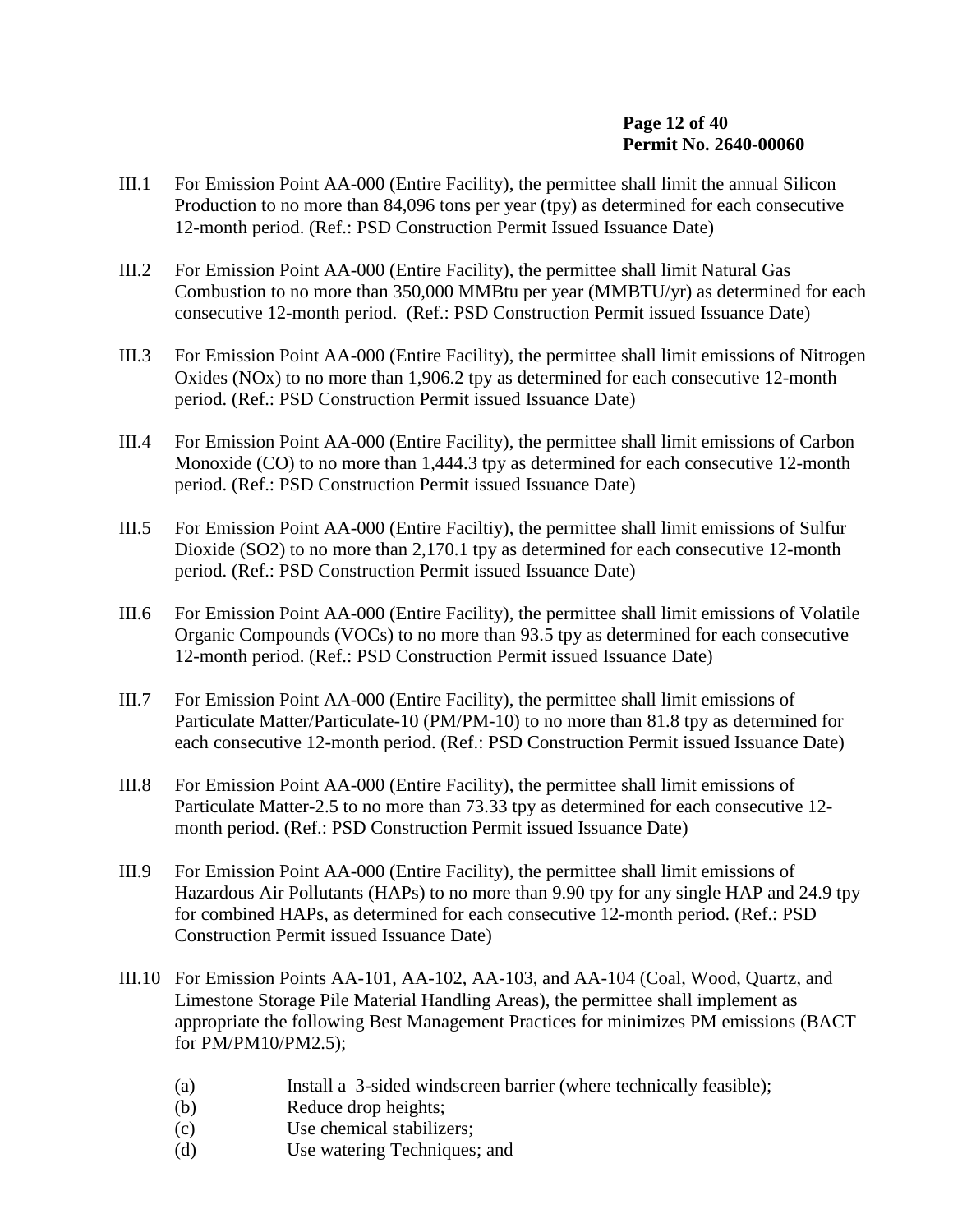## **Page 13 of 40 Permit No. 2640-00060**

(e) Develop and Implement a Fugitive Dust Control Plan

(Ref.: PSD Construction Plan Issued Issuance Date)

- III.11 For Emission Point AA-101 (Coal Storage Pile Material Handling), the permittee shall limit the Material Throughput Rate to no more than 105,120 tpy as determined for each consecutive 12-month period. (Ref.: PSD Construction Permit issued Issuance Date)
- III.12 For Emission Point AA-101a, AA-102a, AA-103a, AA-301, and AA-403 (Coal, Wood, and Quartz Conveyance, Silicon Grinding and Milling, and Slag Handling and Storage) the permittee shall limit PM/PM10/PM2.5 emissions to no more than 0.003 grains per dry standard cubic foot (gr/dscf) and use a baghouse for PM/PM10/PM2.5 control (BACT for PM/PM10/PM2.5). (Ref.: PSD Construction Permit issued Issuance Date)
- III.13 For Emission Point AA-102 (Wood Storage Pile Material Handling), the permittee shall limit the Material Throughput Rate to no more than 212,763 tpy as determined for each consecutive 12-month period. (Ref.: PSD Construction Permit issued Issuance Date)
- III.14 For Emission Point AA-102b (Wood Chipper), the permittee shall operate with an enclosure that will minimize fugitive emissions and limit the hours of operations to minimize PM/PM10/PM2.5 emissions (BACT for PM/PM10/PM2.5). (Ref.: PSD Construction Permit issued Issuance Date)
- III.15 For Emission Point AA-103 (Quartz Storage Pile Material Handling), the permittee shall limit the Material Throughput Rate to no more than 212,763 tpy as determined for each consecutive 12-month period. (Ref.: PSD Construction Permit issued Issuance Date)
- III.16 For Emission Point AA-104 (Limestone Storage Pile Material Handling), the permittee shall limit the Material Throughput Rate to no more than 183 tpy as determined for each consecutive 12-month period. (Ref.: PSD Construction Permit issued Issuance Date)
- III.17 For Emission Point AA-105 (Storage Piles Processing), the permittee shall implement a Dust Control Plan for minimizing PM/PM10/PM2.5 emissions (BACT for PM/PM10/PM2.5) which shall include as appropriate the following;
	- (a) Application of a wet suppressants;
	- (b) Watering Application;
	- (c) Spreed Reduction Implementation and Postings; and
	- (d) Vacuuming or Sweeping Methodologies

(Ref.: PSD Construction Plan Issued Issuance Date)

III.18 For Emission Point AA-106 (Storage Pile Wind Erosion), the permittee shall implement a Fugitive Dust Control Plan for minimizing PM/PM10/PM2.5 emissions (BACT for PM/PM10/PM2.5) which shall include as appropriate the following for controlling Visible Emissions: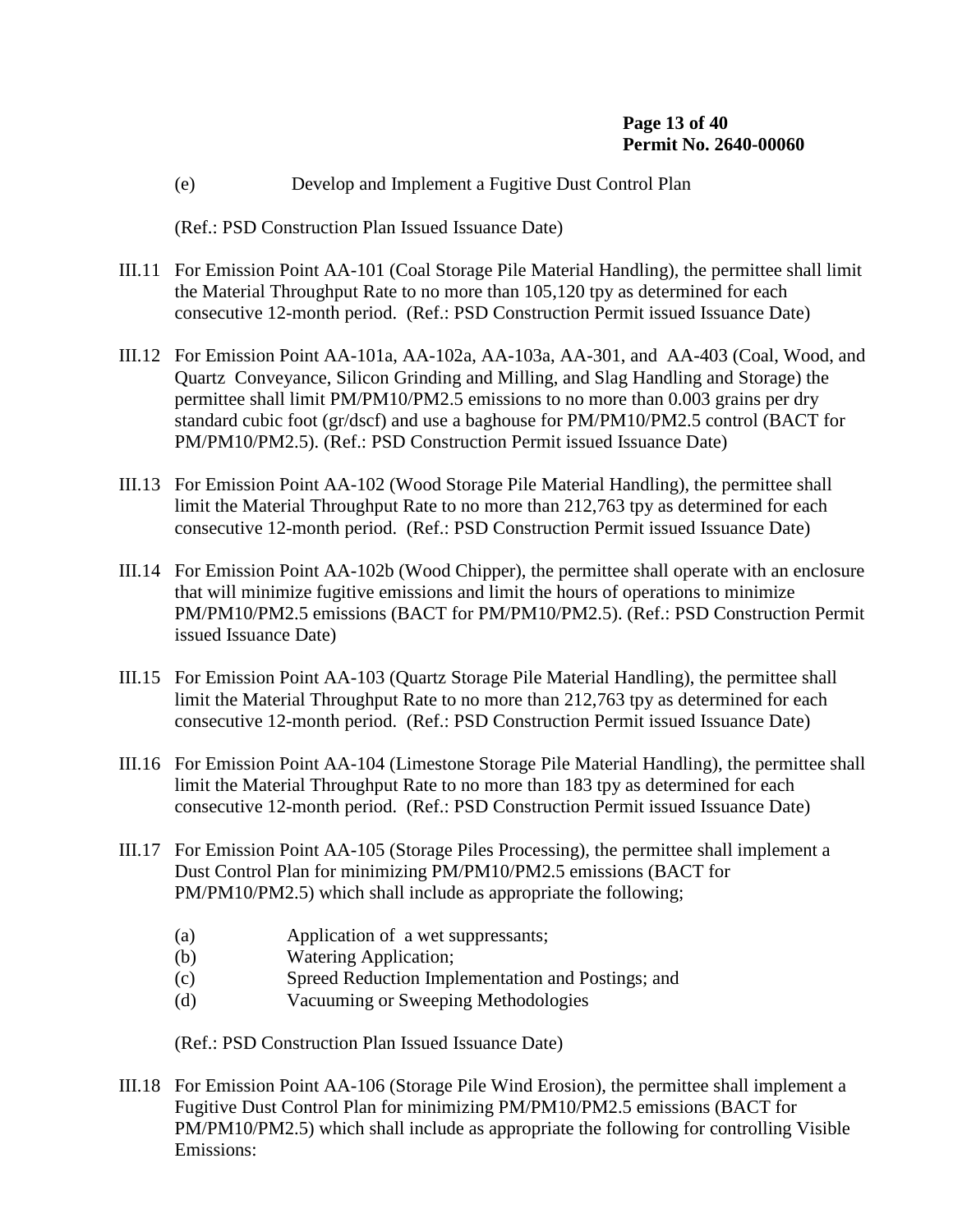## **Page 14 of 40 Permit No. 2640-00060**

- (a) Water Application;
- (b) Dust Suppressants; and
- (c) Wind Screens

(Ref.: PSD Construction Plan Issued Issuance Date)

- III.19 For Emission Point AA-201 (Submerged Arc Furnace), the permittee shall limit PM/PM10/PM2.5 emissions to no more than 0.005 gr/dscf and use a baghouse for PM control (BACT for PM/PM10/PM2.5). (Ref.: PSD Construction Permit issued Issuance Date)
- III.20 For Emission Point AA-201 (Submerged Arc Furnace), the permittee is subject to the New Source Performance Standards for Ferroalloy Production, specifically 40 CFR 60 - Subpart Z and shall limit PM emissions to no more than 0.99 lb/MW-hr for determining compliance with 40 CFR 60, Subpart Z. (Ref.: 40 CFR 60.262(a)(1))
- III.21 For Emission Point AA-201 (Submerged Arc Furnace), the permittee shall limit emissions of Greenhouse Gases, expressed as Carbon Dioxide equivalent, to no more than 95,467 tpy per furnace and 381,866 tpy for all four furnaces combined, as determined for each consecutive 12-month period, and shall also use semi-enclosed furnaces and employ good operating and maintenance techniques (BACT for GHG (as CO2e)). (Ref.: PSD Construction Permit issued Issuance Date)
- III.22 For Emission Point AA-201 (Submerged Arc Furnace), the permittee shall limit NOx emissions to no more than 45.0 lbs/ton as determined by a 3-hr rolling average period of Silicon produced (BACT for NOx). (Ref.: PSD Construction Permit issued Issuance Date)
- III.23 For Emission Point AA-201 (Submerged Arc Furnace), the permittee shall limit CO emissions to no more than 34.0 lbs/ton, as determined by a 3-hr rolling average period of Silicon produced, and Utilize Good Combustion and Operation Practices and Semi-Enclosed Furnaces (BACT for CO). (Ref.: PSD Construction Permit issued Issuance Date)
- III.24 For Emission Point AA-201 (Submerged Arc Furnace), the permittee is subject to the New Source Performance Standards for Ferroalloy Production, specifically 40 CFR 60 - Subpart Z and shall limit CO emissions to no more than 20 volume percent on a dry basis for determining compliance with 40 CFR 60, Subpart Z. (Ref.: 40 CFR 60.263(a)). (Ref.: PSD Construction Permit issued Issuance Date)
- III.25 For Emission Point AA-201 (Submerged Arc Furnace), the permittee shall limit SO2 emissions to no more than 52.0 lbs/ton, as determined by a 3-hr rolling average period of Silicon produced, and Utilize Low Sulfur Content Material where technically feasible (BACT for SO2). (Ref.: PSD Construction Permit issued Issuance Date)
- III.26 For Emission Point AA-201 (Submerged Arc Furnace), the permittee shall limit VOC emissions to no more than 2.4 lbs/ton, as determined by a 30-day rolling average period of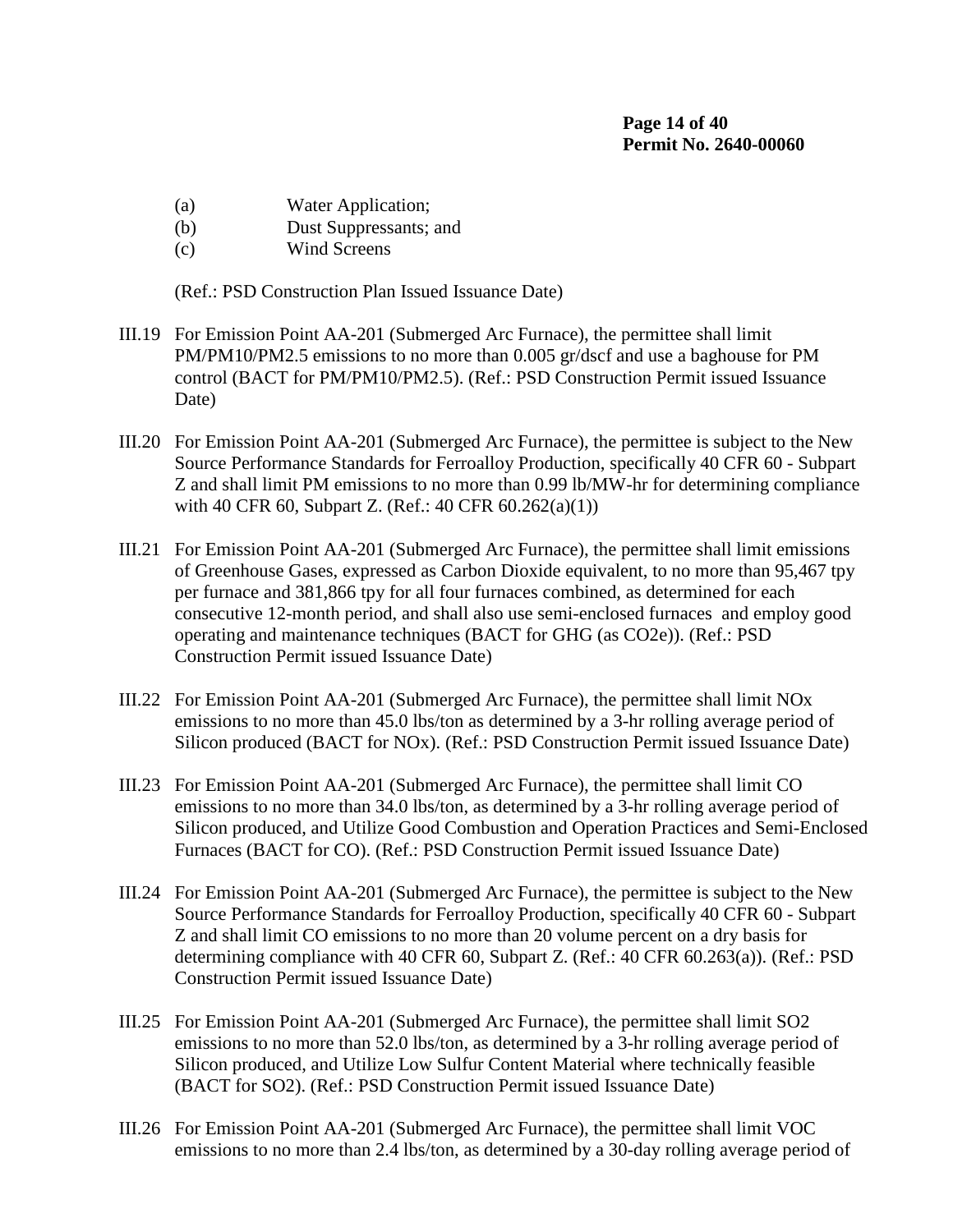## **Page 15 of 40 Permit No. 2640-00060**

Silicon produced, and Utilize Good Operating Practices (BACT for VOC). (Ref.: PSD Construction Permit issued Issuance Date)

- III.27 For Emission Point AA-201 (Submerged Arc Furnace), the permittee is subject to the New Source Performance Standards for Ferroalloy Production, specifically 40 CFR 60 - Subpart Z and shall install, calibrate, maintain, and operate a Continuous Opacity Monitoring (COM) Device as specified in 40 CFR 60.264(a). (Ref.: 40 CFR 60.264(a)).
- III.28 For Emission Point AA-201 (Submerged Arc Furnace), the permittee is subject to New Source Performance Standards for Ferroalloy Production, specifically 40 CFR 60 – Subpart Z and report as excess emissions all six-minute periods in which the average opacity is 15 percent or greater leaving the control device (i.e., fabric filter) as specified in 40 CFR 60.264(b). (Ref.: 40 CFR 264(b))
- III.29 For Emission Point AA-201a (Casting Frames), the permittee shall implement a system for ensuring that a system of Best Management Practices is implemented to minimize the generation of fugitive particulate emissions (BACT for PM/PM10/PM2.5). (Ref.: PSD Construction Permit issued Issuance Date)
- III.30 For Emission Point AA-202 (Ladle Preheaters), the permittee shall limit emissions of NOx to no more than 0.08 lbs/MMBtu and utilize low NOx or equivalent burners/technology, combust clean fuel only and implement good combustion practices (BACT for NOx). (Ref.: PSD Construction Permit issued Issuance Date)
- III.31 For Emission Point AA-202 (Ladle Preheaters), the permittee shall limit emissions of Greenhouse Gases (GHG) to the following BACT emissions limitations (BACT for GHG):
	- (a) Carbon Dioxide (CO2) emissions to no more than 117 lb/MMBtu
	- (b) Methane emissions to no more than 0.0022 lb/MMBtu
	- (c) Nitrous Oxide emissions to no more than 0.0002 lb/MMBtu
	- (d) Good Combustion Practices, Combustion of Natural Gas Only, Periodic Maintenance, and energy efficient burner design including Low NOx burners or equivalent.

(Ref.: PSD Construction Permit Issued Issuance Date)

- III.32 For Emission Point AA-202 (Ladle Preheaters), the permittee shall limit emissions of PM/PM10/PM2.5 to no more than 0.0076 lbs/MMBtu, combust natural gas only, and utilize good combustion practices (BACT for PM/PM10/PM2.5). (Ref.: PSD Construction Permit issued Issuance Date)
- III.33 For Emission Point AA-202 (Ladle Preheaters), the permittee shall limit emissions of CO to no more than 0.0840 lbs/MMBtu, combust natural gas only, and utilize good combustion practices (BACT for CO). (Ref.: PSD Construction Permit issued Issuance Date)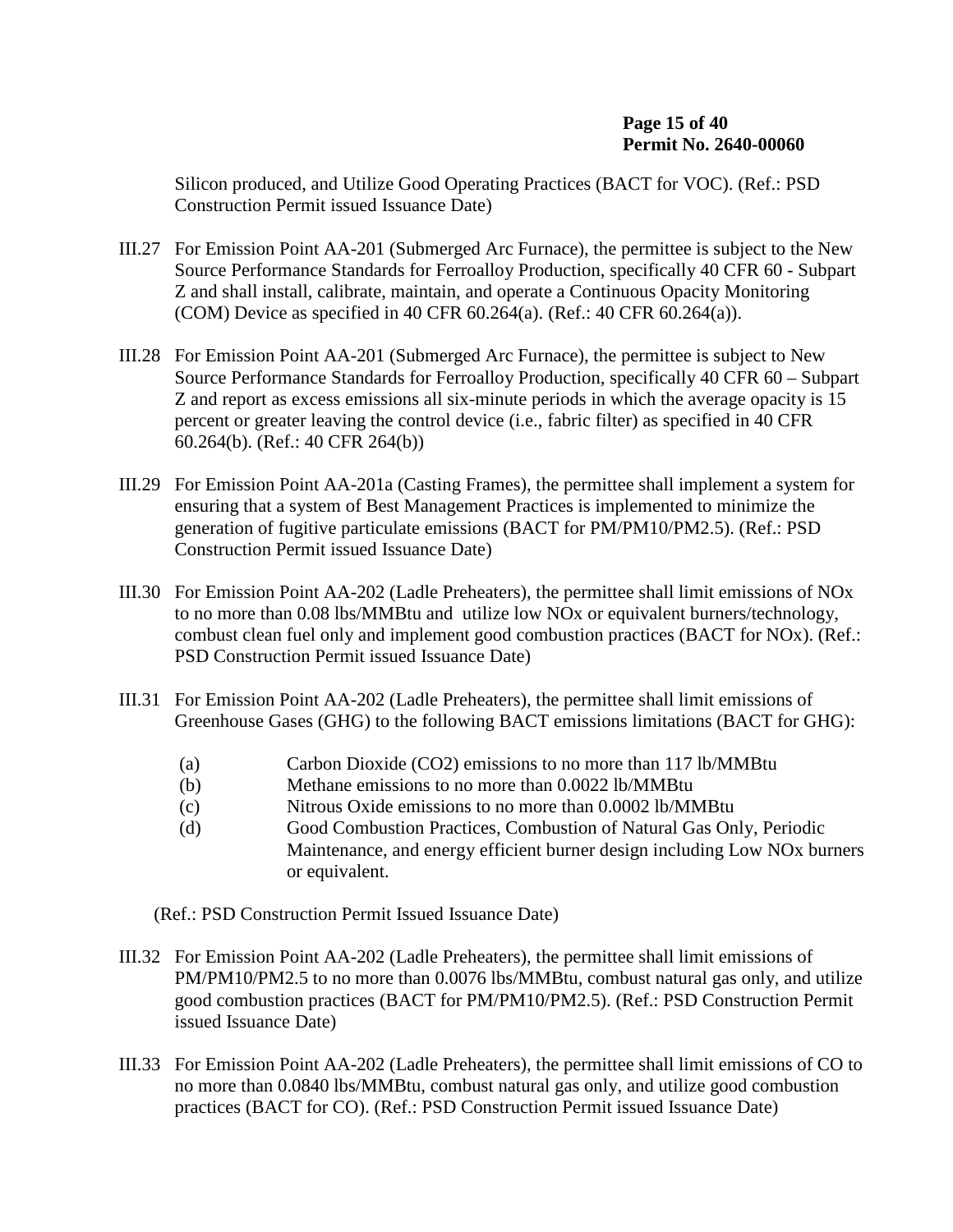## **Page 16 of 40 Permit No. 2640-00060**

- III.34 For Emission Point AA-202 (Ladle Preheaters), the permittee shall limit emissions of SO2 to no more than 0.0006 lbs/MMBtu, combust clean fuels only (i.e., natural gas only), and utilize good combustion practices (BACT for SO2). (Ref.: PSD Construction Permit issued Issuance Date)
- III.35 For Emission Point AA-202 (Ladle Preheaters), the permittee shall limit emissions of VOC to no more than 0.0055 lbs/MMBtu, combust natural gas only, and utilize good combustion practices (BACT for VOC). (Ref.: PSD Construction Permit issued Issuance Date)
- III.36 For Emission Point AA-404 (Silica Fume Silo), the permittee shall limit emissions of PM/PM10/PM2.5 to no more than 0.01 gr/dscf for PM/PM10/PM2.5 and the use of Bin Vent Filter (BACT for PM/PM10/PM2/5). (PSD Construction Permit issued Issuance Date)
- III.37 For Emission Point AA-404 (Silica Fume Silo), the permittee is subject to 40 CFR 60.262(b) and shall limit emissions of Opacity from the Dust Handling Equipment to no more than 10% at any time. (Ref.: 40 CFR 60.262(b))
- III.38 For Emission Point AA-501 (Emergency Generators), the permittee shall utilize Good Combustion and Operating Practices, utilize Ultra Low Sulfur Diesel (ULSD) Fuel, and comply with 40 CFR 60 – Subpart IIII for demonstrating compliance with PM/PM10/PM2.5, CO, VOC, NOx, and SO2. (BACT for PM/PM10/PM2.5, CO, and VOC is the Good Combustion and Operating Practices as well as complying with Subpart IIII and BACT for NOx and SO2 is Good Combustion and Operating Practices, compliance with Subpart IIII, and use of ULSD Fuel). (Ref.: PSD Construction Permit issued Issuance Date)
- III.39 For Emission Point AA-501, the permittee is subject to 40 CFR 60 New Source Performance Standards for Stationary Compression Ignition Internal Combustion Engines (Subpart IIII), specifically 40 CFR  $60.4200(a)(2)(i)$ , and shall comply with the applicable provisions. (Ref.: 40 CFR 60.4200(a)(2)(i))
- III.40 For Emission Point AA-501, the permittee is subject to 40 CFR 60.4206 and shall comply with the applicable provisions and achieve the emission standards over the life of the engine. (Ref.: 40 CFR 60.4206)
- III.41 For Emission Point AA-501, the permittee is subject to 40 CFR 4205(b) and shall comply with the applicable provision and shall achieve compliance with the emission standards. (Ref.: 40 CFR 4205(b))
- III.42 For Emission Point AA-501, the permittee is subject to 40 CFR 4207(b) and shall comply with the Diesel Fuel Requirements of 40 CFR 50.510(b). (Ref.: 40 CFR 40.4207(b))
- III.43 For Emission Point AA-000 (Entire Facility), the permittee is subject to 40 CFR  $64.2(a)$  Compliance Assurance Monitoring (CAM) Provisions where applicable and the applicable CAM Plan is not due until the Title V Permit to Operate is due, which is specified herein, as a requirement upon certification of construction (i.e., Condition I.16). (Ref.: 40 CFR 64.2(a))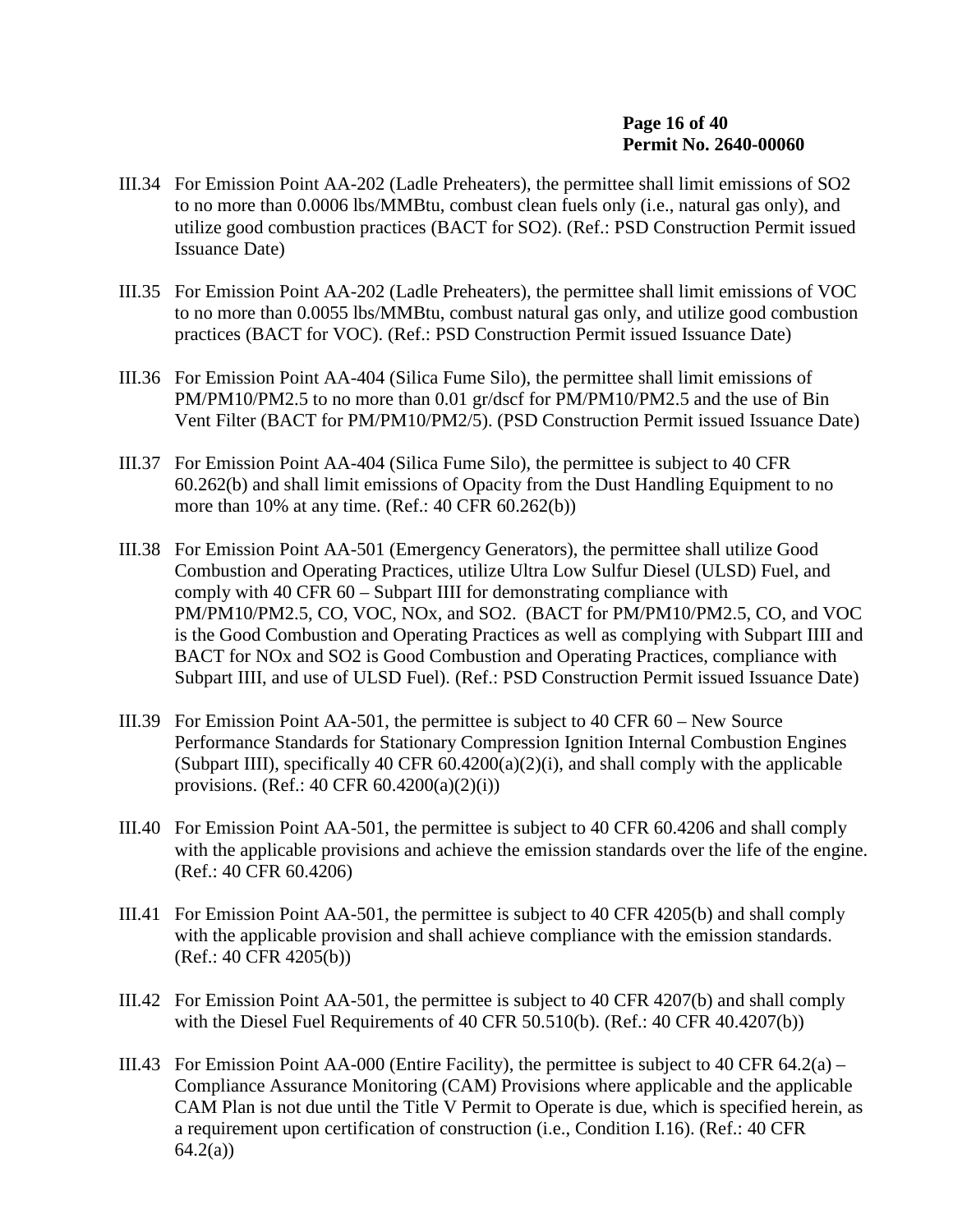#### **Page 17 of 40 Permit No. 2640-00060**

- III.44 For Emission Point AA-000 (Entire Facility), the permittee is subject to 40 CFR 60.260 Subpart Z, Standards of Performance for Ferroalloy Production Facilities and shall comply with the applicable provisions. (Ref.: 40 CFR 60.260)
- III.45 For Emission Point AA-000 (Entire Facility), the permittee is subject to 40 CFR 63.11524(a) and (b)(2) – Subpart YYYYYY, National Emission Standards for Hazardous Air Pollutants for Area Sources: Ferroalloy Production Facilities and shall comply with the applicable provisions. (Ref.: 40 CFR 63.11524(a) and (b)(2))
- III.46 For Emission Point AA-000 (Entire Facility), the permittee is subject to 40 CFR 63.11525(c) and shall comply upon startup of the Ferroalloy Production Facility. (Ref.: 40 CFR 63.11525(c))
- III.47 For Emission Point AA-000 (Entire Facility), the permittee is subject to 40 CFR 63.11526 and shall comply with the following for demonstrating compliance with MACT YYYYYY:
	- (a) You shall not discharge to the atmosphere visible emissions (VE) from the control device that exceed 5 percent of accumulate occurrences in a 60 minute observation period.
	- (b) You shall not discharge to the atmosphere fugitive PM emissions from the furnace building containing the electrometallurgical operations that exhibit opacity greater than 20 percent (6-minute average), except for one 6-minute average per hour that does not exceed 60 percent.

(Ref.: 40 CFR 63.11526)

- III.48 For Emission Point AA-000 (Entire Facility), the permittee is subject to 40 CFR 63 National Emission Standards for Hazardous Air Pollutants for Stationary Reciprocating Internal Combustion Engines and shall comply with this subpart by demonstrating compliance with the applicable provisions of 40 CFR 60 – Subpart IIII, as specified in 40 CFR 63.6585(a) and (c) via 63.6590(c). (Ref.: 40 CFR 63.6585(a) and (c) via 63.6590(c))
- III.49 For Emission Point AA-000 (Entire Facility), the permittee shall limit emissions of Opacity to no more than 20% at any time. (Ref.: PSD Construction Permit issued Issuance Date)
- III.50 For Emission Point AA-405 (Insignificant Activities), the maximum permissible emission of ash and/or particulate matter from each fossil fuel burning installations of less than 10 million BTU per hour heat input shall not exceed 0.6 pounds per million BTU per hour heat input. (Ref. 11 Miss. Admin Code Pt. 2, R. 1.3.D(1)(a).)
- III.51 For Emission Point AA-405 (Insignificant Activities), the maximum permissible emission of ash and/or particulate matter from fossil fuel burning installations equal to or greater than 10 million BTU per hour heat input but less than 10,000 million BTU per hour heat input shall not exceed an emission rate as determined by the relationship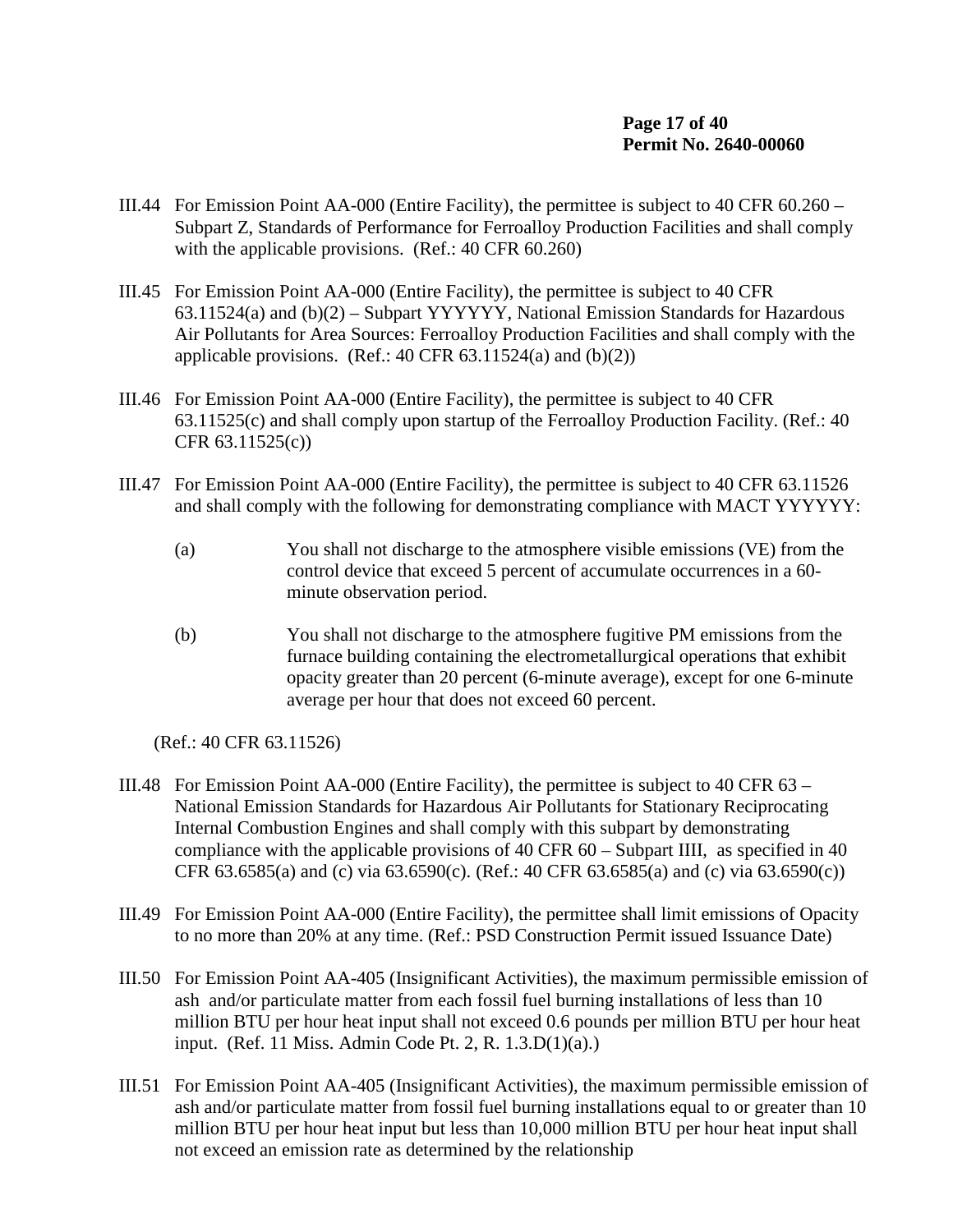## **Page 18 of 40 Permit No. 2640-00060**

 $E = 0.8808 * I^{-0.1667}$ 

 where E is the emission rate in pounds per million BTU per hour heat input and I is the heat input in millions of BTU per hour. (Ref. 11 Miss. Admin Code Pt. 2, R. 1.3.D(1)(b).)

- III.52 For Emission Point AA-405 (Insignificant Activities), the permittee shall not cause the maximum discharge of particulate matter to exceed 0.2 grains per standard dry cubic foot of flue gas calculated to twelve percent (12%) carbon dioxide by volume for products of combustion. (Ref. 11 Miss. Admin Code Pt. 2, R. 1.3.H(1).)
- III.53 For Emission Point AA-405 (Insignificant Activities), the permittee shall not cause the maximum discharge of sulfur oxides from any fuel burning installations in which the fuel is burned primarily to produce heat or power by indirect heat transfer to exceed 4.8 pounds(measured as sulfur dioxide) per million BTU heat input. (Ref. 11 Miss. Admin Code Pt. 2, R. 1.4.A(1).)
- III.54 For Emission Point AA-201 (Submerged Arc Furnaces), the permittee is only authorized to operate two (2) out of the four (4) Submerged Arc Furnaces at any given time and shall never operate all four combined Submerged Arc Furnaces at one time. (Ref.: PSD Construction issued Issuance Date)
- III.55 For Emission Pint AA-201 (Submerged Arc Furnaces), the permittee can formally request removal of the restriction on the number of Submerged Arc Furnaces that can operate at any given time. To request elimination of this restriction, the permittee must submit a demonstration to the MDEQ that operation of the 4 Submerged Arc Furnaces would not cause or contribute to a violation of the National Ambient Air Quality Standards (NAAQS) following EPA's Appendix W requirements for conducting an air quality impact evaluation. Operation of 4 Submerged Arc Furnaces at any given time can only occur after formal approval from the MDEQ. Any request for elimination of this restriction must be provided by the permittee in writing to the MDEQ no later than 180 days prior to operation of the 4 Submerged Arc Furnaces simultaneously. (Ref.: PSD Construction Permit Issued Issuance Date)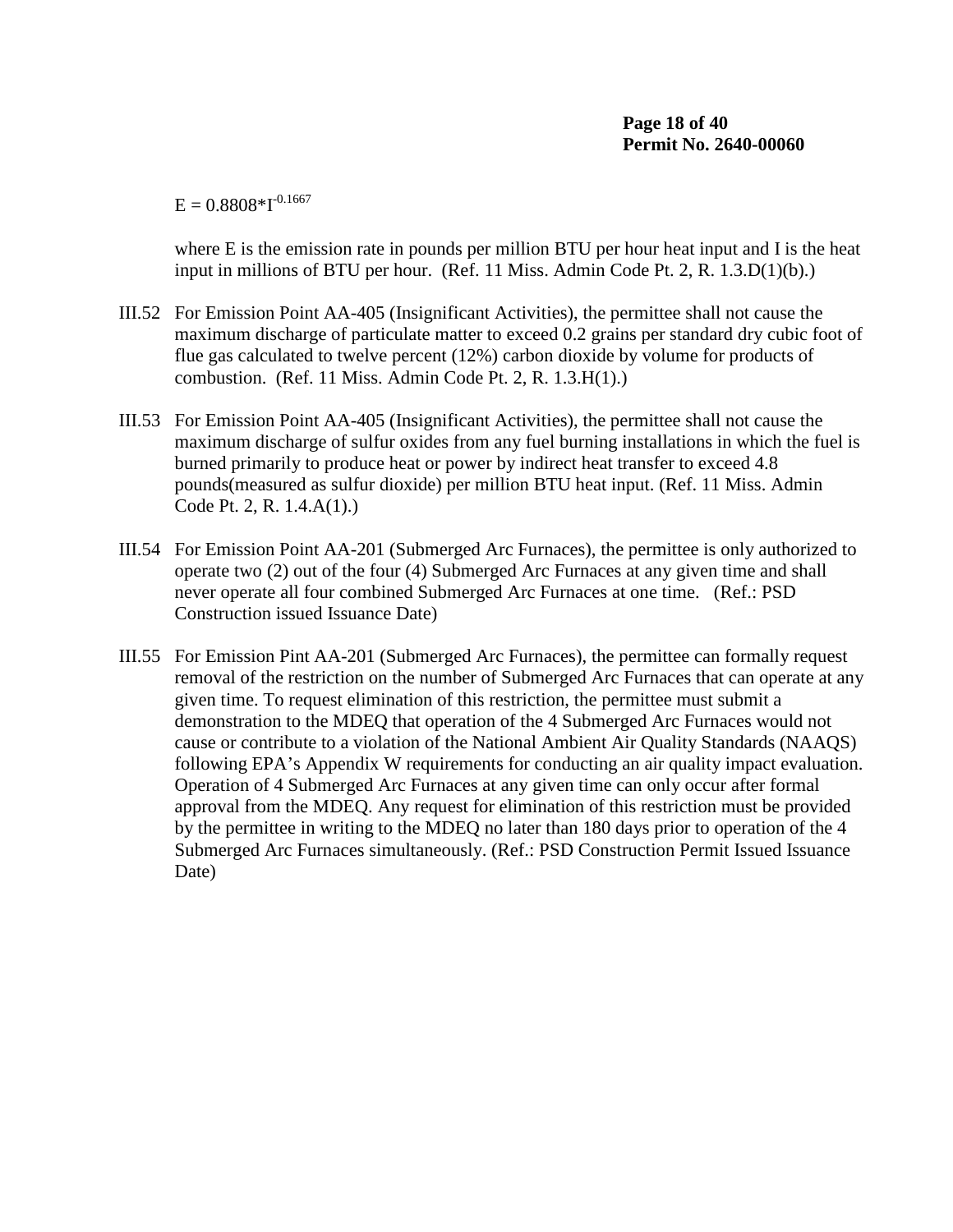#### **Page 19 of 40 Permit No. 2640-00060**

| <b>Emission Point</b>                                     | <b>Applicable</b><br>Requirement                                           | <b>Condition</b><br><b>Number</b> | Pollutant/<br><b>Parameter</b>               | <b>Monitoring Requirement</b>                                                                               |
|-----------------------------------------------------------|----------------------------------------------------------------------------|-----------------------------------|----------------------------------------------|-------------------------------------------------------------------------------------------------------------|
|                                                           |                                                                            | <b>IV.1</b>                       | <b>Silicon</b><br><b>Production</b>          | <b>Determine the Production for each</b><br>consecutive 12-month period                                     |
|                                                           |                                                                            | IV.2                              | <b>Natural Gas</b><br><b>Combustion</b>      | <b>Determine the total Combustion Rate</b>                                                                  |
|                                                           |                                                                            | IV.3                              | Opacity                                      | Determine using Method 22 and then<br>Method 9 if emissions are present                                     |
|                                                           |                                                                            | IV.4                              | <b>Pretest</b><br>Conference/<br>Protocol    | 30-days prior to performance testing if<br>requested by MDEQ upon 60 day advanced<br>of Stack Test Protocol |
| <b>AA-000</b><br>(Entire Facility)                        | <b>PSD</b><br>Construction<br><b>Permit Issued</b>                         | IV.5                              | <b>Control</b><br>Equipment                  | <b>Regular Maintenance shall be performed</b><br>and kept in log form                                       |
|                                                           | <b>Issuance Date</b>                                                       | <b>IV.6</b>                       | NOx                                          |                                                                                                             |
|                                                           |                                                                            | <b>IV.7</b>                       | $\bf CO$                                     |                                                                                                             |
|                                                           |                                                                            | <b>IV.8</b>                       | SO <sub>2</sub>                              |                                                                                                             |
|                                                           |                                                                            | <b>IV.9</b>                       | <b>VOC</b>                                   | <b>Determine the Emission Rate for each</b><br>consecutive 12 month period                                  |
|                                                           |                                                                            | <b>IV.10</b>                      | PM/PM10                                      |                                                                                                             |
|                                                           |                                                                            | <b>IV.11</b>                      | <b>PM2.5</b>                                 |                                                                                                             |
|                                                           |                                                                            | <b>IV.12</b>                      | <b>HAP</b>                                   |                                                                                                             |
| <b>AA-101</b>                                             | <b>PSD</b><br>Construction                                                 | <b>IV.13</b>                      | <b>PM/PM10/</b><br><b>PM2.5</b>              | <b>Implement and Develop a Dust Control Plan</b><br>for demonstrating compliance with BACT                  |
| (Coal Storage Pile<br><b>Material Handling</b> )          | <b>Permit Issued</b><br><b>Issuance Date</b>                               | <b>IV.14</b>                      | Material<br><b>Throughput</b><br>Rate        | <b>Determine the Material Throughput Rate</b><br>for each consecutive 12 month period                       |
| <b>AA-101a</b><br>(Coal Conveyance)                       | <b>PSD</b><br>Construction<br><b>Permit Issued</b><br><b>Issuance Date</b> | <b>IV.13</b>                      | <b>PM/PM10/</b><br><b>PM2.5</b>              | <b>Implement and Develop a Dust Control Plan</b><br>for demonstrating compliance with BACT                  |
| AA-102<br>(Wood Storage Pile<br><b>Material Handling)</b> | <b>PSD</b><br>Construction<br><b>Permit Issued</b><br><b>Issuance Date</b> | <b>IV.13</b>                      | <b>PM/PM10/</b><br><b>PM2.5</b>              | <b>Implement and Develop a Dust Control Plan</b><br>for demonstrating compliance with BACT                  |
|                                                           |                                                                            | <b>IV.14</b>                      | <b>Material</b><br><b>Throughput</b><br>Rate | <b>Determine the Material Throughput Rate</b><br>for each consecutive 12 month period                       |

## **PART IV EMISSION POINT SPECIFIC MONITORING REQUIREMENTS**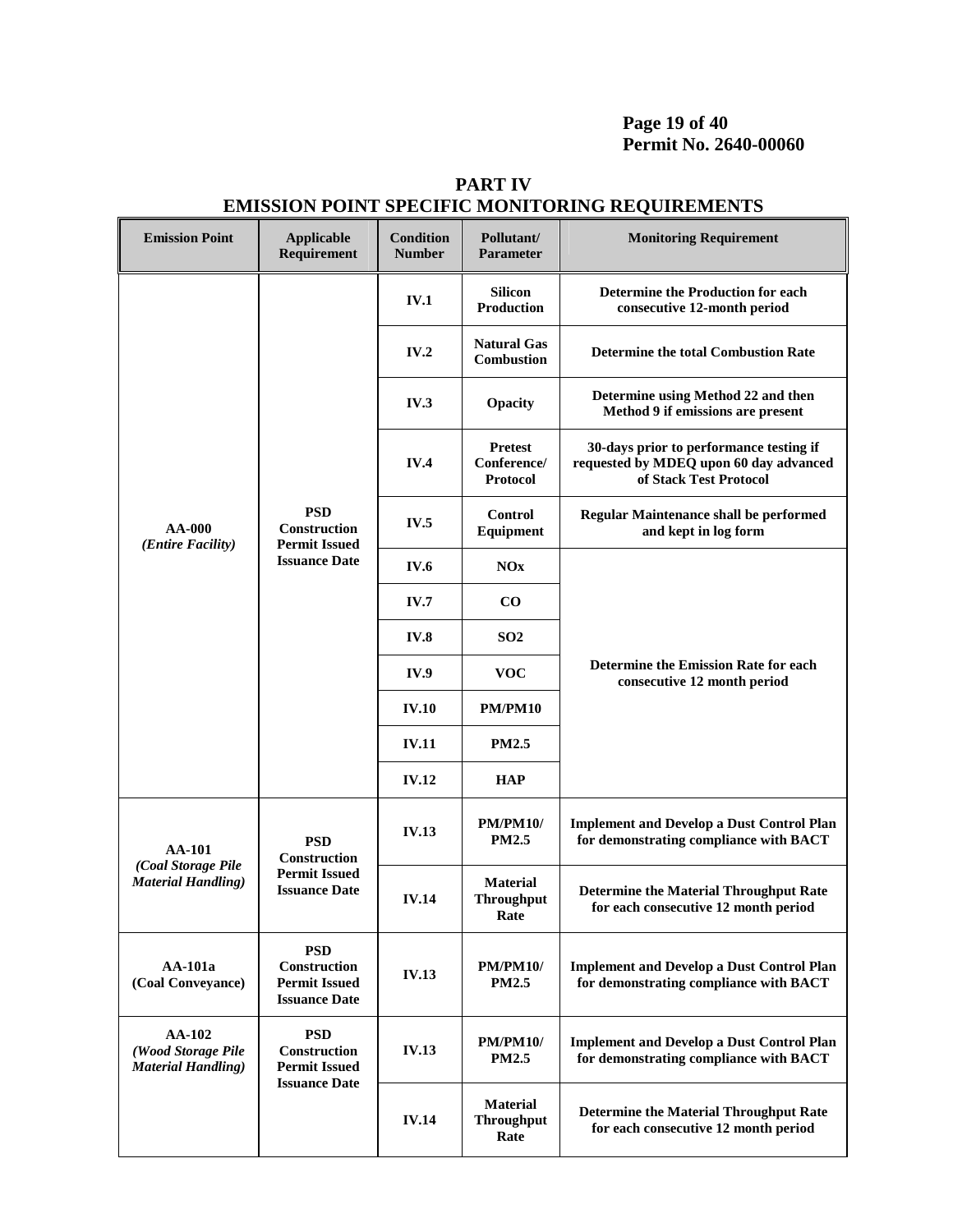## **Page 20 of 40 Permit No. 2640-00060**

| <b>Emission Point</b>                                              | <b>Applicable</b><br>Requirement                                                  | <b>Condition</b><br><b>Number</b> | Pollutant/<br><b>Parameter</b>               | <b>Monitoring Requirement</b>                                                                                 |
|--------------------------------------------------------------------|-----------------------------------------------------------------------------------|-----------------------------------|----------------------------------------------|---------------------------------------------------------------------------------------------------------------|
| AA-102a<br>(Wood Conveyance)                                       | <b>PSD</b><br>Construction<br><b>Permit Issued</b><br><b>Issuance Date</b>        | <b>IV.13</b>                      | <b>PM/PM10/</b><br><b>PM2.5</b>              | <b>Implement and Develop a Dust Control Plan</b><br>for demonstrating compliance with BACT                    |
| <b>AA-102b</b><br>(Wood Chipper)                                   | <b>PSD</b><br>Construction<br><b>Permit Issued</b><br><b>Issuance Date</b>        | <b>IV.13</b>                      | <b>PM/PM10/</b><br><b>PM2.5</b>              | <b>Implement and Develop a Dust Control Plan</b><br>for demonstrating compliance with BACT                    |
| <b>AA-103</b><br>(Quartz Storage Pile<br><b>Material Handling)</b> | <b>PSD</b><br><b>Construction</b><br><b>Permit Issued</b><br><b>Issuance Date</b> | <b>IV.13</b>                      | <b>PM/PM10/</b><br><b>PM2.5</b>              | <b>Implement and Develop a Dust Control Plan</b><br>for demonstrating compliance with BACT                    |
|                                                                    |                                                                                   | <b>IV.14</b>                      | <b>Material</b><br><b>Throughput</b><br>Rate | <b>Determine the Material Throughput Rate</b><br>for each consecutive 12 month period                         |
| AA-103a<br>(Quartz<br>Conveyance)                                  | <b>PSD</b><br>Construction<br><b>Permit Issued</b><br><b>Issuance Date</b>        | <b>IV.13</b>                      | <b>PM/PM10/</b><br><b>PM2.5</b>              | <b>Implement and Develop a Fugitive Dust</b><br><b>Control Plan for demonstrating compliance</b><br>with BACT |
| $AA-104$<br>(Limestone Storage<br><b>Pile Material</b>             | <b>PSD</b><br><b>Construction</b>                                                 | <b>IV.13</b>                      | <b>PM/PM10/</b><br><b>PM2.5</b>              | <b>Implement and Develop a Dust Control Plan</b><br>for demonstrating compliance with BACT                    |
| Handling)                                                          | <b>Permit Issued</b><br><b>Issuance Date</b>                                      | <b>IV.14</b>                      | <b>Material</b><br><b>Throughput</b><br>Rate | <b>Determine the Material Throughput Rate</b><br>for each consecutive 12 month period                         |
| $AA-105$<br>(Storage Piles<br>Processing)                          | <b>PSD</b><br><b>Construction</b><br><b>Permit Issued</b><br><b>Issuance Date</b> | <b>IV.13</b>                      | <b>PM/PM10/</b><br><b>PM2.5</b>              | <b>Implement and Develop a Fugitive Dust</b><br><b>Control Plan for demonstrating compliance</b><br>with BACT |
| $AA-106$<br>(Storage Pile Wind<br>Erosion)                         | <b>PSD</b><br>Construction<br><b>Permit Issued</b><br><b>Issuance Date</b>        | <b>IV.13</b>                      | <b>PM/PM10/</b><br><b>PM2.5</b>              | <b>Implement and Develop a Dust Control Plan</b><br>for demonstrating compliance with BACT                    |
| <b>AA-201</b>                                                      | <b>PSD</b>                                                                        | <b>IV.13</b>                      | <b>PM/PM10/</b><br><b>PM2.5</b>              | <b>Implement and Develop a Dust Control Plan</b><br>for demonstrating compliance with BACT                    |
| (Submerged Arc<br>Furnaces)                                        | <b>Construction</b><br><b>Permit Issued</b><br><b>Issuance Date</b>               | <b>IV.15</b>                      | <b>GHG</b><br>(as CO2e)                      | Determine the CO2e Emission Rate for each<br>consecutive 12 month period                                      |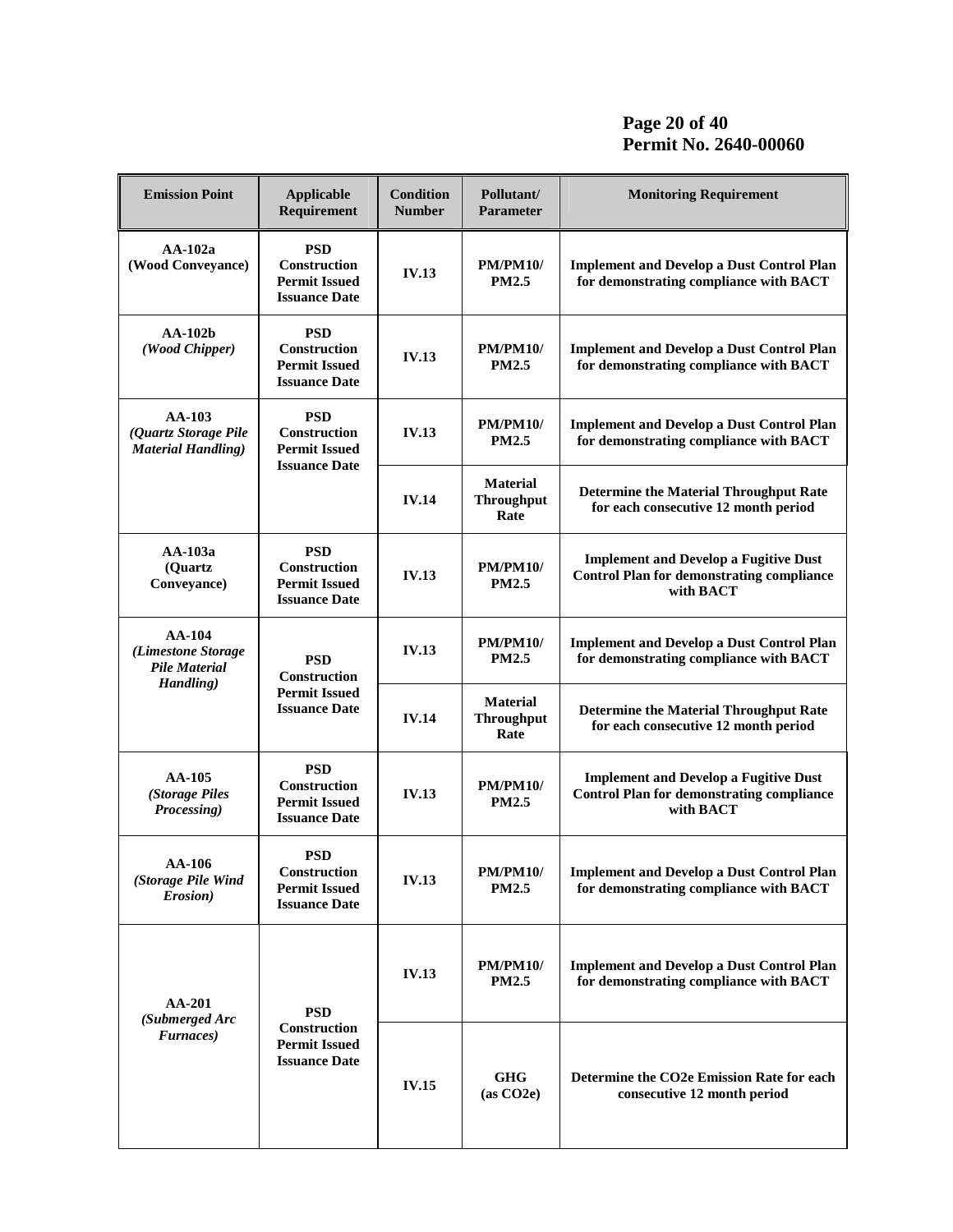## **Page 21 of 40 Permit No. 2640-00060**

| <b>Emission Point</b>                       | <b>Applicable</b><br>Requirement                                                  | <b>Condition</b><br><b>Number</b> | Pollutant/<br><b>Parameter</b>  | <b>Monitoring Requirement</b>                                                               |
|---------------------------------------------|-----------------------------------------------------------------------------------|-----------------------------------|---------------------------------|---------------------------------------------------------------------------------------------|
|                                             |                                                                                   |                                   | NOx                             |                                                                                             |
|                                             |                                                                                   |                                   | $\bf CO$                        | <b>Installation and Operation of CEMS</b>                                                   |
| $AA-201$                                    | <b>PSD</b><br>Construction                                                        | <b>IV.16</b>                      | SO <sub>2</sub>                 |                                                                                             |
| (Submerged Arc<br>Furnaces)                 | <b>Permit Issued</b><br><b>Issuance Date</b>                                      |                                   | <b>VOC</b>                      |                                                                                             |
|                                             |                                                                                   |                                   | PM/PM10                         | <b>Initial Performance Test for Demonstrating</b><br><b>Operational Ranges</b>              |
|                                             |                                                                                   |                                   | <b>PM2.5</b>                    |                                                                                             |
| $AA-201$<br>(Submerged Arc                  | 40 CFR 60.264                                                                     | <b>IV.17</b>                      |                                 | <b>COMs Requirements</b>                                                                    |
| Furnaces)                                   | 40 CFR 60.265                                                                     | <b>IV.18</b>                      | <b>NSPS</b><br><b>Subpart Z</b> | <b>Monitoring of Operations</b>                                                             |
|                                             | 40 CFR 60.266                                                                     | <b>IV.19</b>                      |                                 | <b>Compliance with Test Methods and</b><br><b>Procedures</b>                                |
|                                             | <b>40 CFR</b><br>63.11527(a)                                                      | IV.25                             | <b>MACT</b><br><b>Subpart</b>   | Monitoring                                                                                  |
|                                             | <b>40 CFR</b><br>63.11528                                                         | <b>IV.26</b>                      | <b>YYYYYY</b>                   | <b>Performance Testing and Compliance</b><br><b>Requirements</b>                            |
| $AA-201a$<br>(Casting Frames)               | <b>PSD</b><br><b>Construction</b><br><b>Permit Issued</b><br><b>Issuance Date</b> | IV.20                             | <b>PM/PM10/</b><br><b>PM2.5</b> | <b>Utilize Best Management Practices for</b><br>demonstrating compliance with BACT          |
|                                             |                                                                                   | IV.21                             | <b>NOx</b>                      |                                                                                             |
|                                             |                                                                                   |                                   | <b>GHG</b>                      |                                                                                             |
| AA-202                                      | <b>PSD</b><br>Construction<br><b>Permit Issued</b>                                |                                   | <b>PM/PM10/</b><br>PM2.5        | <b>Utilize Good Combustion Practices and</b><br><b>Implement Maintenance Guidelines for</b> |
| (Ladle Preheaters)                          | <b>Issuance Date</b>                                                              |                                   | $\bf CO$                        | demonstrating compliance with BACT                                                          |
|                                             |                                                                                   |                                   | SO <sub>2</sub>                 |                                                                                             |
|                                             |                                                                                   |                                   | <b>VOC</b>                      |                                                                                             |
| AA-301<br>(Silicon Grinding<br>and Milling) | <b>PSD</b><br>Construction<br><b>Permit Issued</b><br><b>Issuance Date</b>        | <b>IV.13</b>                      | <b>PM/PM10/</b><br>PM2.5        | <b>Implement and Develop a Dust Control Plan</b><br>for demonstrating compliance with BACT  |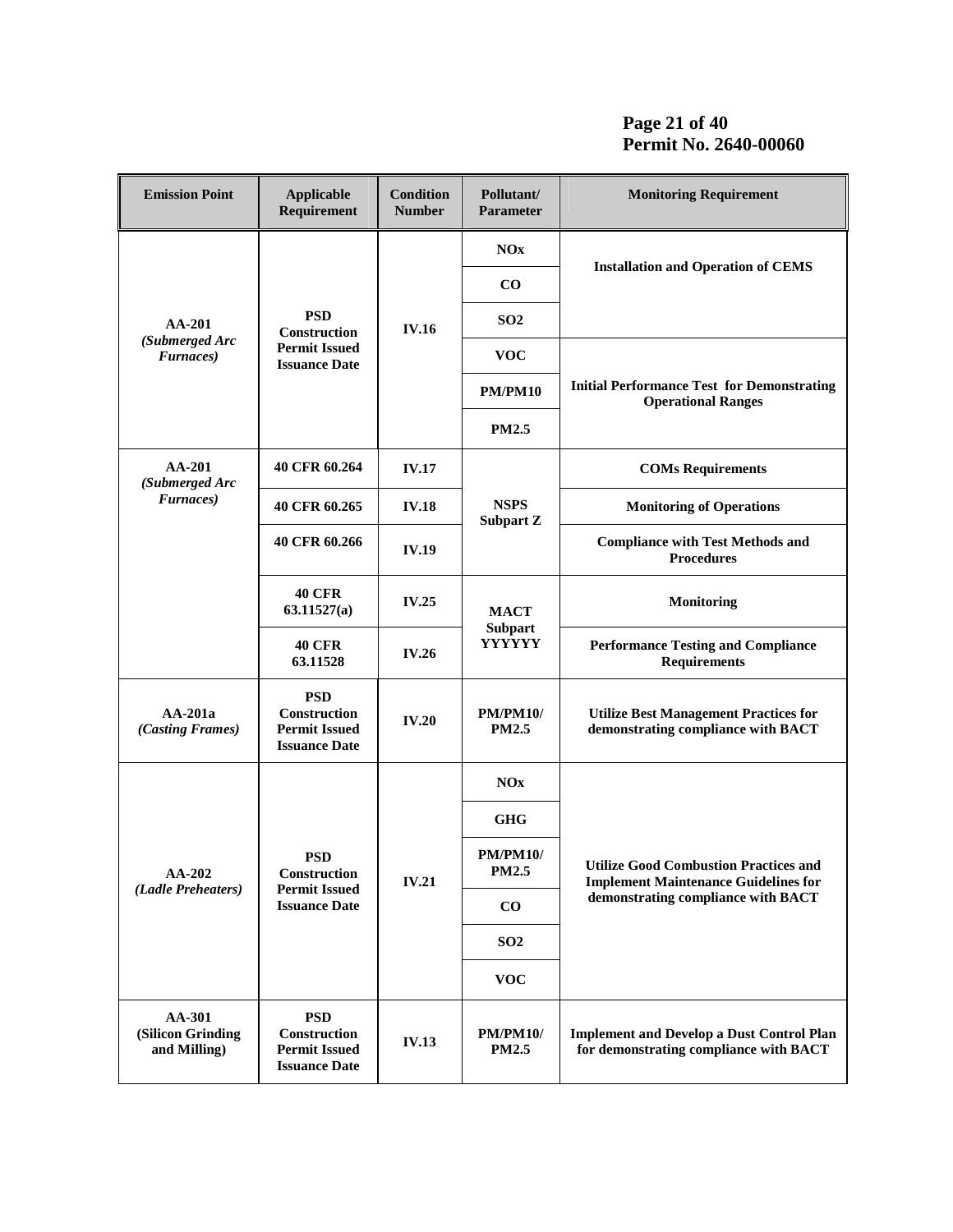## **Page 22 of 40 Permit No. 2640-00060**

| <b>Emission Point</b>                                                                                                   | <b>Applicable</b><br>Requirement                                                  | <b>Condition</b><br><b>Number</b> | Pollutant/<br><b>Parameter</b>     | <b>Monitoring Requirement</b>                                                              |
|-------------------------------------------------------------------------------------------------------------------------|-----------------------------------------------------------------------------------|-----------------------------------|------------------------------------|--------------------------------------------------------------------------------------------|
| $AA-402$<br>and AA-402a<br>(Unpaved and Paved<br>Roads and<br><b>Plantwide Trasnport</b><br><b>Fugitive Emissions</b> ) | <b>PSD</b><br>Construction<br><b>Permit Issued</b><br><b>Issuance Date</b>        | <b>IV.13</b>                      | <b>PM/PM10/</b><br><b>PM2.5</b>    | <b>Implement and Develop a Dust Control Plan</b><br>for demonstrating compliance with BACT |
| $AA-403$<br>(Slag Handling and<br>Storage)                                                                              | <b>PSD</b><br><b>Construction</b><br><b>Permit Issued</b><br><b>Issuance Date</b> | <b>IV.13</b>                      | <b>PM/PM10/</b><br><b>PM2.5</b>    | <b>Implement and Develop a Dust Control Plan</b><br>for demonstrating compliance with BACT |
| $AA-404$<br>(Silica Fume Silo)                                                                                          | <b>PSD</b><br>Construction<br><b>Permit Issued</b><br><b>Issuance Date</b>        | <b>IV.13</b>                      | <b>PM/PM10/</b><br><b>PM2.5</b>    | <b>Implement and Develop a Dust Control Plan</b><br>for demonstrating compliance with BACT |
|                                                                                                                         | <b>PSD</b>                                                                        | <b>IV.22</b>                      | <b>PM/PM10/</b><br><b>PM2.5</b>    |                                                                                            |
|                                                                                                                         |                                                                                   |                                   | $\bf CO$                           |                                                                                            |
|                                                                                                                         | Construction<br><b>Permit Issued</b>                                              |                                   | <b>VOC</b>                         | <b>Implement Maintenance Guidelines for</b><br>demonstrating compliance with BACT          |
| AA-501<br>(Emergency<br>Generators)                                                                                     | <b>Issuance Date</b>                                                              |                                   | <b>NOx</b>                         |                                                                                            |
|                                                                                                                         |                                                                                   |                                   | SO <sub>2</sub>                    |                                                                                            |
|                                                                                                                         | 40 CFR 60.4209                                                                    | IV.23                             |                                    |                                                                                            |
|                                                                                                                         | <b>40 CFR</b><br>60.4211(a), (c),<br>$(f)$ , and $(g)$                            | <b>IV.24</b>                      | <b>NSPS</b><br><b>Subpart IIII</b> | <b>Monitoring and Compliance Requirements</b>                                              |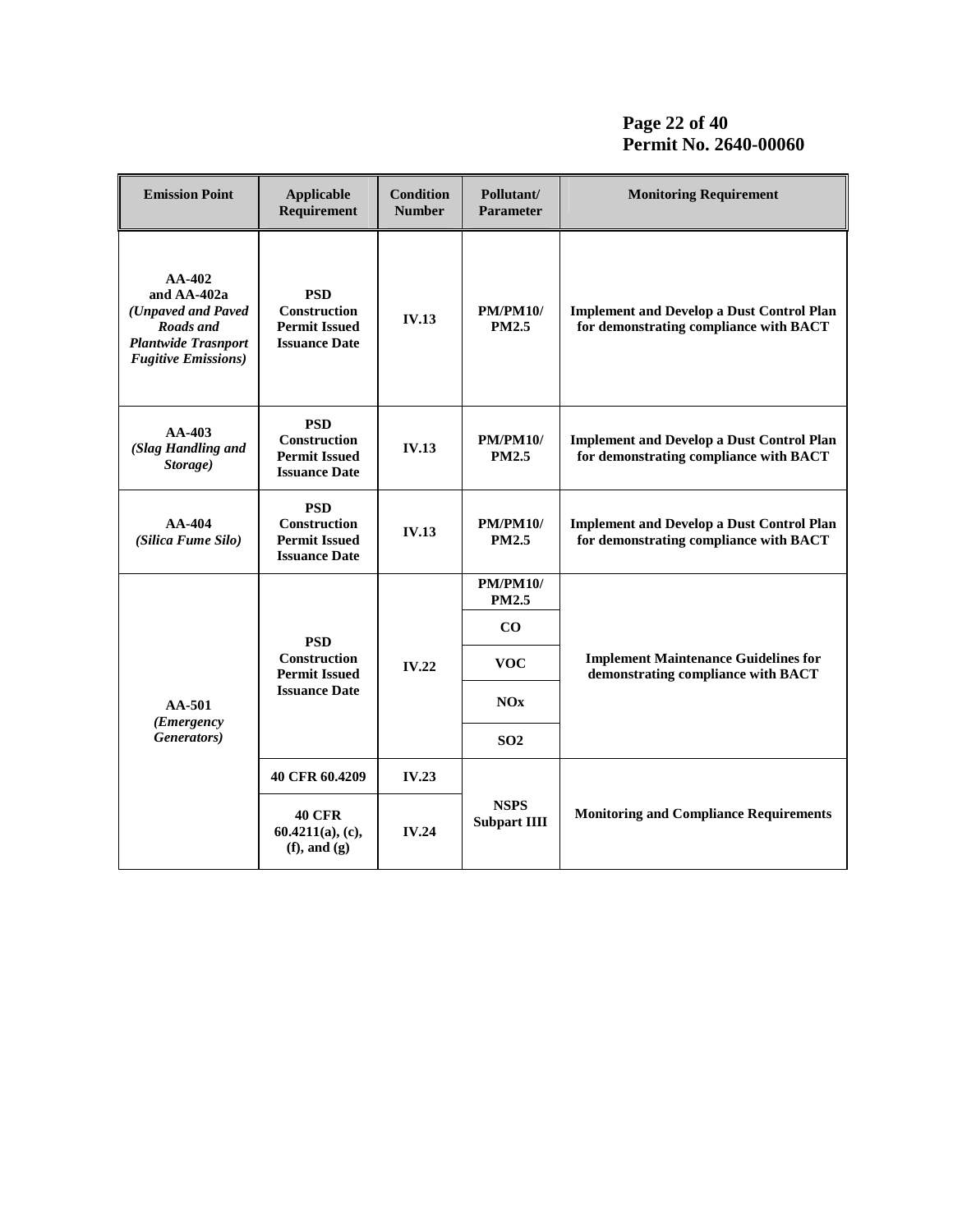#### **Page 23 of 40 Permit No. 2640-00060**

- IV.1 For Emission Point AA-000 (Entire Facility), the permittee shall determine the Silicon Produced for each consecutive 12-month period by obtaining data from purchasing, processing, and production, and any other data necessary to determine the facility wide production rate as determined for each consecutive 12-month period, for demonstrating compliance with Condition III.1 of the permit herein. (Ref.: PSD Construction Permit issued Issuance Date)
- IV.2 For Emission Point AA-000 (Entire Facility), the permittee shall determine the Natural Gas Combustion Rate total for each consecutive 12-month period by utilizing energy records, reports, and any other data necessary to determine the facility wide Natural Gas Combustion Rate for determining compliance with Condition III.2 of the permit herein. (Ref.: PSD Construction Permit issued Issuance Date)
- IV.3 For Emission Point AA-000 (Entire Facility), the permittee shall perform weekly Visual Emission Evaluations (VEEs/Observations) by Method 22, 40 CFR 60, Appendix A. Observations shall be conducted during daylight hours and while the equipment is in operation. If visible emissions are observed, excluding condensed water water vapor, the permittee shall:
	- (a) Within 24 hours, take corrective action that eliminates the visible emissions or verify that the unit causing the emission and any associated air pollution control equipment are operating normally in accordance with desiggn and standards procedures, and under the same conditions in which compliance was achieved in the past, and
	- (b) If visible emissions are not eliminated, have a certified visual emissions observer determine compliance with the opacity standard using EPA Reference Method 9 within three business days, and
	- (c) Report the visible emissions as a potential deviation (or as a violation if demonstrated by EPA Reference Method 9) according to the reporting requirements of this permit.

(Ref.: PSD Construction Permit issued Issuance Date)

- IV.4 For Emission Point AA-000 (Entire Facility), the permittee shall submit a Performance Test Protocol 60 days prior to any Performance Test. Upon receipt of the Performance Test Protocol, the MDEQ may request a Pretest Conference to discuss the Performance Testing at least 30 days in advance of the Performance Test to discuss the Peformance Test or Performance Test Protocol. (Ref.: PSD Construction Permit issued Issuance Date)
- IV.5 For Emission Point AA-000 (Entire Facility), the permittee shall perform regular maintenance on the control equipment according to the manufacturer design and recommendations. This maintenance shall be kept in log form and made available to MDEQ during inspections. (Ref.: PSD Construction Permit issued Issuance Date)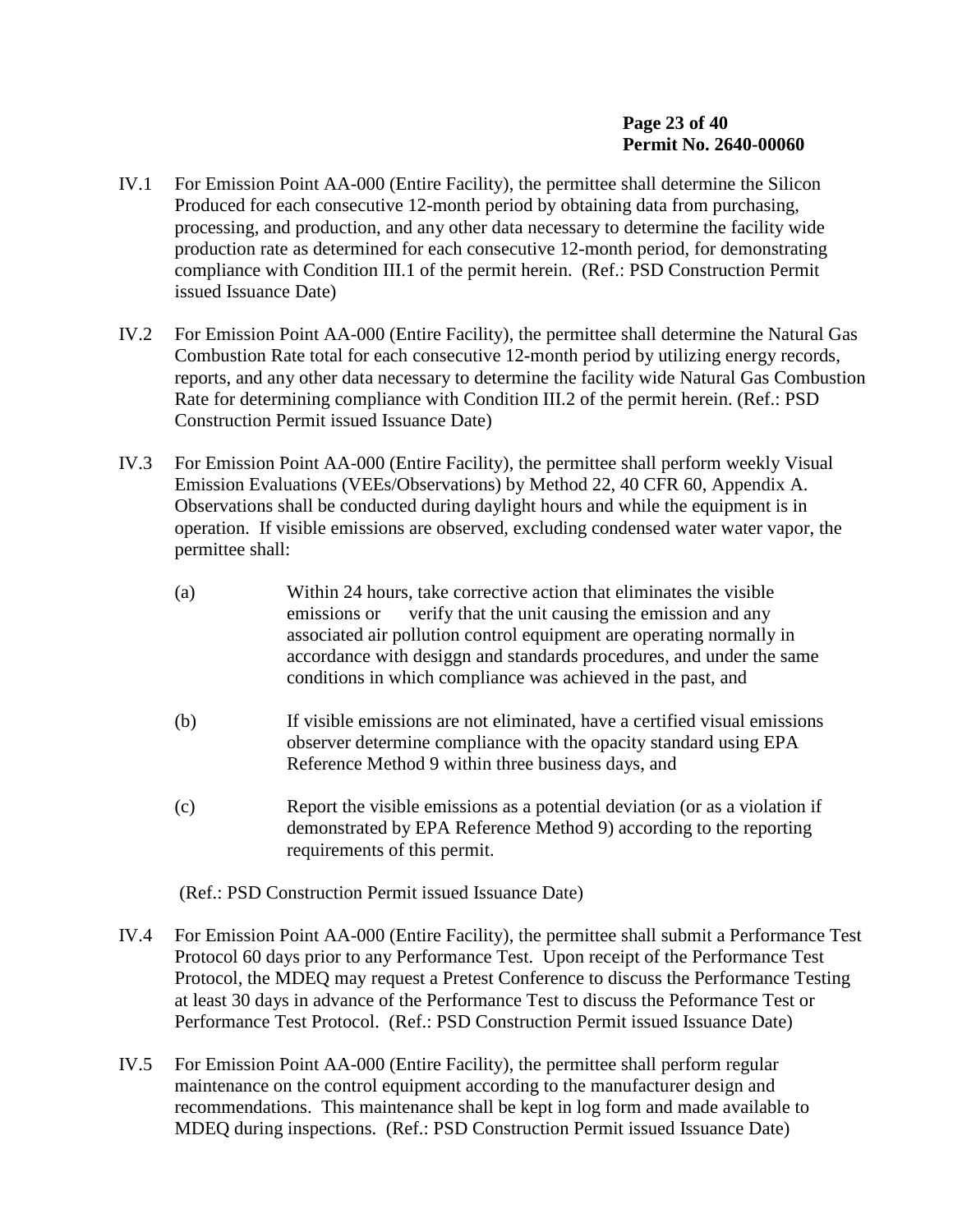## **Page 24 of 40 Permit No. 2640-00060**

- IV.6 For Emission Point AA-000 (Entire Facility), the permittee shall determine the NOx emission rate as determined for each consecutive 12-month period by utilizing data obtained from CEM, Stack/Performance Testing, Natural Gas Usage Records, and any other data necessary to demonstrate compliance with Condition III.3 of the federally enforceable permit herein. (Ref.: PSD Construction Permit issued Issuance Date)
- IV.7 For Emission Point AA-000 (Entire Facility), the permittee shall determine the CO emission rate as determined for each consecutive 12-month period by utilizing data obtained from CEM, Stack/Performance Testing, Natural Gas Usage Records, and any other data necessary to demonstrate compliance with Condition III.4 of the federally enforceable permit herein. (Ref.: PSD Construction Permit issued Issuance Date)
- IV.8 For Emission Point AA-000 (Entire Facility), the permittee shall the permittee shall determine the SO2 emission rate as determined for each consecutive 12-month period by utilizing data obtained from CEM, Stack/Performance Testing, Natural Gas Usage Records, and any other data necessary to demonstrate compliance with Condition III.5 of the federally enforceable permit herein. (Ref.: PSD Construction Permit issued Issuance Date)
- IV.9 For Emission Point AA-000 (Entire Facility), the permittee shall the permittee shall determine the VOC emission rate as determined for each consecutive 12-month period by utilizing data obtained from Stack/Performance Testing, Natural Gas Usage Records, and any other data necessary to demonstrate compliance with Condition III.6 of the federally enforceable permit herein. (Ref.: PSD Construction Permit issued Issuance Date)
- IV.10 For Emission Point AA-000 (Entire Facility), the permittee shall the permittee shall determine the PM/PM10 emission rate as determined for each consecutive 12-month period by utilizing data obtained from Stack/Performance Testing, Natural Gas Usage Records, and any other data necessary to demonstrate compliance with Condition III.7 of the federally enforceable permit herein. (Ref.: PSD Construction Permit issued Issuance Date)
- IV.11 For Emission Point AA-000 (Entire Facility), the permittee shall the permittee shall determine the PM2.5 emission rate as determined for each consecutive 12-month period by utilizing data obtained from Stack/Performance Testing, Natural Gas Usage Records, and any other data necessary to demonstrate compliance with Condition III.8 of the federally enforceable permit herein. (Ref.: PSD Construction Permit issued Issuance Date)
- IV.12 For Emission Point AA-000 (Entire Facility), the permittee shall the permittee shall determine the HAP (Individual and Combined) emission rates as determined for each consecutive 12-month period by utilizing data obtained from Stack/Performance Testing, Natural Gas Usage Records, and any other data necessary to demonstrate compliance with Condition III.9 of the federally enforceable permit herein. (Ref.: PSD Construction Permit issued Issuance Date)
- IV.13 For Emission Points AA-101 (Coal Storage Pile Material Handling), AA-101a (Coal Conveyance), AA-102 (Wood Storage Pile Material Handling), AA-102a (Wood Conveyance), AA-102b (Wood Chipper), AA-103 (Quartz Storage Pile Material Handling),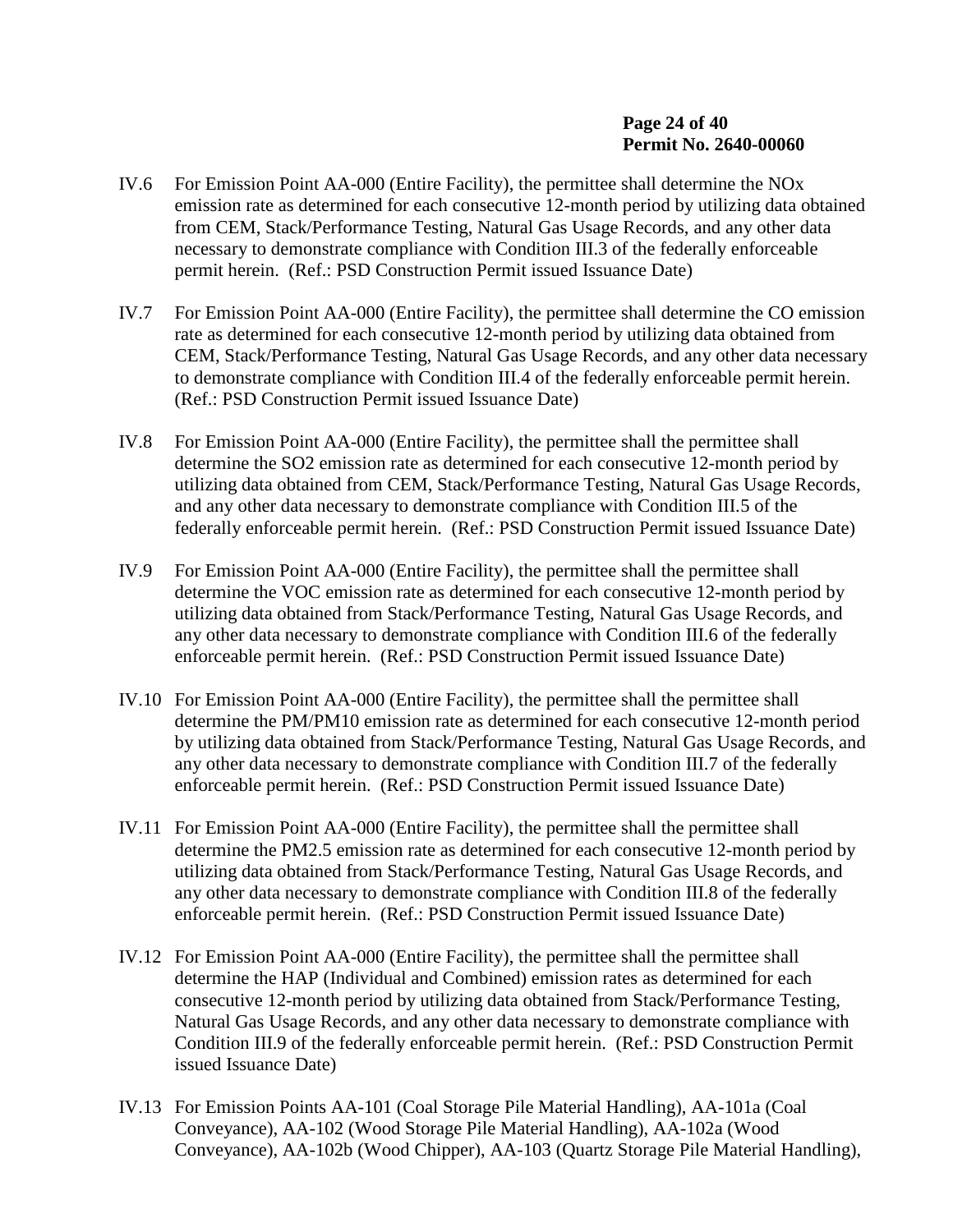#### **Page 25 of 40 Permit No. 2640-00060**

AA-103a (Quartz Conveyance), AA-104 (Limestone Storage Pile Material Handling), AA-105 (Storage Piles Processing), AA-106 (Storage Pile Wind Erosion), AA-301 (Silicon Grinding and Milling), AA-402 and AA-402a (Unpaved and Paved Roads and Plantwide Transport Fugitive Emissions), the permittee shall develop and implement a Dust Control Plan for demonstrating compliance with the individual BACT Limits for PM/PM10/PM2.5, specifically Conditions III. III.10, III.12, III.14, III.17, and III.18, of the federally enforceable permit herein. For each emission point that operates a baghouse, the permittee shall install, maintain, and operate a continuous pressure drop monitor to monitor and record the differential pressure at least every 15 minutes. For each baghouse, the permittee shall establish a pressure drop range based on stack test data, vendor information, operational history, and/or visual inspections that indicates proper operation of the baghouse. These pressure drop ranges shall be maintained at the facility and be made available upon request from MDEQ personnel. Should a pressure drop reading fall outside the established range, the permittee shall immediately inspect the baghouse to determine the cause of the excursion and return the baghouse to normal operating conditions. The emission point ID, date, time, length of the excursion, and reason for an excursion from an established pressure drop range shall be recorded and any corrective measures taken to restore the baghouse to normal operating conditions shall be noted. (Ref.: PSD Construction Permit issued Issuance Date)

- IV.14 For Emission Points AA-101 (Coal Storage Pile Material Handling), AA-102 (Wood Storage Pile Material Handling), AA-103 (Quartz Storage Pile Material Handling), and AA-104 (Limestone Storage Pile Material Handling), the permittee shall determine the Material Throughput Rate as determined for each consecutive 12-month period by utilizing data obtained from Purchasing Records, Production Records, and any other data necessary to demonstrate compliance with Condition III.11, III.13, III.15, and III.16, of the federally enforceable permit herein. (Ref.: PSD Construction Permit issued Issuance Date)
- IV.15 For Emission Point AA-201 (Submerged Arc Furnaces), the permitee shall determine the CO2e emission rate as determined for each consecutive 12-month period by utilizing data obtained from Stack/Performance Testing, Natural Gas Usage Records, and any other data necessary to demonstrate compliance with Condition III. 21 of the federally enforceable permit herein. (Ref.: PSD Construction Permit issued Issuance Date)
- IV.16 For Emission Point AA-201 (Submerged Arc Furnaces), the permittee shall install and operate a Continuous Emission Monitoring (CEM) System on the furnace baghouses for monitoring NOx, CO, and SO2 immediately upon operation of the furnaces and not beginning operation as defined by Condition I.15 of the federally enforceable permit herein (i.e, for the purpose of this permit and this condition specifically, the furnace baghouses will be treated as stand-alone units so that the CEMS will be installed sooner rather than later with regard to monitoring and compliance). The CEMS shall meet the applicable performance specification required by 40 PART 60, Appendix B, the applicable quality assurance procedures required by 40 CFR Part 60, Appendix F, and the requirements of 40 CFR 60.13. In lieu of the requirements of 40 CFR Part 60, Appendix F, 5.1.1, 5.1.3, and 5.1.4, the permittee may conduct either a Relative Accuracy Audit (RAA) or a Relative Accuracy Test Audit (RATA) on each CEMs at least once every three (3) years. The permittee shall conduct Cylinder Gas Audits (CGA) each calendar quarter during which a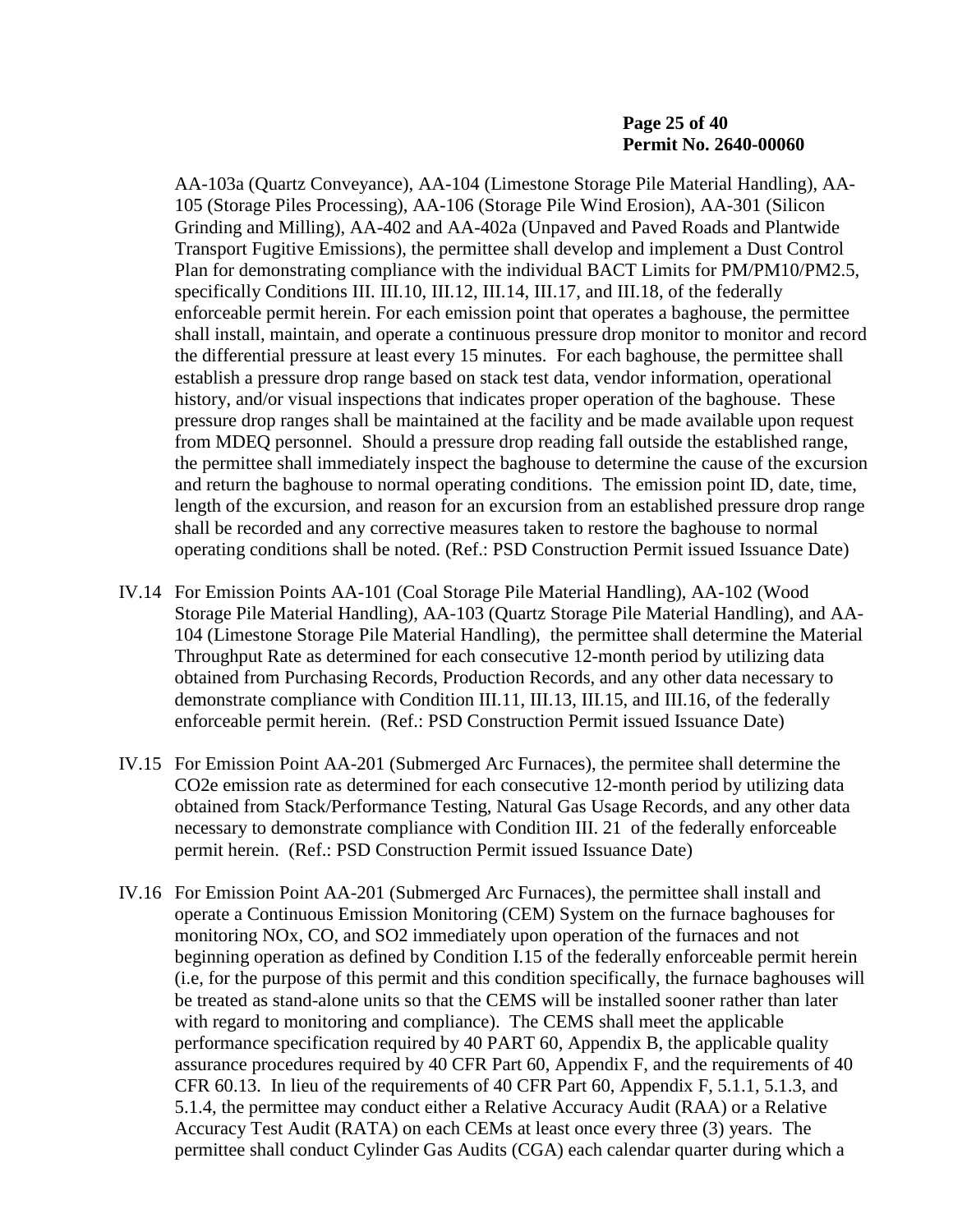#### **Page 26 of 40 Permit No. 2640-00060**

RAA or a RATA is not performed. A CEMS is not required for PM, PM10, PM2.5 and VOC, but rather the permittee is required to perform an initial stack test within 180 days of reaching maximum production (not to exceed three years from start-up of Phase 1 of the facility) and develop operational ranges for demonstrating compliance with the PM, PM10, PM2.5 and VOC BACT limits. The permittee shall utilize Method 5 for PM/PM10, Method 201A for PM2.5, and Method 25A for VOC. The permittee shall repeat the performance if the facility's operations change such that the operational ranges would no longer be valid for determining compliance with the PM, PM10, PM2.5 or VOC BACT limits. The permittee may be required to repeat the Operation Range Performance Test at the MDEQ's discretion and request at any time during the Operating Permit (Title V) Term if the MDEQ determines necessary. During the performance test, the permittee shall monitor the following:

- (a) Charge Weights and Materials, Tap Weights, and Materials;
- (b) Heat Times, including Start and Stop Times, and a log of Process Operations, Including periods of no Operations during testing;
- (c) Control Device Operation Log; and
- (d) Continuous Monitor or Reference Method 9 data which is required to be performed and documented during said Performance Test.

In the event that the CEMS fails\* so that the permittee cannot collect emissions data for NOx, CO, and SO2, the permittee will performance test for NOx, CO, and SO2 at a frequency of no less than monthly until such time that the CEMS system is performing to the manufacturer design and specification as required and specified in the above condition. \*Failure of the CEMS is to be determined by the staff of the MDEQ so that the permittee must expediently and readily develop a means of correcting the systems for collecting and measuring emissions in a timely manner.

(Ref.: PSD Construction Permit issued Issuance Date)

- IV.17 For Emission Point AA-201 (Submerged Arc Furnaces), the permittee is subject to 40 CFR 60.264 and shall comply with the following emissions monitoring requirements for demonstrating compliance:
	- (a) The permittee is subject to the provisions of this subpart shall install, calibrate, maintain and operate a continuous monitoring system for measurement of the opacity of emissions discharged into the atmosphere from the control device(s).
	- (b) For the purpose of reports required under 40 CFR 60.7(c), the permittee shall report as excess emissions all six-minute periods in which the average opacity is 15 percent or greater.
	- (c) The permittee subject to the provisions of this subpart shall submit a written report of any product change to the DEQ. Reports of product changes must be postmarked not later than 30 days after implementation of the product change.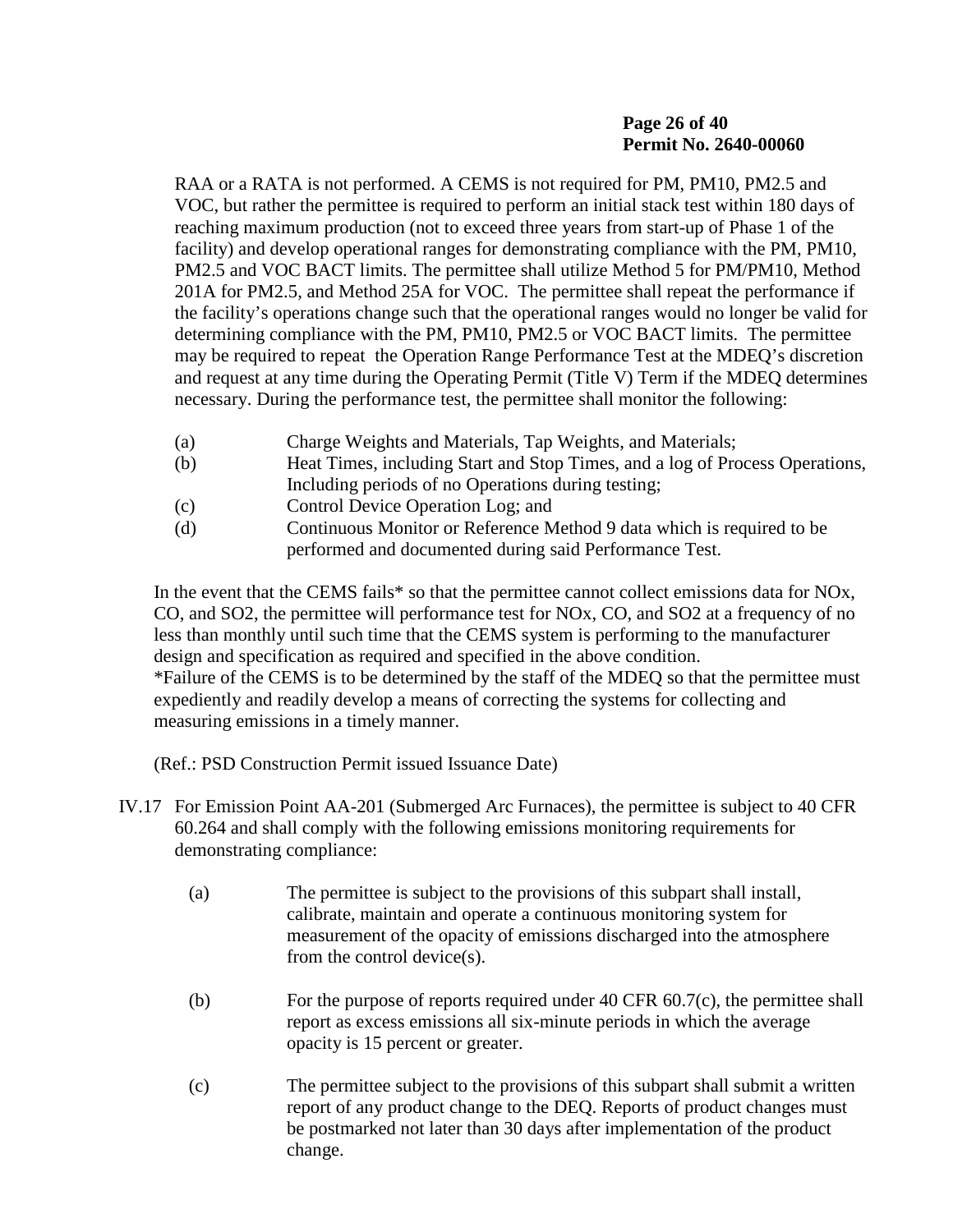## **Page 27 of 40 Permit No. 2640-00060**

(Ref.: 40 CFR 60.264)

- IV.18 For Emission Point AA-201 (Submerged Arc Furnaces), the permittee is subject to 40 CFR 60.265 and shall monitor the following operations for demonstrating compliance:
	- (a) The permittee of any electric submerged arc furnace subject to the provisions of this subpart shall maintain daily records of the following information:
		- (1) Product being produced.
		- (2) Description of constituents of furnace charge, including the quantity, by weight.
		- (3) Time and duration of each tapping period and the identification of material tapped (slag or product.)
		- (4) All furnace power input data obtained under paragraph (b) of this section.
		- (5) All flow rate data obtained under paragraph (c) of this section or all fan motor power consumption and pressure drop data obtained under paragraph (e) of this section.
	- (b) The permittee subject to the provisions of this subpart shall install, calibrate, maintain, and operate a device to measure and continuously record the furnace power input. The furnace power input may be measured at the output or input side of the transformer. The device must have an accuracy of  $\pm 5$ percent over its operating range.
	- (c) The permittee subject to the provisions of this subpart shall install, calibrate, and maintain a monitoring device that continuously measures and records the volumetric flow rate through each separately ducted hood of the capture system, except as provided under paragraph (e) of this section. The permittee of an electric submerged arc furnace that is equipped with a water cooled cover which is designed to contain and prevent escape of the generated gas and particulate matter shall monitor only the volumetric flow rate through the capture system for control of emissions from the tapping station. The permittee may install the monitoring device(s) in any appropriate location in the exhaust duct such that reproducible flow rate monitoring will result. The flow rate monitoring device must have an accuracy of  $\pm 10$  percent over its normal operating range and must be calibrated according to the manufacturer's instructions. The DEQ may require the permittee to demonstrate the accuracy of the monitoring device relative to Methods 1 and 2 of appendix A to this part.
	- (d) When performance tests are conducted under the provisions of 40 CFR 60.8 of this part to demonstrate compliance with the standards under 40 CFR  $60.262(a)$  (4) and (5), the volumetric flow rate through each separately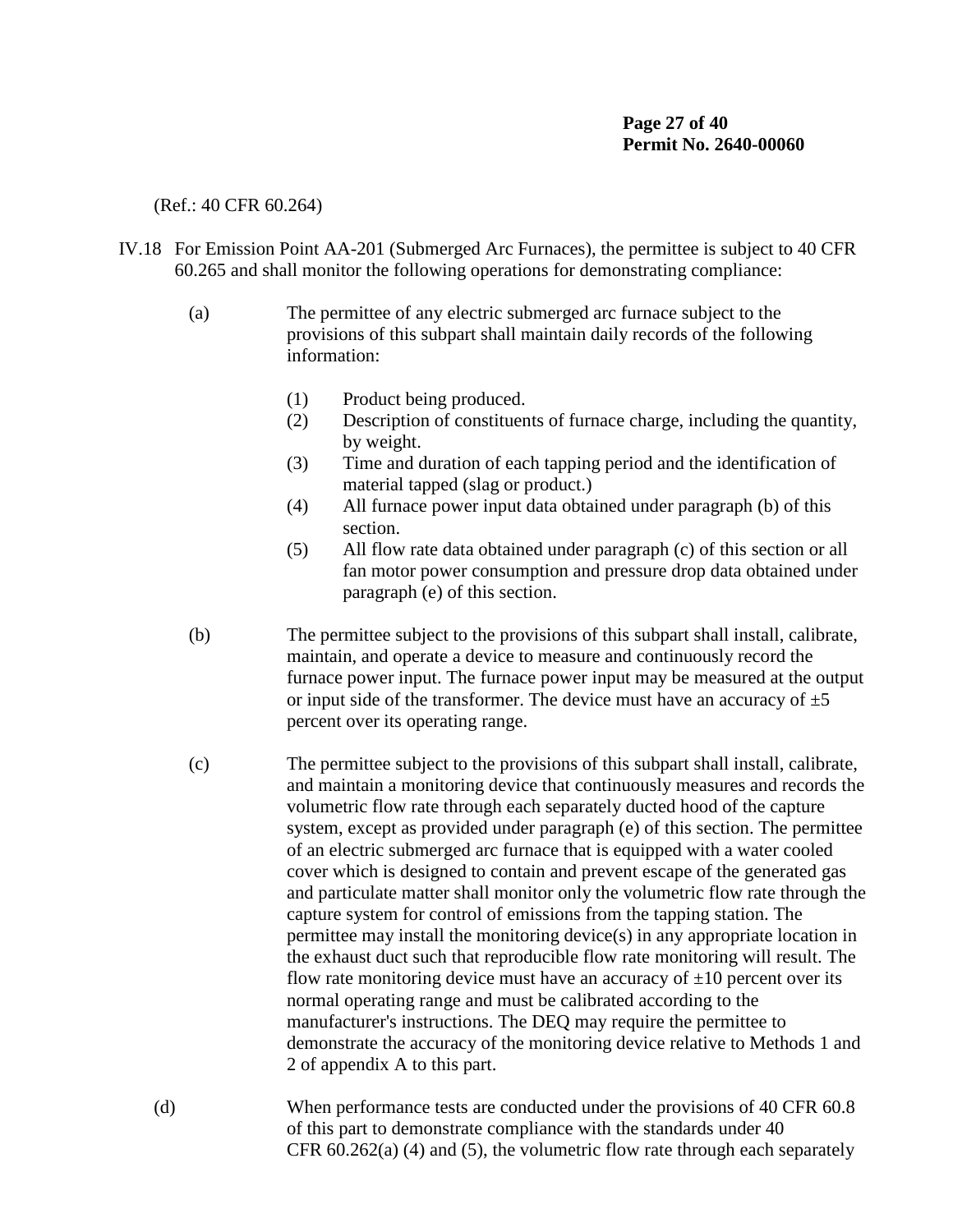#### **Page 28 of 40 Permit No. 2640-00060**

ducted hood of the capture system must be determined using the monitoring device required under paragraph (c) of this section. The volumetric flow rates must be determined for furnace power input levels at 50 and 100 percent of the nominal rated capacity of the electric submerged arc furnace. At all times the electric submerged arc furnace is operated, the permittee shall maintain the volumetric flow rate at or above the appropriate levels for that furnace power input level determined during the most recent performance test. If emissions due to tapping are captured and ducted separately from emissions of the electric submerged arc furnace, during each tapping period the owner or operator shall maintain the exhaust flow rates through the capture system over the tapping station at or above the levels established during the most recent performance test. Operation at lower flow rates may be considered by the DEQ to be unacceptable operation and maintenance of the affected facility. The owner or operator may request that these flow rates be reestablished by conducting new performance tests under 40 CFR 60.8 of this part.

 (e) The permittee may as an alternative to paragraph (c) of this section determine the volumetric flow rate through each fan of the capture system from the fan power consumption, pressure drop across the fan and the fan performance curve. Only data specific to the operation of the affected electric submerged arc furnace are acceptable for demonstration of compliance with the requirements of this paragraph. The permittee shall maintain on file a permanent record of the fan performance curve (prepared for a specific temperature) and shall:

- (1) Install, calibrate, maintain, and operate a device to continuously measure and record the power consumption of the fan motor (measured in kilowatts), and
- (2) Install, calibrate, maintain, and operate a device to continuously measure and record the pressure drop across the fan. The fan power consumption and pressure drop measurements must be synchronized to allow real time comparisions of the data. The monitoring devices must have an accuracy of  $\pm 5$  percent over their normal operating ranges.
- (f) The volumetric flow rate through each fan of the capture system must be determined from the fan power consumption, fan pressure drop, and fan performance curve specified under paragraph (e) of this section, during any performance test required under 40 CFR 60.8 to demonstrate compliance with the standards under 40 CFR  $60.262(a)(4)$  and  $(5)$ . The permittee shall determine the volumetric flow rate at a representative temperature for furnace power input levels of 50 and 100 percent of the nominal rated capacity of the electric submerged arc furnace. At all times the electric submerged arc furnace is operated, the owner or operator shall maintain the fan power consumption and fan pressure drop at levels such that the volumetric flow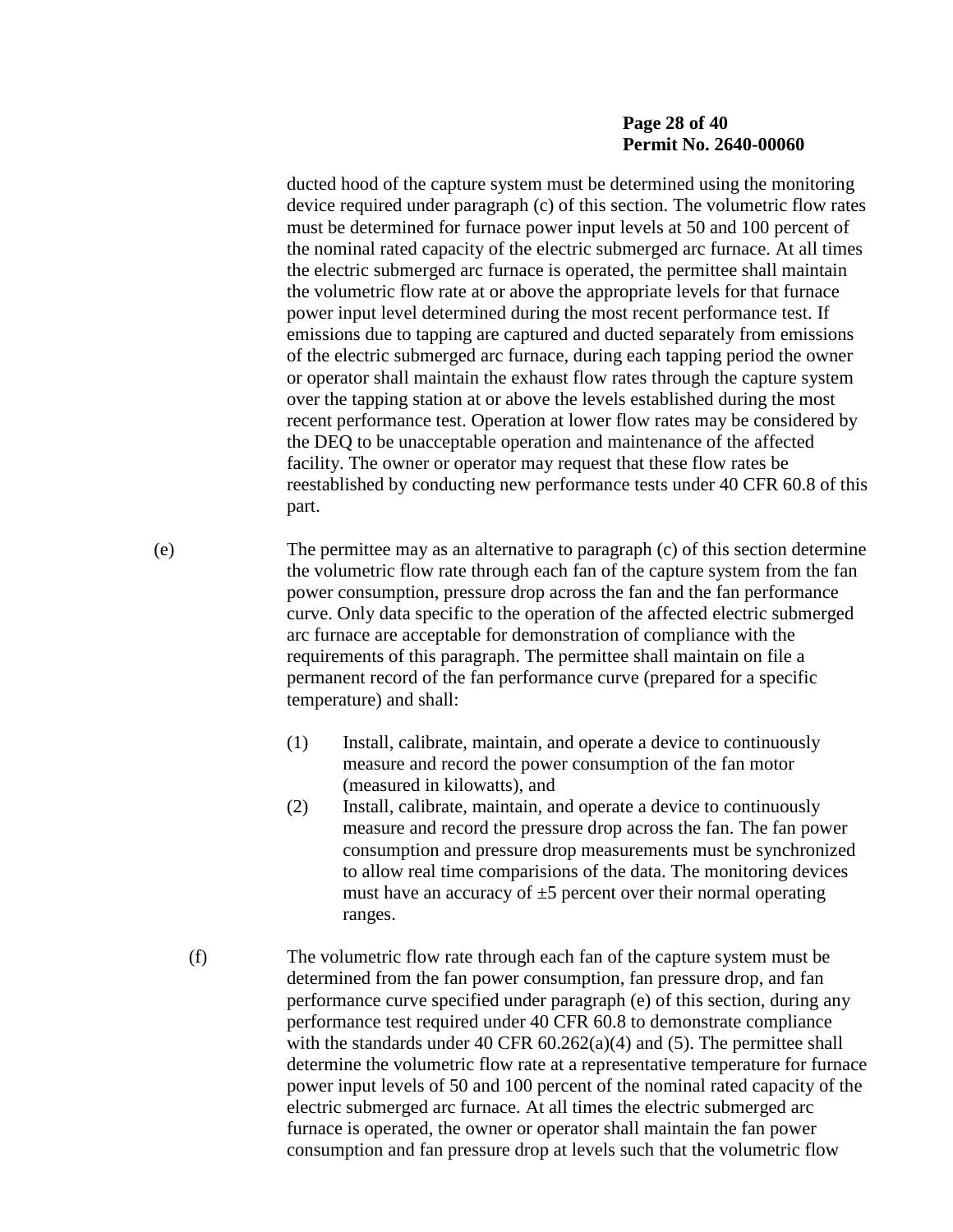## **Page 29 of 40 Permit No. 2640-00060**

rate is at or above the levels established during the most recent performance test for that furnace power input level. If emissions due to tapping are captured and ducted separately from emissions of the electric submerged arc furnace, during each tapping period the owner or operator shall maintain the fan power consumption and fan pressure drop at levels such that the volumetric flow rate is at or above the levels established during the most recent performance test. Operation at lower flow rates may be considered by the DEQ to be unacceptable operation and maintenance of the affected facility. The permittee may request that these flow rates be reestablished by conducting new performance tests under 40 CFR 60.8. The DEQ may require the owner or operator to verify the fan performance curve by monitoring necessary fan operating parameters and determining the gas volume moved relative to Methods 1 and 2 of appendix A to this part.

 (g) All monitoring devices required under paragraphs (c) and (e) of this section are to be checked for calibration annually in accordance with the procedures under 40 CFR 60.13(b).

(Ref.: 40 CFR 60.265)

- IV.19 For Emission Point AA-201 (Submerged Arc Furnaces), the permittee is subject to 40 CFR 60.266 and shall comply with the following Test Methods and Procedures:
	- (a) During any performance test required in 40 CFR 60.8, the permittee shall not allow gaseous diluents to be added to the effluent gas stream after the fabric in an open pressurized fabric filter collector unless the total gas volume flow from the collector is accurately determined and considered in the determination of emissions.
	- (b) In conducting the performance tests required in 40 CFR 60.8, the permittee shall use as reference methods and procedures the test methods in appendix A of this part or other methods and procedures as specified in this section, except as provided in 40 CFR 60.8(b).
	- (c) The permittee shall determine compliance with the particulate matter standards in 40 CFR 60.262 as follows:
		- (1) The emission rate (E) of particulate matter shall be computed for each run using the following equation:

$$
E = \left[ \left( \sum_{i=1}^{N} C_{si} Q_{\mathbf{x}i} \right) \right] / (PK)
$$

where:

 E=emission rate of particulate matter, kg/MW-hr (1b/MW-hr). n=total number of exhaust streams at which emissions are quantified.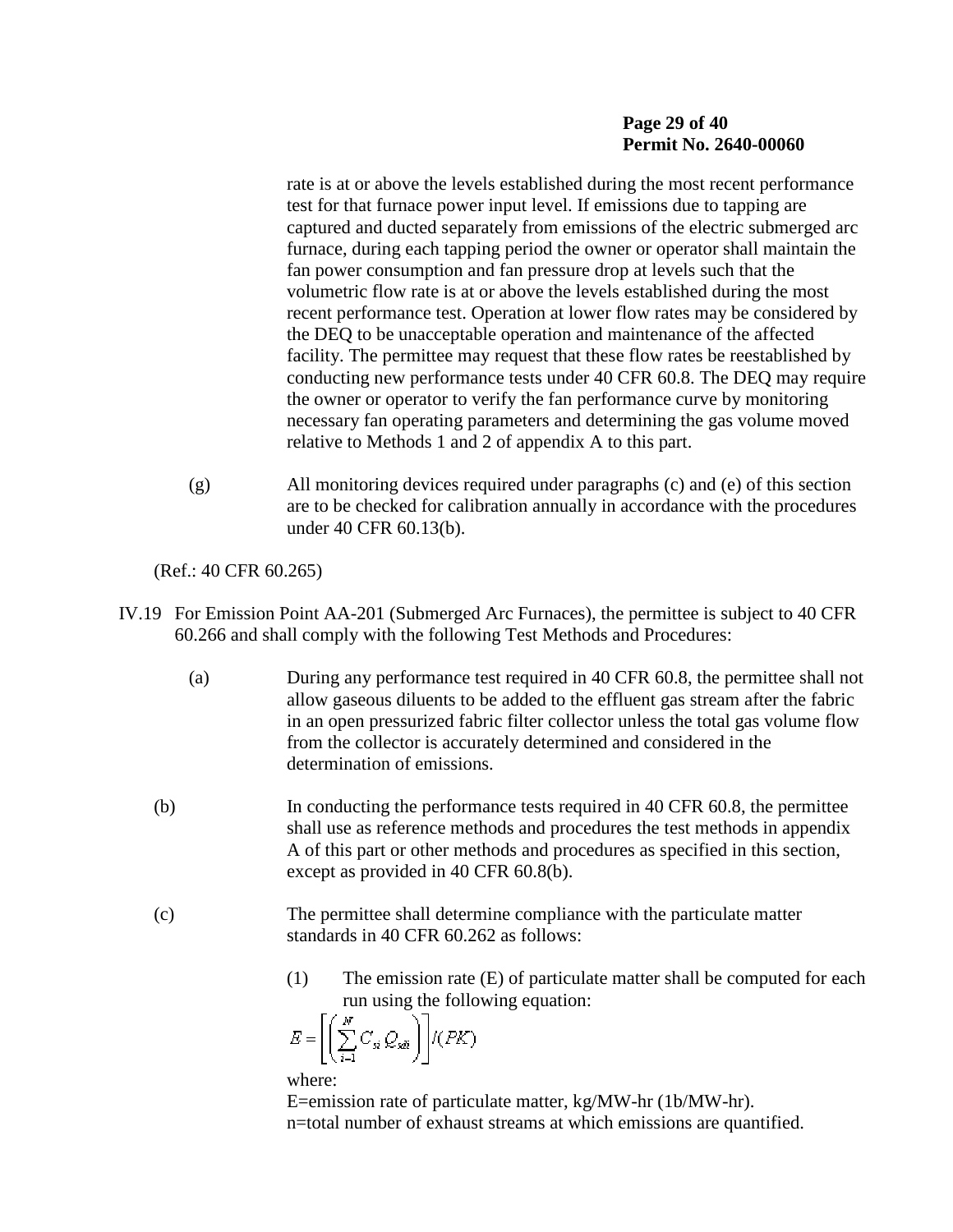## **Page 30 of 40 Permit No. 2640-00060**

 $c_{si}$  =concentration of particulate matter from exhaust stream "i", g/dscm (gr/dscf).  $Q_{\text{sdi}}$  =volumetric flow rate of effluent gas from exhaust stream "i", dscm/hr (dscf/hr). P=average furnace power input, MW. K=conversion factor,  $1000 \frac{\text{g}}{\text{kg}}$  (7000 gr/lb).

- (2) Method 5 shall be used to determine the particulate matter concentration  $(c_{si})$  and volumetric flow rate  $(Q_{sdi})$  of the effluent gas, except that the heating systems specified in sections 2.1.2 and 2.1.6 are not to be used when the carbon monoxide content of the gas stream exceeds 10 percent by volume, dry basis. If a flare is used to comply with 40 CFR 60.263, the sampling site shall be upstream of the flare. The sampling time shall include an integral number of furnace cycles.
	- (i) When sampling emissions from open electric submerged arc furnaces with wet scrubber control devices, sealed electric submerged arc furnaces, or semienclosed electric arc furnaces, the sampling time and sample volume for each run shall be at least 60 minutes and 1.80 dscm (63.6 dscf).
	- (ii) When sampling emissions from other types of installations, the sampling time and sample volume for each run shall be at least 200 minutes and 5.66 dscm (200 dscf).
- (3) The measurement device of 40 CFR 60.265(b) shall be used to determine the average furnace power input (P) during each run.
- (4) Method 9 and the procedures in 40 CFR 60.11 shall be used to determine opacity.
- (5) The emission rate correction factor, integrated sampling procedure of Method 3B shall be used to determine the CO concentration. The sample shall be taken simultaneously with each particulate matter sample.
- (d) During the particulate matter run, the maximum open hood area (in hoods with segmented or otherwise moveable sides) under which the process is expected to be operated and remain in compliance with all standards shall be recorded. Any future operation of the hooding system with open areas in excess of the maximum is not permitted.
- (e) To comply with 40 CFR 60.265 (d) or (f), the permittee shall use the monitoring devices in 40 CFR 60.265 (c) or (e) to make the required measurements as determined during the performance test.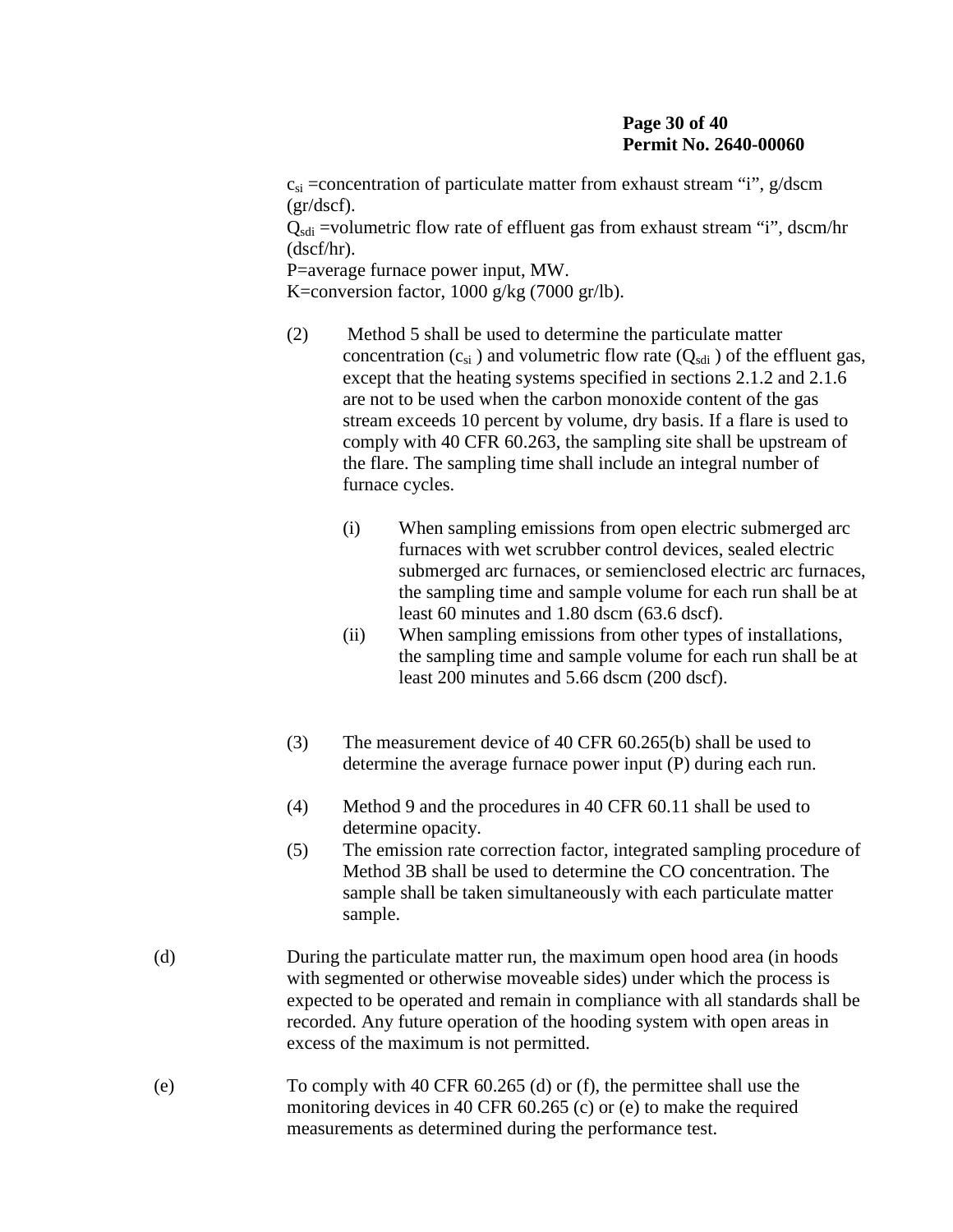#### **Page 31 of 40 Permit No. 2640-00060**

(Ref.: 40 CFR 60.266)

- IV.20 For Emission Point AA-201a (Casting Frames), the permittee shall utilize Best Management Practices for demonstrating compliance with the minimization of fugitive particulate emissions as required by Condition III.29 of the federally enforceable permit herein. (Ref.: PSD Construction Permit issued Issuance Date)
- IV.21 For Emission Point AA-202 (Ladle Preheaters), the permittee shall utilize Good Combustion Practices and Implement Maintenance Guidelines for demonstrating compliance with the NOx, GHG, PM/PM10/PM2.5, CO, SO2, and VOC BACT Limits as described in Conditions III.29, III.30, III.31, III.32, III.33, and III.34 of the federally enforceable permit herein. (Ref.: PSD Construction Permit issued Issuance Date)
- IV.22 For Emission Point AA-501 (Emergency Generators), the permittee shall implement Maintenance Guidelines for demonstrating compliance with PM/PM10/PM2.5, CO, VOC, NOx, and SO2 BACT limits as described in Condition III.37 of the federally enforceable permit herein. (Ref.: PSD Construction Permit issued Issuance Date)
- IV.23 For Emission Point AA-501 (Emergency Generators), if the permittee is subject to the monitoring provisions then the permittee shall also comply with the Monitoring and Compliance Requirements of 40 CFR 60.4209 and either comply by installing a nonresettable hour meter or a diesel particulate filter with a backpressure monitor. (Ref.: 40 CFR 60.4209)
- IV.24 For Emission Point AA-501 (Emergency Generators), if the permittee is subject to the emissions standards of 40 CFR 60 – Subpart IIII, the permittee shall comply with the requirements of 40 CFR 60.4211(a), (c), (f), and (g)). (Ref.: 40 CFR 60.4211(a), (c), (f), and (g))
- IV.25 For Emission Point AA-201 (Submerged Arc Furnacec), the permittee is subject to the monitoring provision of 40 CFR 63, Subpart YYYYYY and shall comply with the following:
	- (a) Each *EAF equipped with fabric filters*
		- (1) *Visual monitoring.* The permittee shall perform visual monitoring of the monovent or fabric filter outlet stack(s) for any VE according to the schedule specified in paragraphs  $(a)(1)(i)$  and  $(a)(1)(ii)$  of this section.
			- (i) *Daily visual monitoring.* Perform visual determination of fugitive emissions once per day, on each day the process is in operation, during operation of the process.
			- (ii) *Weekly visual monitoring.* If no visible fugitive emissions are detected in consecutive daily visual monitoring performed in accordance with paragraph  $(a)(1)(i)$  of this section for 90 days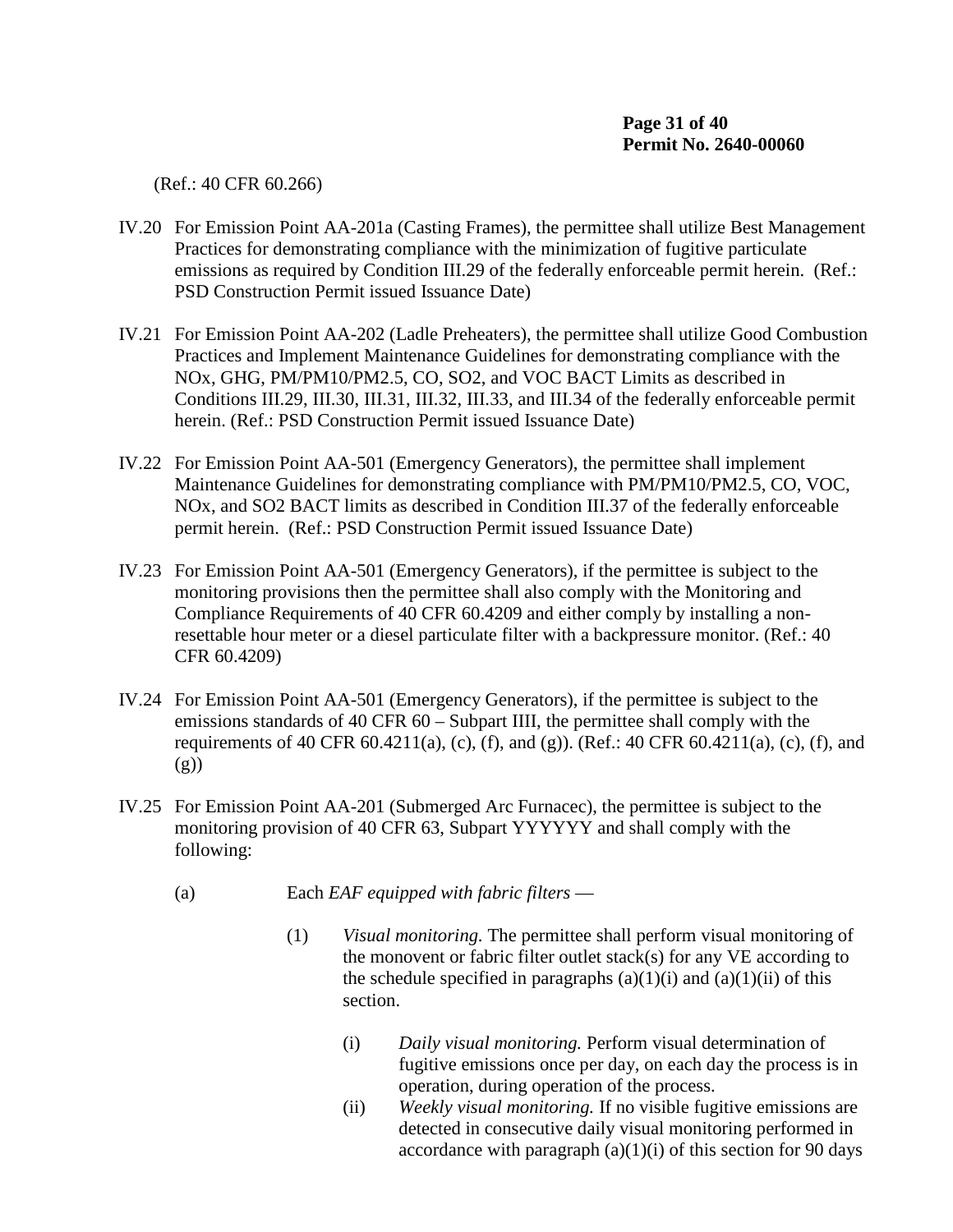#### **Page 32 of 40 Permit No. 2640-00060**

of operation of the process, the permittee may decrease the frequency of visual monitoring to once per calendar week of time the process is in operation, during operation of the process. If visible fugitive emissions are detected during these inspections, the permittee shall resume daily visual monitoring of that operation during each day that the process is in operation, in accordance with paragraph  $(a)(1)(i)$  of this section until the permittee satisfies the criteria of this section to resume conducting weekly visual monitoring.

- (2) If the visual monitoring reveals the presence of any VE, the permittee shall conduct a Method 22 (appendix A-7 of 40 CFR part 60) test following the requirements of 40 CFR  $63.11528(b)(1)$  within 24 hours of determining the presence of any VE.
- (2) If you own or operate an existing affected source, the permittee shall install, operate, and maintain a bag leak detection system for each fabric filter as an alternative to the monitoring requirements in paragraph (a)(1) of this section. If the permittee owns or operates a new affected source, the permittee shall install, operate, and maintain a bag leak detection system for each fabric filter according to the requirements in paragraphs  $(a)(3)(i)$  through  $(a)(3)(vii)$  of this section. Such source is not subject to the requirements in paragraphs  $(a)(1)$ and (a)(2) of this section.
	- (i) The system must be certified by the manufacturer to be capable of detecting emissions of PM at concentrations of 10 milligrams per actual cubic meter (0.00044 grains per actual cubic foot) or less.
	- (ii) The bag leak detection system sensor shall provide output of relative PM loadings and the owner or operator shall continuously record the output from the bag leak detection system using a strip chart recorder, data logger, or other means.
	- (iii) The system must be equipped with an alarm that will sound when an increase in relative PM loadings is detected over the alarm set point established in the operation and maintenance plan, and the alarm must be located such that it can be heard, seen, or otherwise detected by the appropriate plant personnel.
	- (iv) The initial adjustment of the system must, at minimum, consist of establishing the baseline output by adjusting the sensitivity (range) and the averaging period of the device, and establishing the alarm set points. If the system is equipped with an alarm delay time feature, the permittee shall also must establish a maximum reasonable alarm delay time.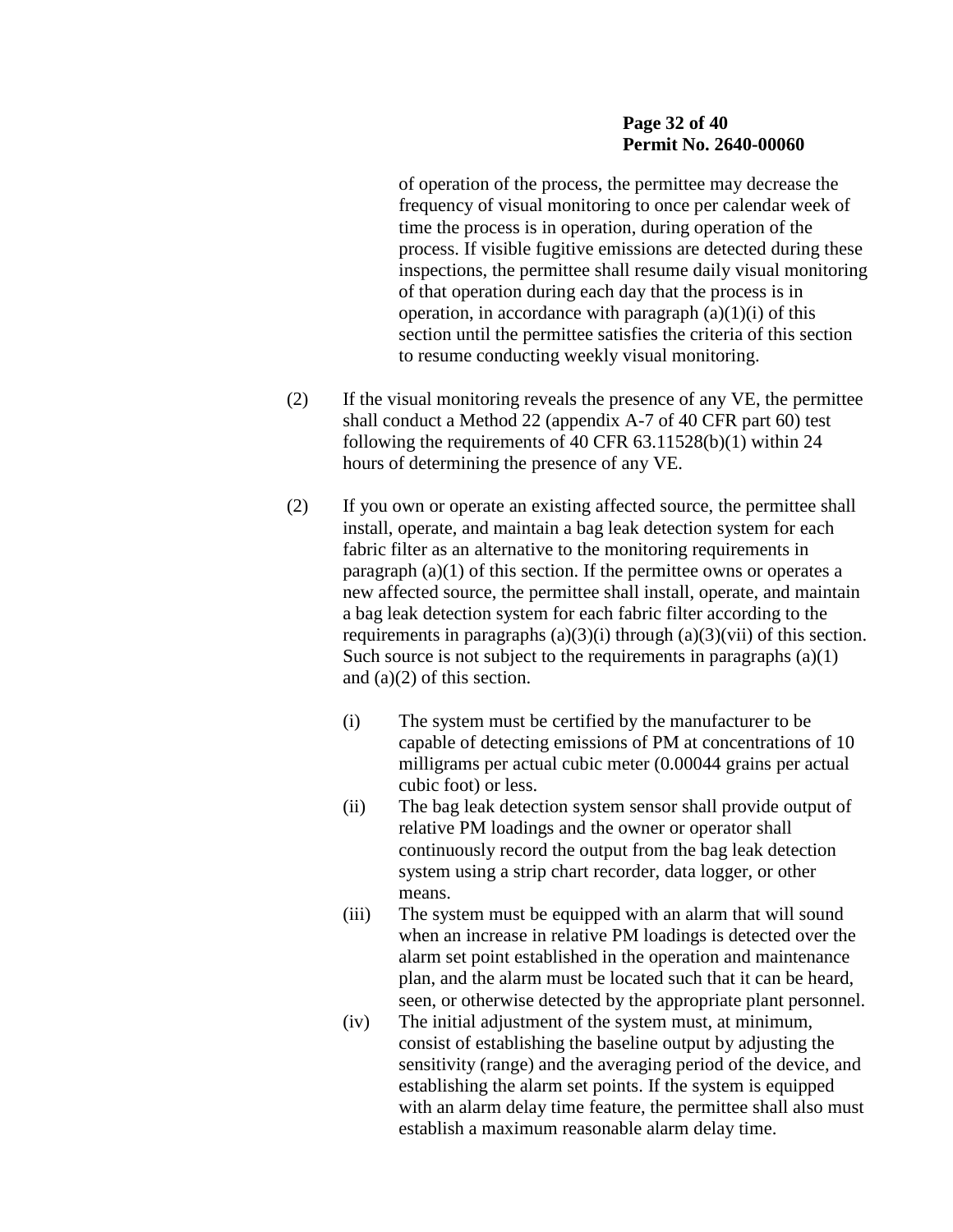## **Page 33 of 40 Permit No. 2640-00060**

- (v) Following the initial adjustment, do not adjust the sensitivity or range, averaging period, alarm set point, or alarm delay time, except that, once per quarter, the permittee may adjust the sensitivity of the bag leak detection system to account for seasonal effects including temperature and humidity.
- (v) For fabric filters that are discharged to the atmosphere through a stack, the bag leak detector sensor shall be installed downstream of the fabric filter and upstream of any wet scrubber.
- (vi) Where multiple detectors are required, the system's instrumentation and alarm may be shared among detectors.
- (3) When operating a bag leak detection system, if an alarm sounds, conduct visual monitoring of the monovent or fabric filter outlet stack(s) as required in paragraph  $(a)(1)$  of this section within 1 hour. If the visual monitoring reveals the presence of any VE, the permittee shall conduct a Method 22 test following the requirements of 40 CFR 63.11528(b)(1) within 24 hours of determining the presence of any VE.
- (4) The permittee shall prepare a site-specific monitoring plan for each bag leak detection system. The permittee shall operate and maintain each bag leak detection system according to the plan at all times. Each plan must address all of the items identified in paragraphs  $(a)(5)(i)$  through  $(a)(5)(v)$  of this section.
	- (i) Installation of the bag leak detection system.
	- (ii) Initial and periodic adjustment of the bag leak detection system including how the alarm set-point and alarm delay time will be established.
	- (iii) Operation of the bag leak detection system including quality assurance procedures.
	- (iv) Maintenance of the bag leak detection system including a routine maintenance schedule and spare parts inventory list.
	- (v) How the bag leak detection system output will be recorded and stored.

(Ref.: 40 CFR 63.11527(a))

- IV.26 For Emission Point AA-201 (Submerged Arc Furnaces), the permittee is subject 40 63.11528 and shall comply with the Performance Testing and Compliance Requirements as follows:
	- (a) *Initial compliance demonstration deadlines.* The permittee shall conduct an initial Method 22 (appendix A-7 of 40 CFR part 60) test following the requirements of paragraph  $(b)(1)$  of this section of each existing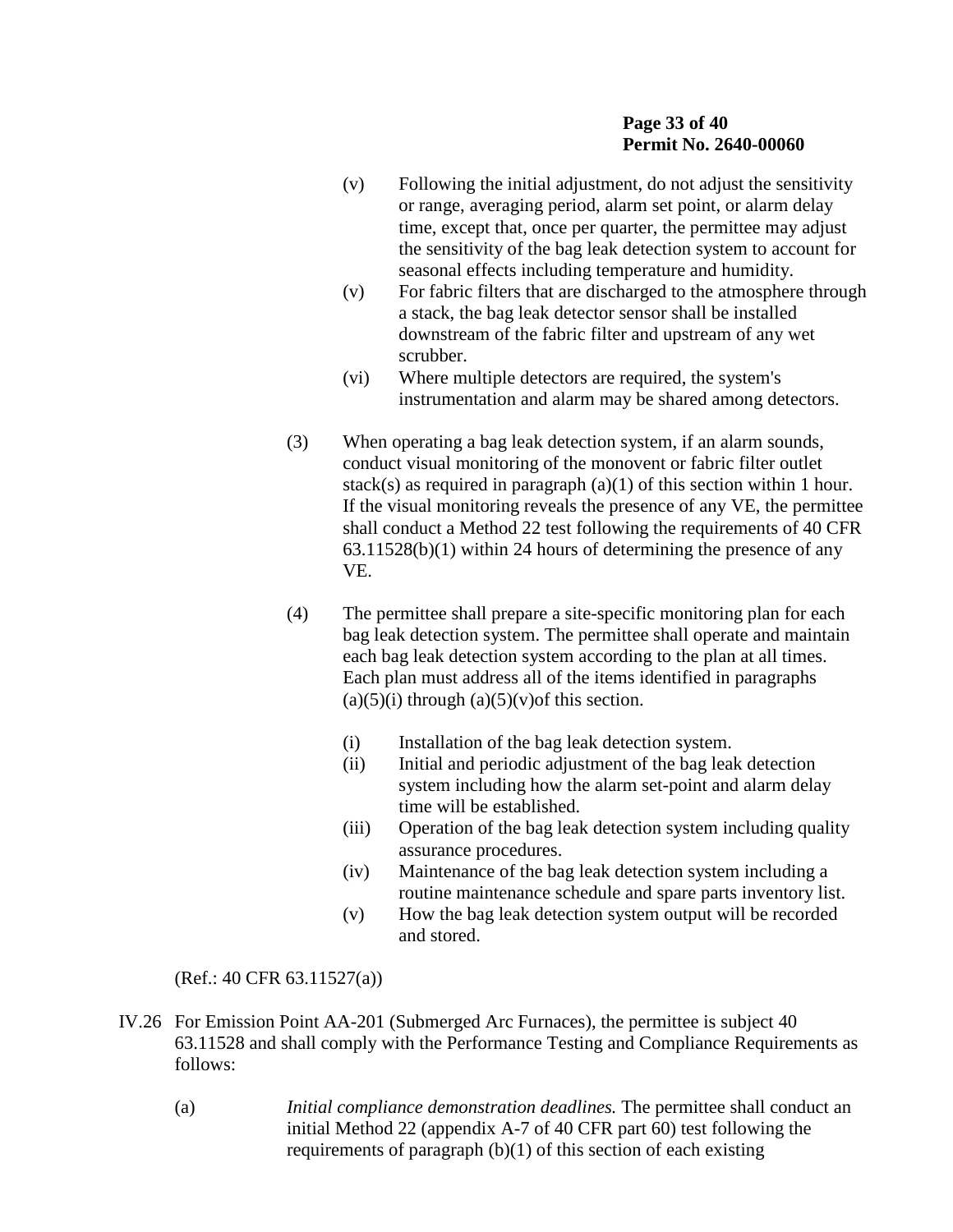## **Page 34 of 40 Permit No. 2640-00060**

electrometallurgical operation control device and an initial Method 9 observation following the requirements of paragraph  $(c)(1)$  of this section from the furnace building due to electrometallurgical operations no later than 60 days after your applicable compliance date. For any new electrometallurgical operation control device, the permittee shall conduct an initial Method 22 test following the requirements of paragraph  $(b)(1)$  of this section within 15 days of startup of the control device.

#### (b) *Visible emissions limit compliance demonstration.*

- (1) The permittee shall conduct a Method 22 (appendix A-7 of 40 CFR part 60) test to determine that VE from the control device do not exceed the emission standard specified in 40 CFR 63.11526(a). For a fabric filter, conduct the test for at least 60 minutes at the fabric filter monovent or outlet stack(s), as applicable. For a wet scrubber, conduct the test for at least 60 minutes at the outlet stack(s).
- (2) The permitee shall conduct a semiannual Method 22 test using the procedures specified in paragraph (b)(1) of this section.

#### (c) *Furnace building opacity.*

- (1) The permittee shall conduct an opacity test for fugitive emissions from the furnace building according to the procedures in 40 CFR 63.6(h) and Method 9 (appendix A-4 of 40 CFR part 60). The test shall be conducted for at least 60 minutes and shall include tapping the furnace or reaction vessel. The observation shall be focused on the part of the building where electrometallurgical operation fugitive emissions are most likely to be observed.
- (2) Conduct subsequent Method 9 tests no less frequently than every 6 months and each time the permittee makes a process change likely to increase fugitive emissions.
- (3) After the initial Method 9 performance test, as an alternative to the Method 9 performance test, the permittee may monitor VE using Method 22 (appendix A-7 of 40 CFR part 60) for subsequent semiannual compliance demonstrations. The Method 22 test is successful if no VE are observed for 90 percent of the readings over the furnace cycle (tap to tap) or 60 minutes, whichever is longer. If VE are observed greater than 10 percent of the time over the furnace cycle or 60 minutes, whichever is longer, then the facility shall conduct another test as soon as possible, but no later than 15 calendar days after the Method 22 test using Method 9 (appendix A-4 of 40 CFR part 60) as specified in paragraph  $(c)(1)$  of this section.

(Ref.: 40 CFR 63.11528)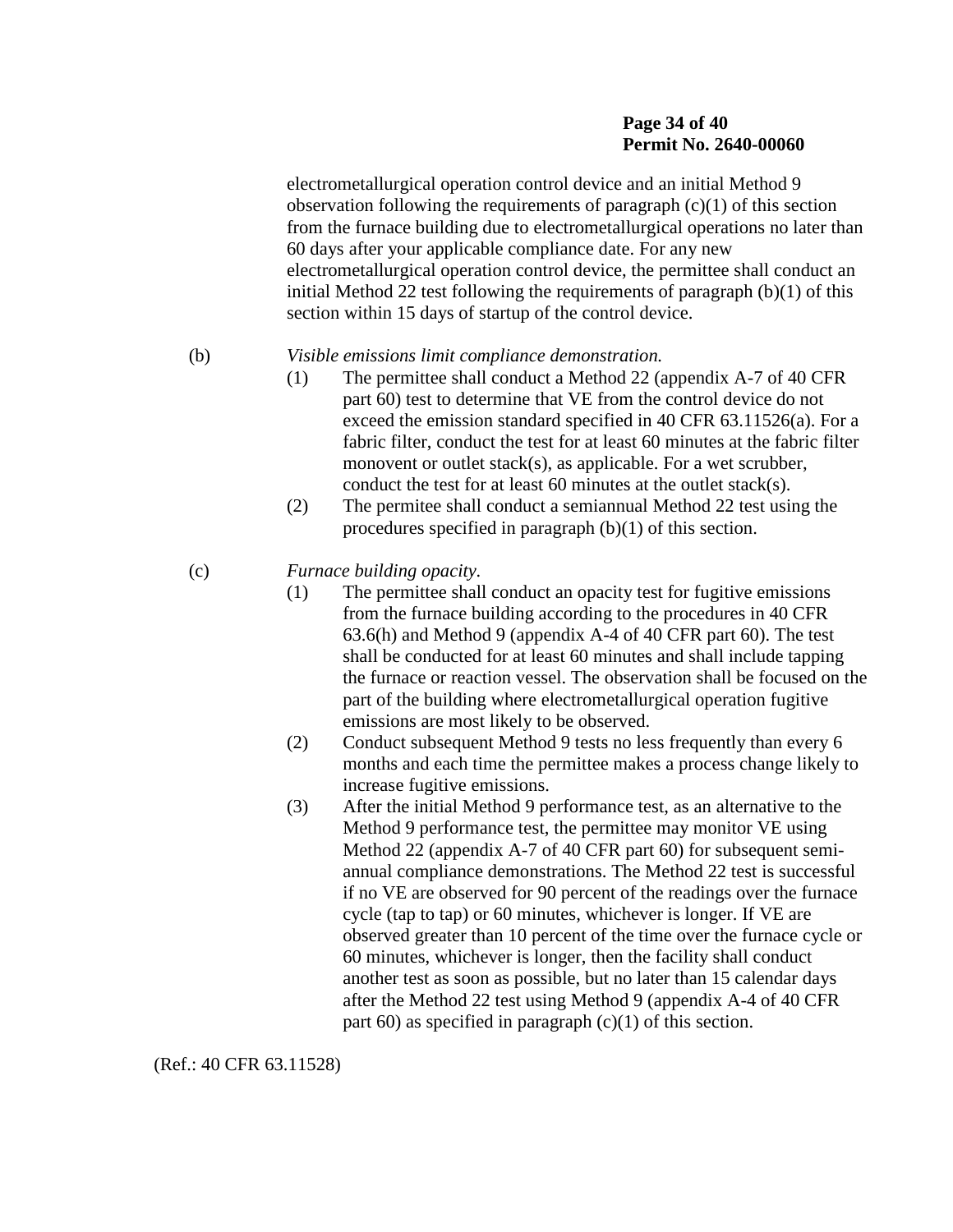## **Page 35 of 40 Permit No. 2640-00060**

| <b>Emission Point</b>                                                                     | <b>Applicable</b><br>Requirement                                           | <b>Condition</b><br><b>Number</b> | Pollutant/<br><b>Parameter</b>               | <b>Recordkeeping and/or Reporting</b><br>Requirement                                                                                                                                                                                                      |
|-------------------------------------------------------------------------------------------|----------------------------------------------------------------------------|-----------------------------------|----------------------------------------------|-----------------------------------------------------------------------------------------------------------------------------------------------------------------------------------------------------------------------------------------------------------|
| $AA-000$<br>(Entire Facility)                                                             | <b>PSD</b><br>Construction<br><b>Permit Issued</b><br><b>Issuance Date</b> | V.1                               | Performance<br><b>Testing</b>                | Submit Results no later than 60 days<br>following actual test                                                                                                                                                                                             |
|                                                                                           |                                                                            | V <sub>.2</sub>                   | <b>Natural Gas</b><br><b>Combustion</b>      | <b>Maintain Records and Submit Semi-Annual</b><br><b>Records of Usage Rate</b>                                                                                                                                                                            |
|                                                                                           |                                                                            | V.3                               | <b>Silicon</b><br><b>Production</b>          | <b>Maintain All Records and Submit a Semi-</b><br><b>Annual Production Report for each</b><br>consecutive 12-month period                                                                                                                                 |
|                                                                                           |                                                                            | V.4                               | <b>NOx</b>                                   | <b>Maintain All Records and Submit Semi-</b><br><b>Annually to Demonstrate Compliance with</b><br>consecutive 12-month period Individual and<br><b>Combined Emission Limitations and/or</b><br><b>Individual and Combined BACT Emission</b><br>Limitation |
|                                                                                           |                                                                            |                                   | CO                                           |                                                                                                                                                                                                                                                           |
|                                                                                           |                                                                            |                                   | SO <sub>2</sub>                              |                                                                                                                                                                                                                                                           |
|                                                                                           |                                                                            |                                   | <b>VOC</b>                                   |                                                                                                                                                                                                                                                           |
|                                                                                           |                                                                            |                                   | PM/PM10                                      |                                                                                                                                                                                                                                                           |
|                                                                                           |                                                                            |                                   | <b>PM2.5</b>                                 |                                                                                                                                                                                                                                                           |
|                                                                                           |                                                                            |                                   | <b>HAP</b>                                   |                                                                                                                                                                                                                                                           |
|                                                                                           |                                                                            |                                   | <b>GHG</b><br>(CO2e)                         |                                                                                                                                                                                                                                                           |
| <b>AA-100</b><br>(Raw Material<br>Receiving and<br><b>Handling</b><br><i>Operations</i> ) | <b>PSD</b><br>Construction<br><b>Permit Issued</b><br><b>Issuance Date</b> | V.5                               | <b>PM/PM10/</b><br><b>PM2.5</b>              | <b>Submit Semi-Annual Reports that the</b><br>permittee is incompliance with the Dust<br><b>Control Plan</b>                                                                                                                                              |
|                                                                                           |                                                                            | V.6                               | <b>Material</b><br><b>Throughput</b><br>Rate | <b>Semi-Annual Report the Material</b><br>Throughput Rate for each consecutive 12<br>month period                                                                                                                                                         |
| $AA-201$<br>(Submerged Arc<br><b>Furnaces</b> )                                           | <b>PSD</b><br>Construction<br><b>Permit Issued</b><br><b>Issuance Date</b> | V.7                               | <b>NOx</b>                                   | <b>Submit Semi-Annual Report of Emission</b><br>from CEMs Data                                                                                                                                                                                            |
|                                                                                           |                                                                            |                                   | $\bf CO$                                     |                                                                                                                                                                                                                                                           |
|                                                                                           |                                                                            |                                   | SO <sub>2</sub>                              |                                                                                                                                                                                                                                                           |
|                                                                                           |                                                                            | V.8                               | <b>VOC</b>                                   | <b>Submit Semi-Annual Report of Emissions</b><br>utilizing Data obtained from Performance<br><b>Testing</b>                                                                                                                                               |
|                                                                                           |                                                                            |                                   | <b>PM/PM10/</b><br><b>PM2.5</b>              |                                                                                                                                                                                                                                                           |

## **PART V EMISSION POINT SPECIFIC RECORDKEEPING AND/OR REPORTING REQUIREMENTS**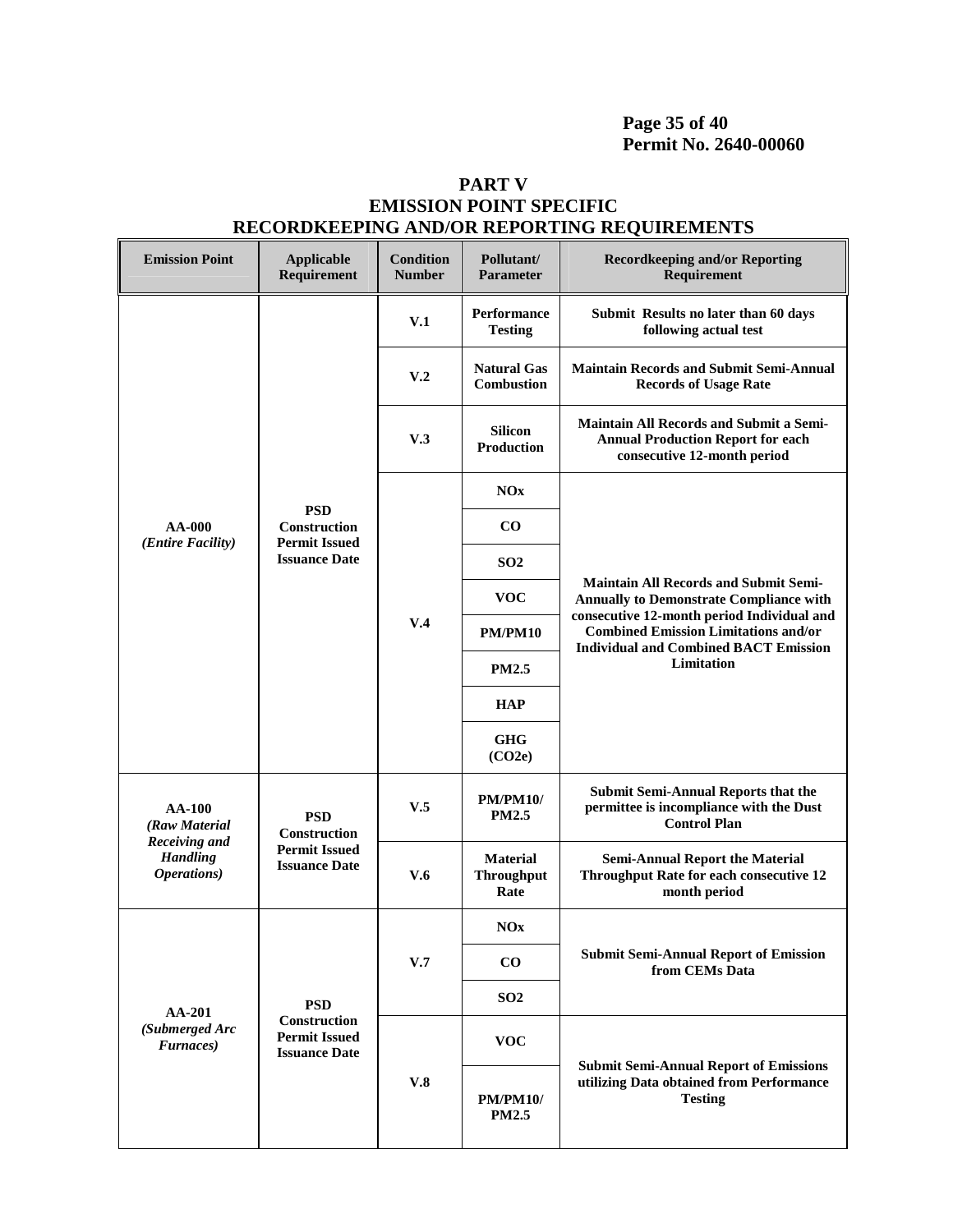## **Page 36 of 40 Permit No. 2640-00060**

| <b>Emission Point</b>                                                                                                 | <b>Applicable</b><br>Requirement                                                  | <b>Condition</b><br><b>Number</b> | Pollutant/<br><b>Parameter</b>                 | <b>Recordkeeping and/or Reporting</b><br>Requirement                                                                                  |
|-----------------------------------------------------------------------------------------------------------------------|-----------------------------------------------------------------------------------|-----------------------------------|------------------------------------------------|---------------------------------------------------------------------------------------------------------------------------------------|
| $AA-201$<br>(Submerged Arc<br>Furnaces)                                                                               | <b>40 CFR</b><br>60.264(c)                                                        | V.9                               | <b>NSPS</b><br><b>Subpart Z</b>                | <b>Product Change Notification Report</b>                                                                                             |
| $AA-301$<br>(Silicon Grinding<br>and Milling)                                                                         | <b>PSD</b><br>Construction<br><b>Permit Issued</b><br><b>Issuance Date</b>        | V.5                               | <b>PM/PM10/</b><br><b>PM2.5</b>                | <b>Maintain and Submit Semi-Annual Reports</b><br>that the permittee is in compliance with the<br><b>Dust Control Plan</b>            |
| AA-402<br>and AA-402a<br>(Unpaved and Paved<br>Roads and<br><b>Plantwide Trasnport</b><br><b>Fugitive Emissions</b> ) | <b>PSD</b><br>Construction<br><b>Permit Issued</b><br><b>Issuance Date</b>        | V.5                               | <b>PM/PM10/</b><br><b>PM2.5</b>                | <b>Submit Semi-Annual Reports that the</b><br>permittee is incompliance with the Dust<br><b>Control Plan</b>                          |
| $AA-403$<br>(Slag Handling and<br>Storage)                                                                            | <b>PSD</b><br><b>Construction</b><br><b>Permit Issued</b><br><b>Issuance Date</b> | V.5                               | <b>PM/PM10/</b><br><b>PM2.5</b>                | <b>Submit Semi-Annual Reports that the</b><br>permittee is incompliance with the Dust<br><b>Control Plan</b>                          |
| AA-404<br>(Silica Fume Silo)                                                                                          | <b>PSD</b><br>Construction<br><b>Permit Issued</b><br><b>Issuance Date</b>        | V.5                               | <b>PM/PM10/</b><br><b>PM2.5</b>                | <b>Submit Semi-Annual Reports that the</b><br>permittee is incompliance with the Dust<br><b>Control Plan</b>                          |
| $AA-501$<br><i>(Emergency</i><br>Generators)                                                                          | <b>PSD</b><br>Construction<br><b>Permit Issued</b><br><b>Issuance Date</b>        | V.10                              | <b>NOx</b>                                     | <b>Maintain and Submit Semi-Annual Reports</b><br>of Emissions and Use of Low Sulfur Fuel Oil<br>for each consecutive 12-month period |
|                                                                                                                       |                                                                                   |                                   | CO                                             |                                                                                                                                       |
|                                                                                                                       |                                                                                   |                                   | SO <sub>2</sub>                                |                                                                                                                                       |
|                                                                                                                       |                                                                                   |                                   | <b>VOC</b>                                     |                                                                                                                                       |
|                                                                                                                       |                                                                                   |                                   | <b>PM/PM10/</b><br><b>PM2.5</b>                |                                                                                                                                       |
| $AA-000$<br>(Entire Facility)<br>*where applicable                                                                    | <b>40 CFR</b><br>63.11529(a)                                                      | V.11                              | <b>MACT</b><br><b>Subpart</b><br><b>YYYYYY</b> | <b>Initial Notification</b>                                                                                                           |
|                                                                                                                       | <b>40 CFR</b><br>63.11529(b)                                                      | V.12                              |                                                | <b>Notification of Compliance Status</b>                                                                                              |
|                                                                                                                       | <b>40 CFR</b><br>63.11529(c)                                                      | V.13                              |                                                | <b>Annual Compliance Certification</b>                                                                                                |
|                                                                                                                       | <b>40 CFR</b><br>63.11529(d)<br>through (g)                                       | V.14                              |                                                | <b>Recordkeeping Requirements</b>                                                                                                     |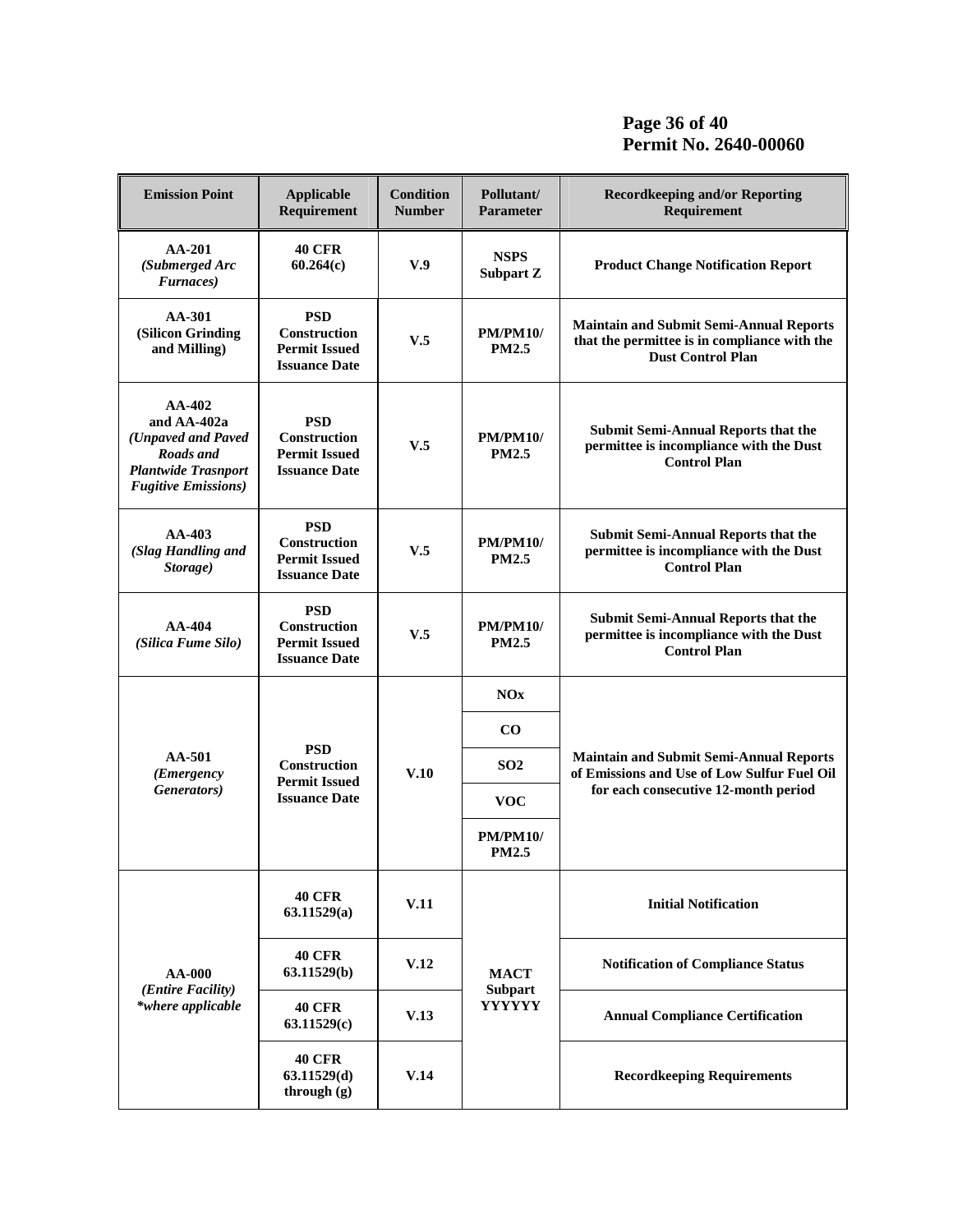## **Page 37 of 40 Permit No. 2640-00060**

- V.1 For Emission Point AA-000 (Entire Facility), the permittee shall submit all required performance testing results no later than 60 days from the actual performance test. (Ref.: PSD Construction Permit issued Issuance Date)
- V.2 For Emission Point AA-000 (Entire Facility), the permittee shall submit semi-annual records to be able to demonstrate sufficiently that the permittee is in compliance with the natural gas usage limitations and recordkeeping requirements for the previous consecutive 12-month period of the federally enforceable permit herein and for demonstrating that good combustion practices were implemented. (Ref.: PSD Construction Permit issued Issuance Date)
- V.3 For Emission Point AA-000 (Entire Facility), the permittee shall submit semi-annual records to be able to demonstrate sufficiently that the permittee is in compliance with the Silicon production limitation for the previous consecutive 12-month period of the federally enforceable permit herein. (Ref.: PSD Construction Permit issued Issuanace Date)
- V.4 For Emission Point AA-000 (Entire Facility), the permittee shall submit semi-annual records to be able to demonstrate sufficiently that the permittee is in compliance with the facility wide and individual BACT limits for NOx, CO, SO2, VOC, PM/PM10/PM2.5, HAP, and GHG (as CO2e) for the previous consecutive 12-month period of the federally enforceable permit herein. (Ref.: PSD Construction Permit issued Issuance Date)
- V.5 For Emission Point AA-100 (Raw Material Receiving and Handling Operations), AA-301 (Silicon Grinding and Milling), AA-403 (Slag Handling and Storage), AA-402 and AA-402a (Unpaved Roads and Paved Roads and Plantwide Transport of Fugitive Emisisons) and AA-404 (Silica Fume Silo), the permittee shall submit semi-annual reports certifying that the permittee implemented and followed its Dust Control Plan for minimizing PM/PM10/PM2.5 emissions for the previous consecutive 12-month period for demonstrating compliance with the federally enforceable permit herein. (Ref.: PSD Construction Permit issued Issuance Date)
- V.6 For AA-100 (Raw Material Receiving and Handling Operations), the permittee shall submit semi-annual records to be able to demonstrate sufficiently that the permittee is in compliance with the Material Throughput Rate Limitation for the previous consecutive 12-month period of the federally enforceable permit herein. (Ref.: PSD Construction Permit issued Issuance Date)
- V.7 For AA-201 (Submerged Arc Furnaces), the permittee shall submit semi-annual records to be able to demonstrate sufficiently that the permittee is in compliance with the NOx, CO, and SO2 emission rates for the previous consecutive 12-month period of the federally enforceable permit herein, utilizing the CEMS technology data as described and required monitoring in Section IV. If this data is unavailable then the data of the contingency plan will be used to demonstrate compliance so that the permittee can demonstrate its emission rate for these pollutants at any given time to the MDEQ for demonstrating compliance with the individual BACT emission limits.
- V.8 For Emission Point AA-201 (Submerged Arc Furnaces), the permittee shall submit semiannual records to be able to demonstrate sufficiently that the permittee is in compliance with the VOC and PM/PM10/PM2.5 emission limitations for the previous consecutive 12-month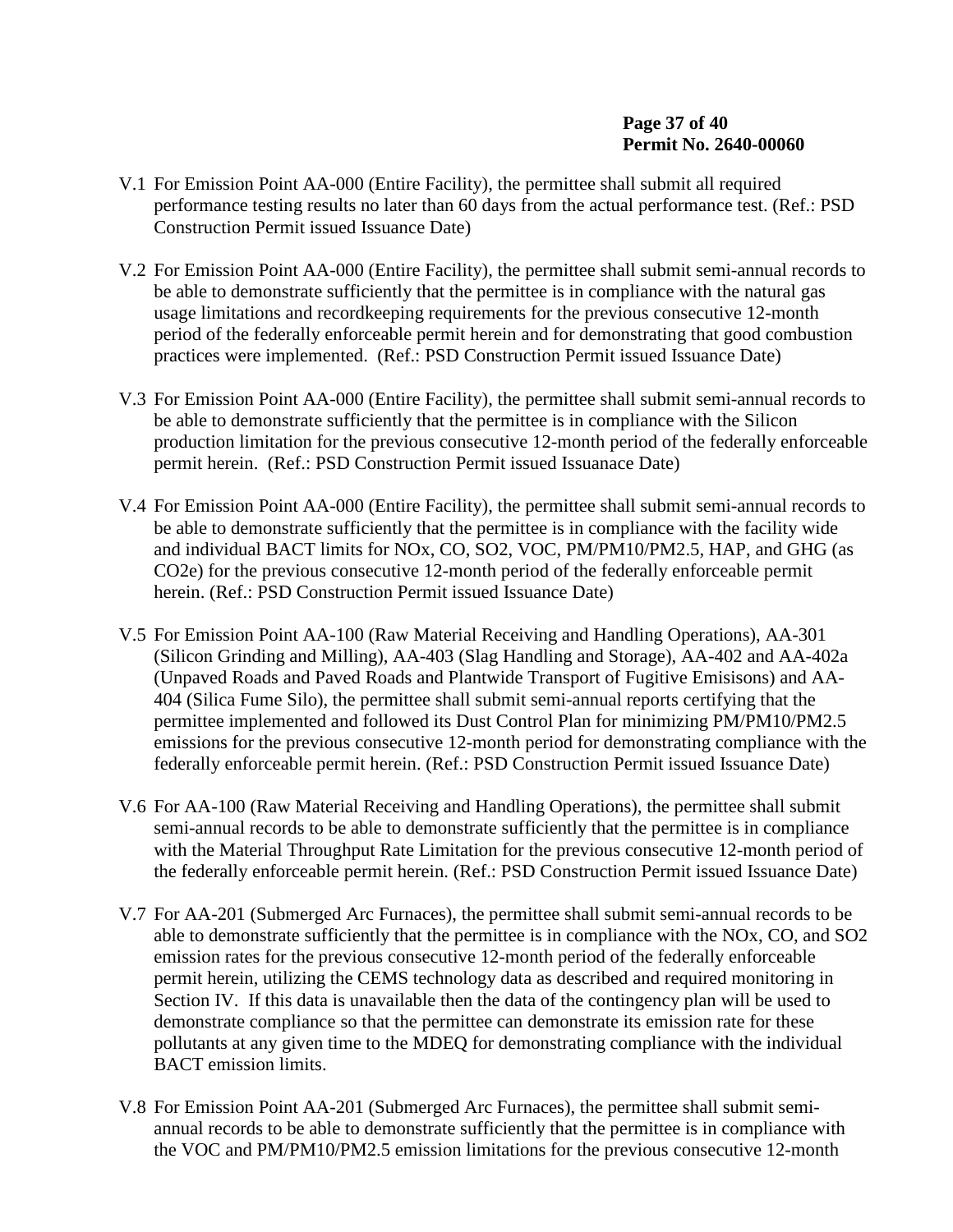## **Page 38 of 40 Permit No. 2640-00060**

period of the federally enforceable permit herein. The permittee shall utilize performance test data and/or operational range data from the performance test and any other data for demonstrating compliance with the emission limitation. (Ref.: PSD Construction Permit issued Issuance Date)

- V.9 For Emission Point AA-201 (Submerged Arc Furnace), the permitte shall comply with 40 CFR 60, Subpart Z and submit a written report of any product change to the MDEQ no later than 30 days after implementation of the product change. (Ref.: 40 CFR 60.264(c))
- V.10 For Emission Point AA-501 (Emergency Generators), the permitee shall submit semi-annual records to be able to demonstrate sufficiently that the permittee is in compliance with the NOx, CO, SO2, VOC, PM/PM10/PM2.5 emission limitations of the federally enforceable permit herein for the previous consecutive 12-month period and is using Ultra Low Sulfur Diesel (ULSD) Fuel. (Ref.: PSD Construction Permit issued Issuance Date)
- V.11 For Emission Point AA-000 (Entire Facility), the permittee shall notify the MDEQ no later than 120 days following startup of the affected source that the permitee is subject to 40 CFR 63 - Subpart YYYYYY as specified by 40 CFR CFR 63.11529(a). (Ref.: 40 CFR 63.11529(a))
- V.12 For Emission Point AA-000 (Entire Facility), the permittee shall submit a Notification of Compliance Status within as required by 40 CFR 63.11529(b). This notification must include the following:
	- (a) The results of Method 22 (appendix A-7 of 40 CFR part 60) test for VE as required by 40 CFR 63.11528(a);
	- (b) If the permittee has installed a bag leak detection system, documentation that the system satisfies the design requirements specified in 40 CFR  $63.11527(a)(3)$  and that the permittee has prepared a site-specific monitoring plan that meets the requirements specified in 40 CFR 63.11527(a)(5);
	- (c) The results of the Method 9 (appendix A-4 of 40 CFR part 60) test for building opacity as required by 40 CFR 63.11528(a).

(Ref.: 40 CFR 63.11529(b))

- V.13 For Emission Point AA-000 (Entire Facility), the permittee shall comply with 40 CFR 63.11529(c) and submit an annual certification of compliance according to the following:
	- (a) The results of any daily or weekly visual monitoring events required by 40 CFR  $63.11527(a)(1)$  and  $(b)(1)$ , alarm-based visual monitoring at sources equipped with bag leak detection systems as required by 40 CFR 63.11527(a)(4), or readings outside of the operating range at sources using CPMS on wet scrubbers required by 40 CFR 63.11527(b)(4).
	- (b) The results of the follow up Method 22 (appendix A-7 of 40 CFR part 60)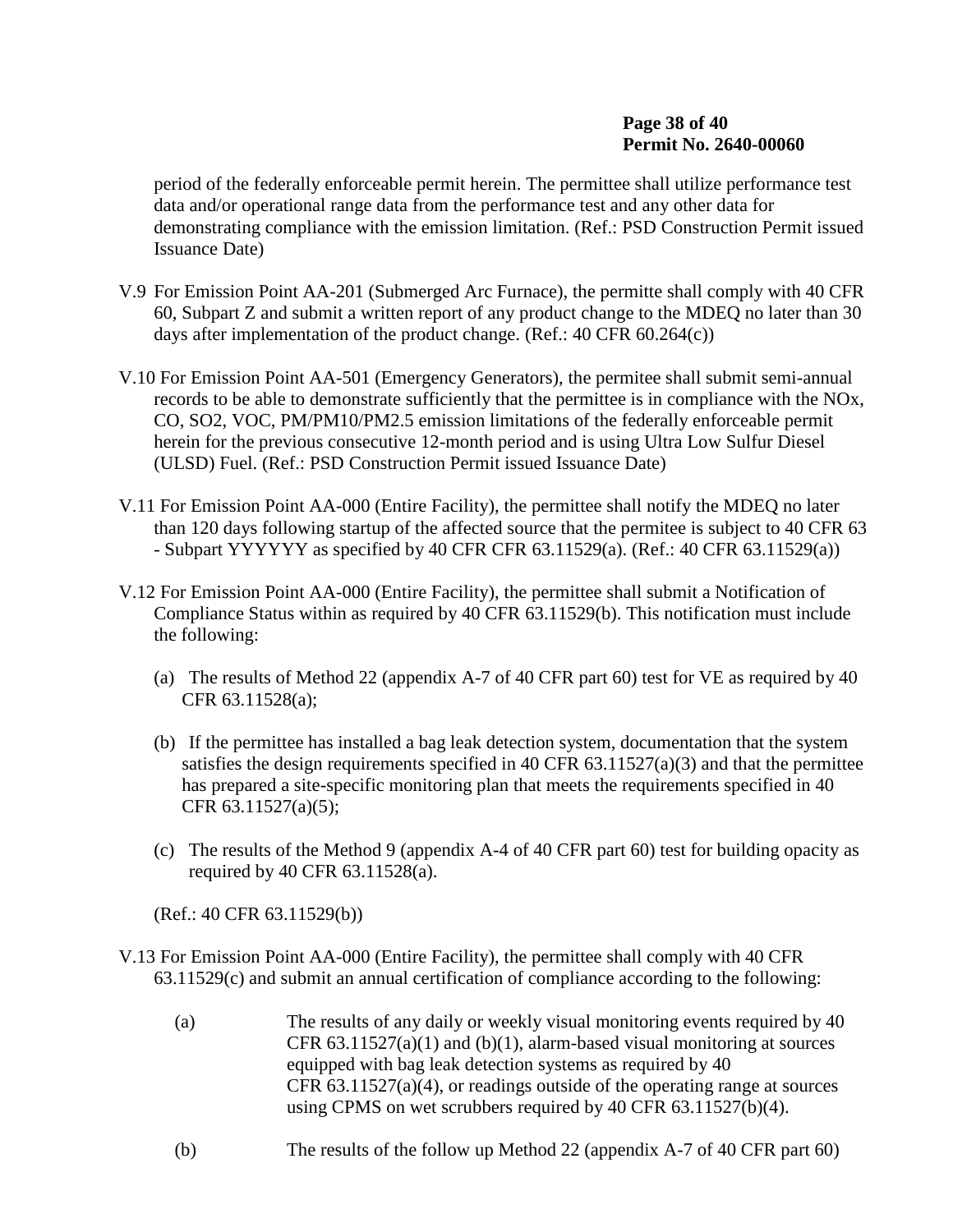## **Page 39 of 40 Permit No. 2640-00060**

tests that are required if VE are observed during the daily or weekly visual monitoring, alarm-based visual monitoring, or out-of-range operating readings as described in paragraph (a) of this section.

- (c) The results of the Method 22 (appendix A-7 of 40 CFR part 60) or Method 9 (appendix A-4 of 40 CFR part 60) tests required by 40 CFR 63.11528(b) and (c), respectively.
- (d) If the permittee operates a bag leak detection system for a fabric filter or a CPMS for a wet scrubber, submit annual reports according to the requirements in 40 CFR 63.10(e) and include summary information on the number, duration, and cause (including unknown cause, if applicable) for monitor downtime incidents (other than downtime associated with zero and span or other calibration checks, if applicable).
- V.14 For Emission Point AA-000 (Entire Facility), the permittee shall keep records as specified in 40 CFR 63.11529(d) through (g) as follows for demonstrating complying with the Recordkeeping Requirements of 40 CFR 63-Subpart YYYYYY:
	- (a) The permittee shall keep the records specified in paragraphs  $(a)(1)$  through  $(a)(2)$  of this section.
		- (1) As required in 40 CFR 63.10(b)(2)(xiv), the permittee shall keep a copy of each notification that the permittee submitted to comply with this subpart and all documentation supporting any Initial Notification, Notification of Compliance Status, and annual compliance certifications that you submitted.
		- (2) You shall keep the records of all daily or weekly visual, Method 22 (appendix A-7 of 40 CFR part 60), and Method 9 (appendix A-4 of 40 CFR part 60) monitoring data required by 40 CFR 63.11527 and the information identified in paragraphs  $(a)(2)(i)$  through  $(a)(2)(v)$  of this section.
			- (i) The date, place, and time of the monitoring event;
			- (ii) Person conducting the monitoring;
			- (iii) Technique or method used;
			- (iv) Operating conditions during the activity; and
			- (v) Results, including the date, time, and duration of the period from the time the monitoring indicated a problem (e.g., VE) to the time that monitoring indicated proper operation.
	- (b) The permittee's records must be in a form suitable and readily available for expeditious review, according to 40 CFR  $63.10(b)(1)$ .
	- (c) As specified in 40 CFR  $63.10(b)(1)$ , The permittee shall keep each record for 5 years following the date of each recorded action.
	- (d) The permittee shall keep each records onsite for at least 2 years after the date of each